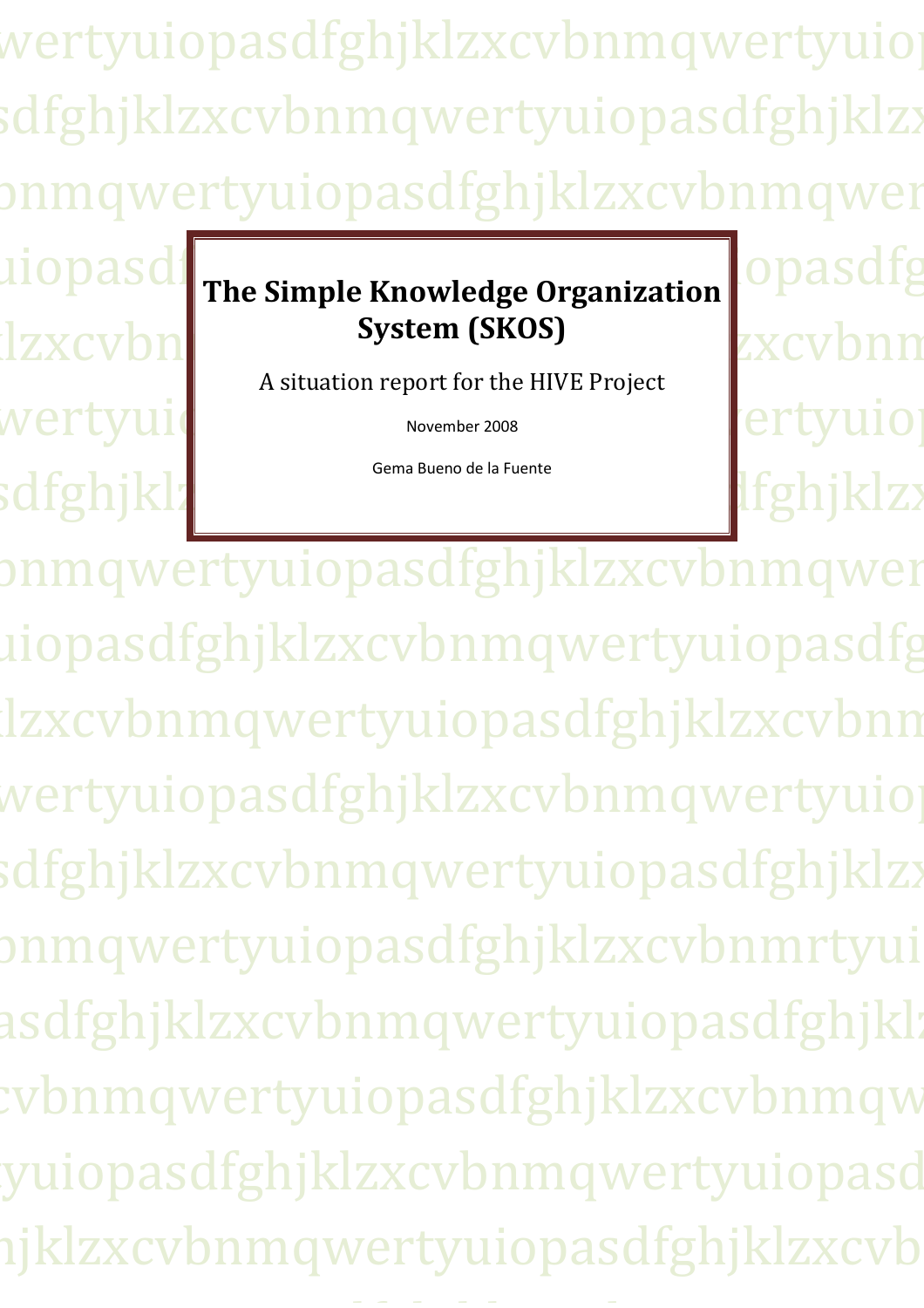## **OUTLINE**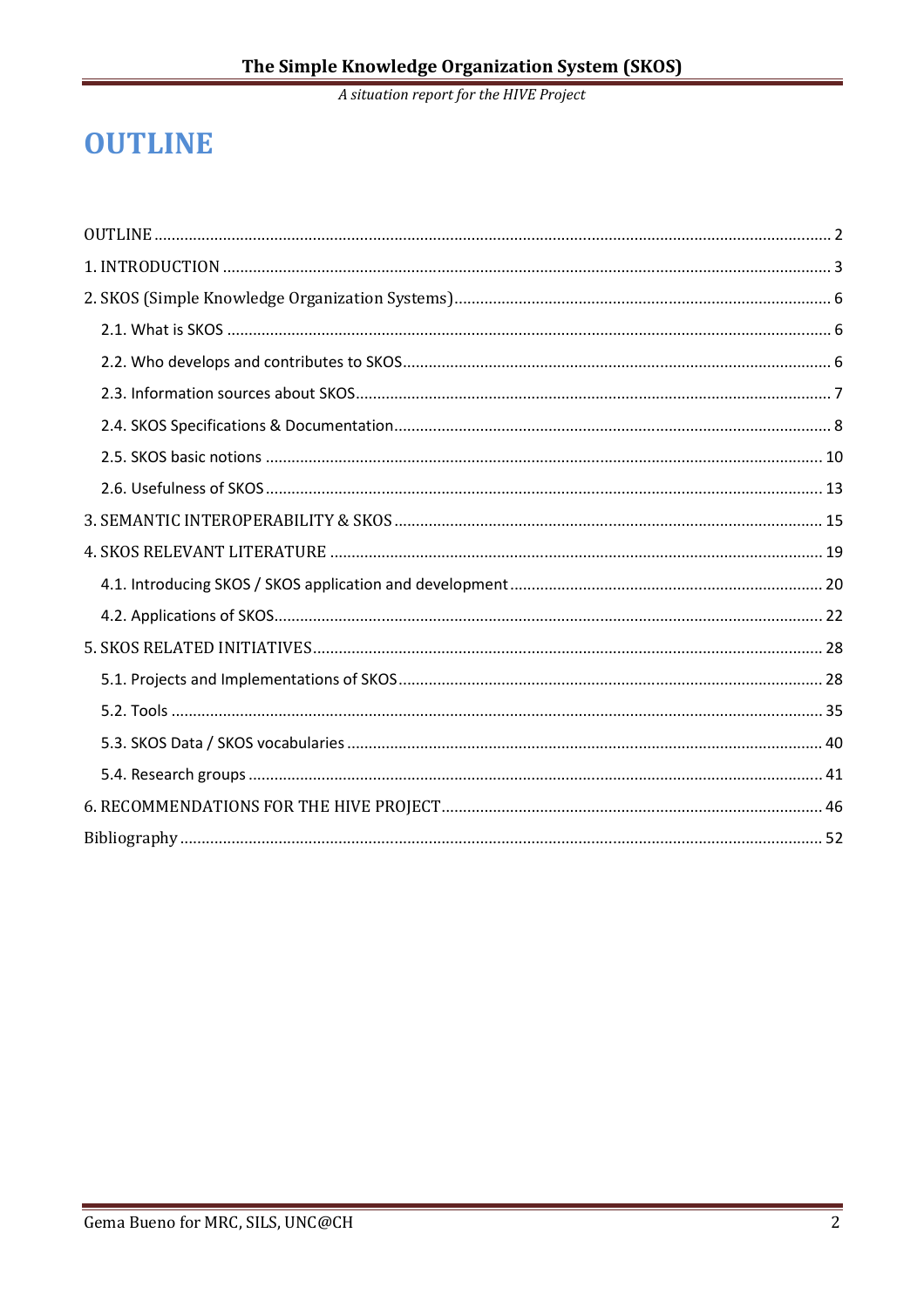## **1. INTRODUCTION**

## **Context: The HIVE Project**

This report has been carried out in the context of the project HIVE (Helping Interdisciplinary Vocabularies Engineering), conducted by the Metadata Research Center of the School of Library and Information Systems, University of North Carolina at Chapel Hill and founded by the Institute of Museum and Library Services (ILMS).

The project aims to help the development of a controlled vocabulary for the Dryad repository. This repository hosts the data underlying published works in evolutionary biology. This is a highly interdisciplinary field drawing from a wide range of scientific disciplines, including ecology, developmental biology, genetics, molecular biology, paleontology, and systematic. A preliminary study that extracted the subjects and keywords of the resources in the repository and tried to map them to several controlled vocabularies indicated that a single controlled vocabulary cannot represent the interdisciplinary of the evolutionary biology.

To address these needs, and noted controlled vocabularies limitations, the HIVE (Helping Interdisciplinary Vocabulary Engineering) has been proposed, aiming to develop an automatic metadata generation approach that dynamically integrates discipline specific controlled vocabularies and assists content creators (or professionals) with subject cataloging. The Simple Knowledge Organization System (SKOS) has been selected to assist the integration of vocabularies in this approach.

## **Purpose**

In order to help the researchers of the HIVE project in the application of SKOS for the purposes of the project, some literature and web resources review has been carried out. This review has focused in the compilation of selected papers, presentations and other documents related to SKOS and its development and the initiatives that have adopted this specification.

Moreover, the various projects, tools and SKOS data described and mentioned in these resources have been gathered and categorized. This task has enabled the identification of the achievements already made by others initiatives with similar particular needs that those addressed by the Dryad repository in relation with semantic interoperability, and thus will help in the achievement of the HIVE project objectives.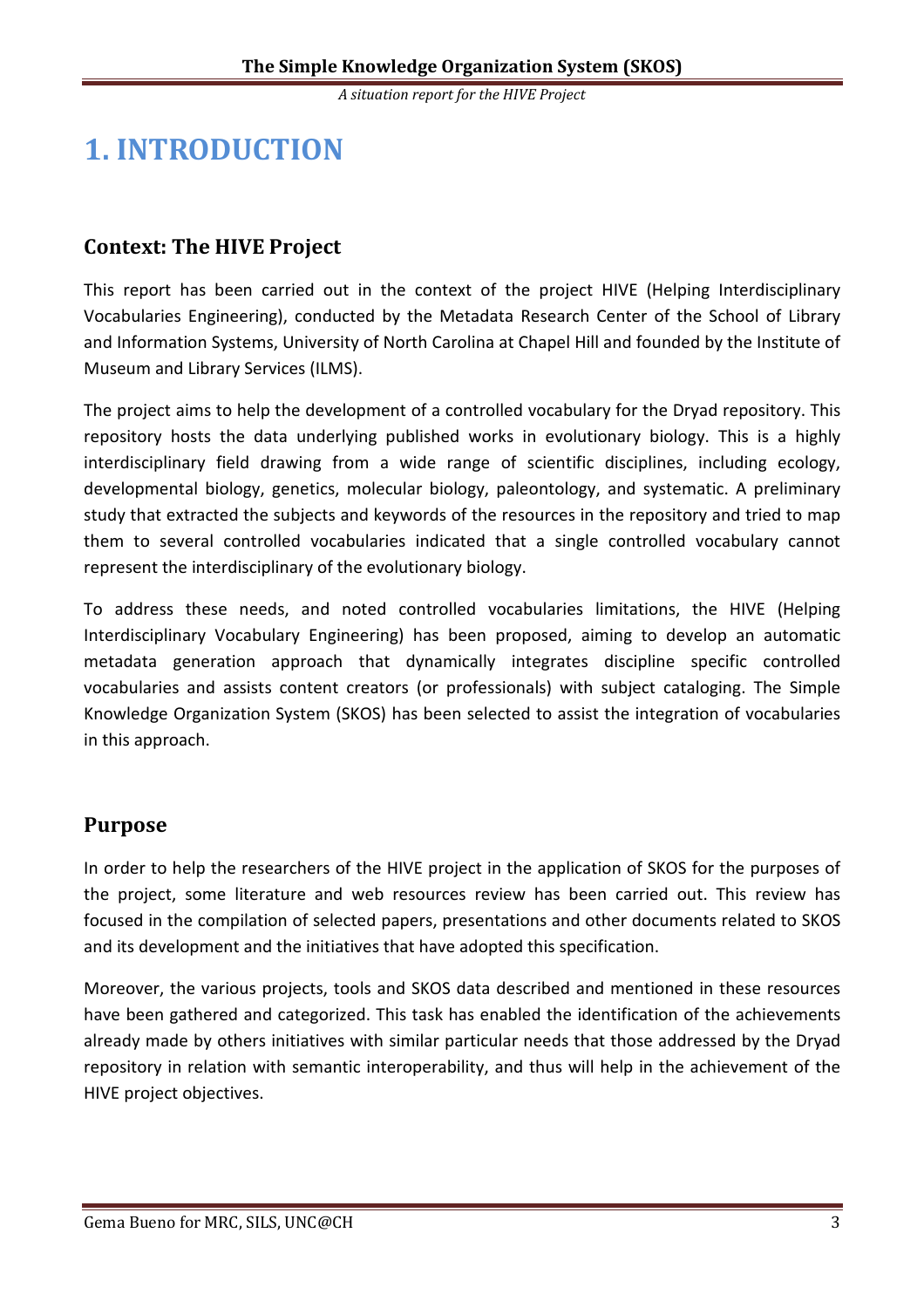## **Content and sections**

The next five sections of the present document summarize the work done in this SKOS literature review and information gathering.

Firstly, we present a brief introduction to the SKOS initiative, focusing in its purpose, status and the intellectual responsibility of its development. It includes a relation of the main information sources available on line about SKOS, as well as the normative and supportive documents, like the specification, guides, recommendations and others. Furthermore, the basics of the SKOS model, extracted from the SKOS Primer document, are presented.

Secondly, the relation and role of SKOS in the achievement of semantic interoperability is analyzed. We reflect about the opportunities and limitations of SKOS in this sense.

The third section offers a selection of literature about SKOS and its applications. The papers selected are presented in two tables:

- The first table contains the main papers about the SKOS model, distinguishing between those papers merely introducing or presenting the model and those that reflect about the foundations of the model or about its development and future improvement.
- The second table contains more than 20 papers related to SKOS implementations at various levels and from different points of view. In this way, we have categorized the papers in 3 groups: papers about the representation and conversion of vocabularies to the SKOS model; papers about the alignment of vocabularies or concept schemes by the means of SKOS; and papers about the implementation or development of applications for the indexing and retrieval of resources with vocabularies in SKOS.

The fourth section draws a panorama of the several initiatives related to SKOS in different aspects, some of them presented in the papers mentioned in the previous section and others already collected in the SKOS official webpage and development wiki. These initiatives have been synthesized in four areas, namely: a list of specific projects and particular implementations of SKOS; a list of tools and applications compliant with the SKOS model, classified in terms of the task that they support in the vocabulary workflow; a compilation of SKOS data in the sense of vocabularies expressed in the SKOS model and openly available online; and finally, a selection of the main organizations, research institutions, groups or individuals that contribute to (or interested in) the development of SKOS, consolidating and widening its scope.

Finally, the fifth section presents a selection of those initiatives, tools, data and other achievements that could help the HIVE project researchers to accomplish the objectives and tasks necessaries for the building of HIVE, mainly for the vocabulary preparation and the vocabulary server development phases.

The list of bibliographic references of the papers mentioned in section 4 and other complementary bibliography is included at the end of the report.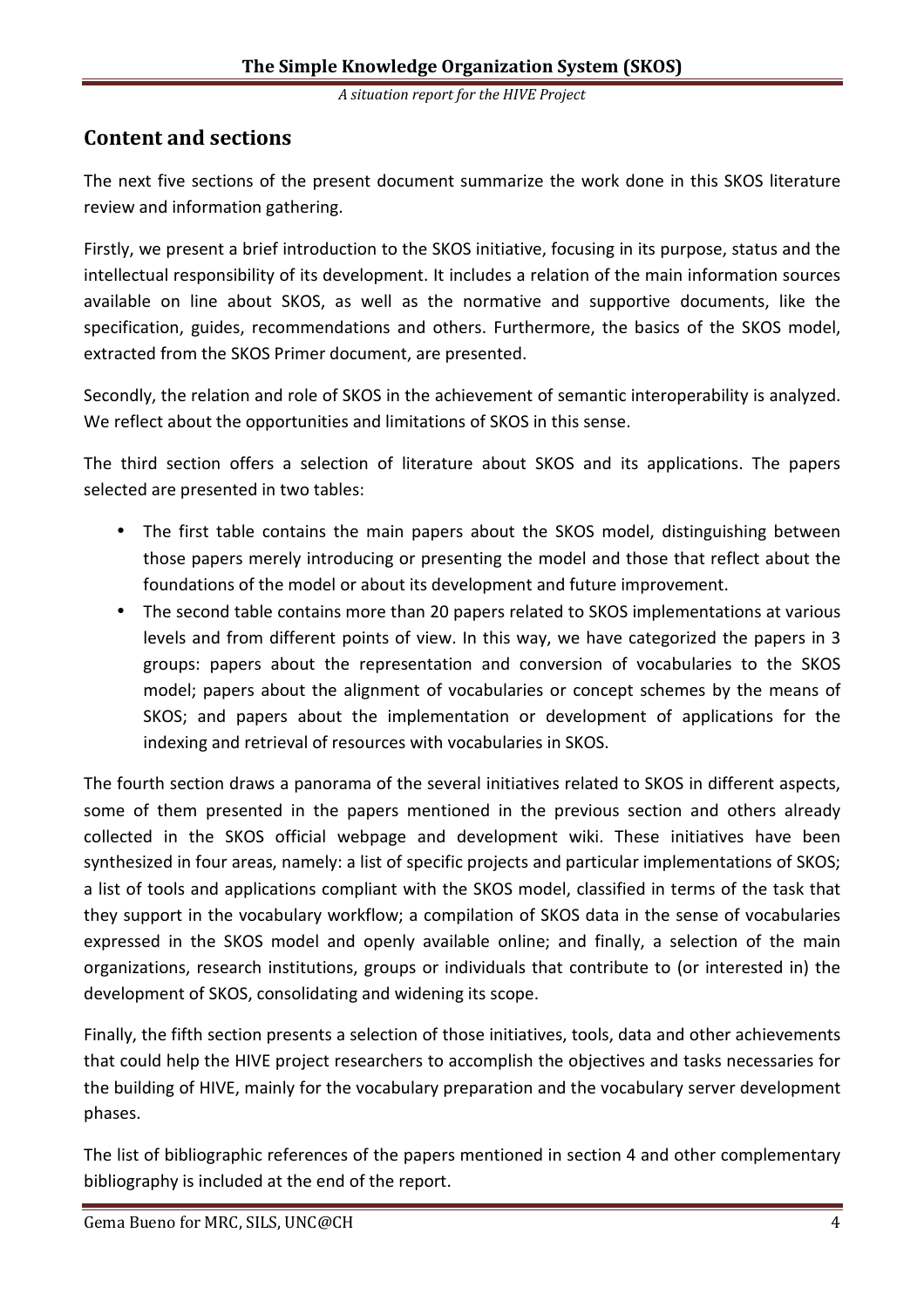## **Contributors**

This report has been carried out by Gema Bueno de la Fuente from the University Carlos III of Madrid (Spain) as a visiting scholar in the Metadata Research Center, School of Information and Library Science of the University of North Carolina at Chapel Hill, during her research stay in the Fall of 2008.

The report has been reviewed by Jane Greenberg, Francis Carroll McColl Term Professor, Director of the SILS Metadata Research Center and Principal Investigator of the HIVE project. Sarah Carrier? Hollie White?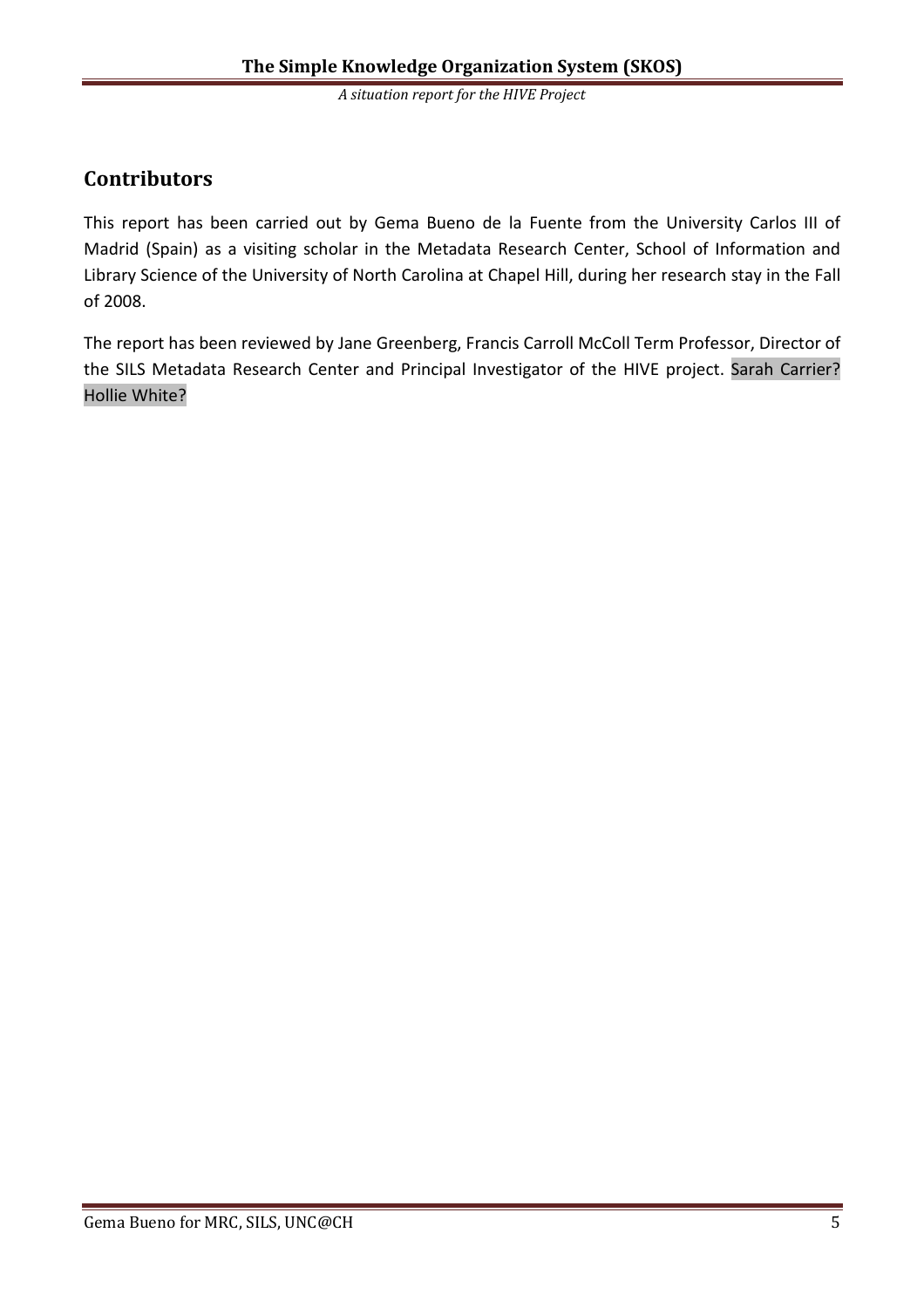## **2. SKOS (Simple Knowledge Organization Systems)**

This section serves as a simple introduction to the SKOS initiative, briefly explaining its purpose, status and intellectual responsibility of its development.

It also presents the main sources of information available on line about SKOS, synthesizing the content provided by them, and specially referring to the SKOS normative and informative documents (specification, guides, recommendations and others).

Finally, the basics of the SKOS model, extracted from the SKOS Primer document, are presented in order to enable the understanding of the concepts mentioned in the following sections.

## **2.1. What is SKOS**

SKOS is an area of work developing specifications and standards to support the use of knowledge organisation systems (KOS) such as thesauri, classification schemes, subject heading systems and taxonomies within the framework of the Semantic Web.

SKOS provides a standard way to represent knowledge organisation systems using the Resource Description Framework (RDF). Encoding this information in RDF allows it to be passed between computer applications in an interoperable way.

The main concepts and components of the SKOS model, as well as its uses and benefits, are explained in the section 2.5 of this report.

## **2.2. Who develops and contributes to SKOS**

SKOS is an open collaboration initiated by the Semantic Web Advanced Development for Europe project (SWAD-Europe), funded by the EU-IST 5th framework program and initiated in 2003. SWAD-E aimed to develop specifications and standards to support the use of knowledge organisation systems (KOS) on the semantic web.

Since 2004, the development of SKOS continued within the W3C's Semantic Web Best Practices and Deployment Working Group (SWBPD-WG), now named the Semantic Web Deployment Working Group (SWDWG).

The development and design of SKOS is an open and collaborative task, enriched with the contribution of users (for example, with the submission of use cases requirements) and with the continuous discussion in the mailing list (public-esw-thes@w3.org).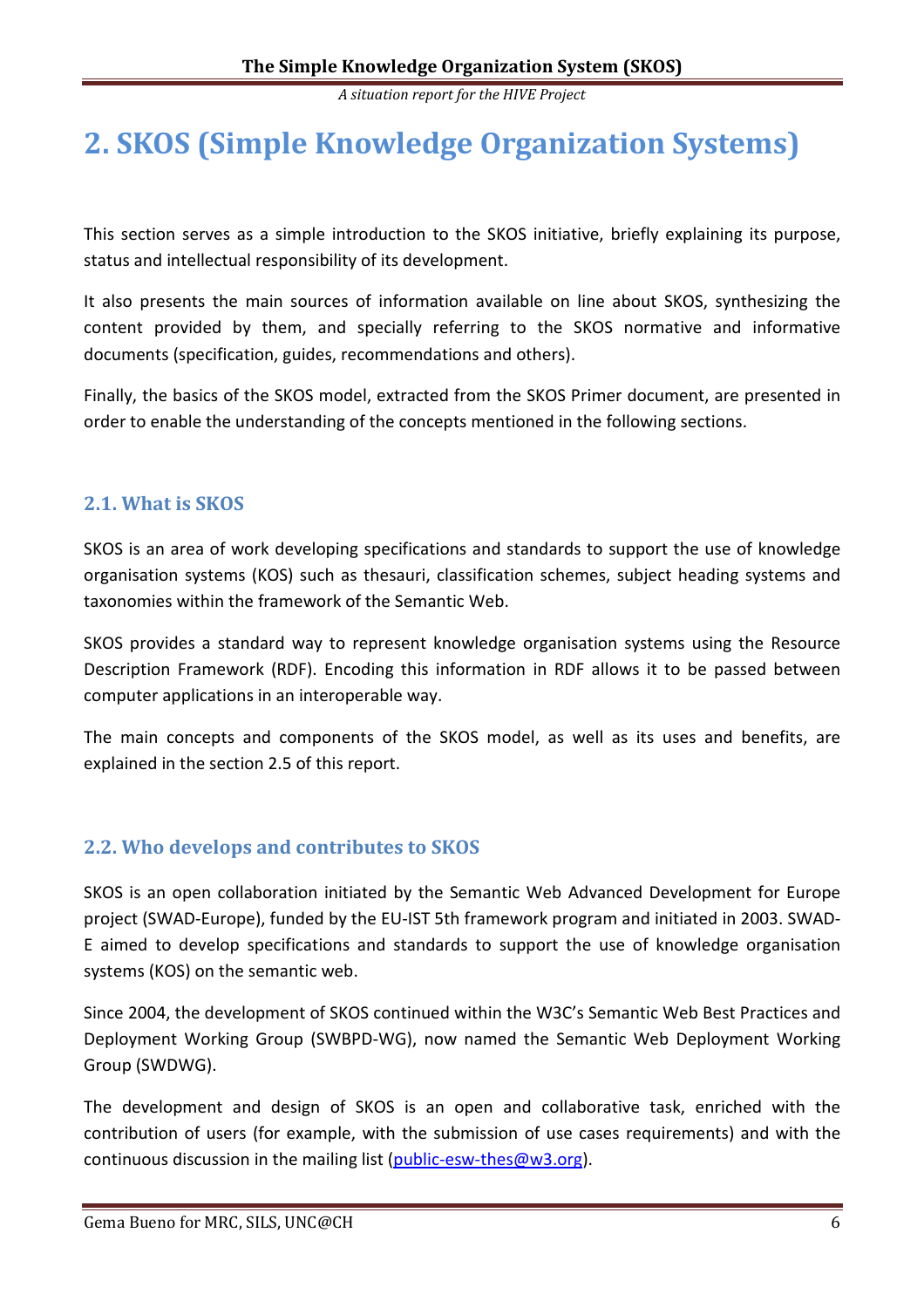## **2.3. Information sources about SKOS**

There are two main sources of information available on line about SKOS, both in the framework of the W3C website: the SKOS official webpage and the SKOSDev Wiki.

**SKOS Website -** http://www.w3.org/2004/02/skos/

SKOS official webpage is integrated in the Semantic Web Activity, within the W3C website.

The main sections with useful content are:

- **1. Introduction** (brief explanation of SKOS, its relation with RDF, who develops it, status and how to contribute).
- **2. Development & Participation** (some explanation of the SWDWG as the SKOS developer and the open participation by the mailing list).
- **3. Specifications & Documentation** (at a Last Call Stage status: SKOS Reference; and working drafts status: SKOS Primer, SKOS Use cases & requirements, SKOS Core Guide, SKOS Core Vocabulary Specification).
- **4. RDF Vocabularies** (current SKOS Vocabulary and SKOS eXtension for Labels (XL) Vocabulary, and the deprecated vocabularies).
- **5. Use Cases, & Requirements** (the SDWDG sent a questionnaire to a wide audience, to gather representative use cases; the derived requirements have influenced the development of SKOS).
- **6. Tutorials, Presentations & Papers** (<20 docs, mainly by the members of the SDWDG);
- **7. Validation Service (alpha**): online tool to validate the RDF document of an SKOS vocabulary, in its 3 different syntaxes (RDF/XML, Notation3/Turtle, N-triples).
- **8. Translations**: labels, comments and definitions for the classes and properties of the SKOS Core Vocabulary are available in RDF in English, French, Dutch, German, Portuguese, Italian and Chinese). Also some documentation is in several languages.
- **9. Version history** (track of specifications, documents, guides, namespaces, RDFs, since 2003).

The rest of the sections in the SKOS official webpage forward to the SKOSDev area of the ESW Wiki (http://esw.w3.org/topic/FrontPage).

## **ESW Wiki - SKOSDev -** http://esw.w3.org/topic/SkosDev

The other main source of information is the SKOSDev a wiki area in the ESW Wiki for collaborative work on SKOS schemas and APIs, supporting documentation and resources.

The most part of this wiki is still in construction. Some of the more valuable sections are the following:

• DataZone: community page for links to SKOS-RDF data. It offers almost 20 links in about 12 data initiatives, including blogs and thesaurus, categories, glossaries or terminologies in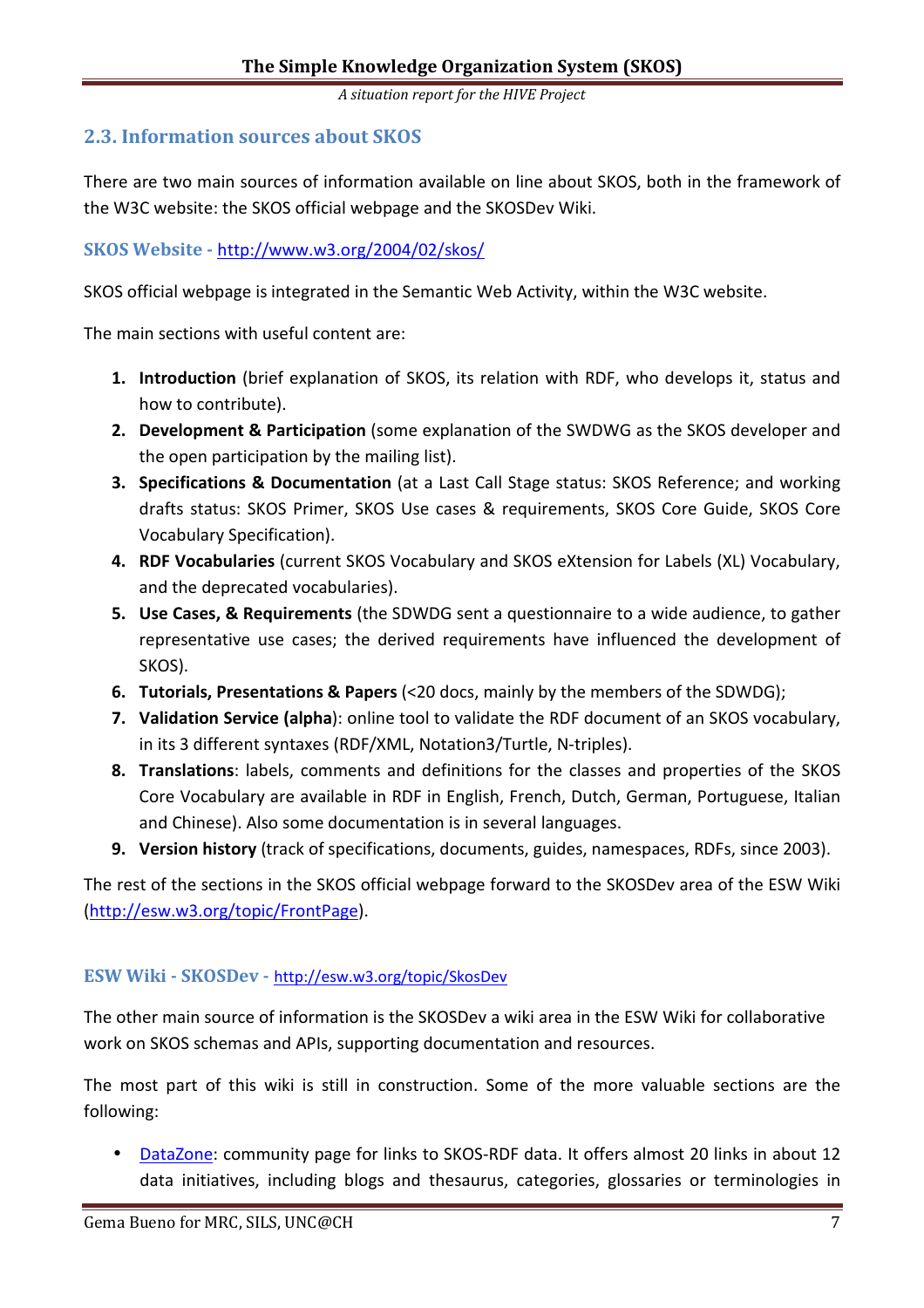SKOS. [*It is incomplete; see section 5.3. in this document for more comprehensive SKOS data list*].

- ToolShed: links to tools for working with SKOS. 12 tools now, including thesaurus authoring tools, conversion tools, indexing and annotation tools, RDF mapping tools, the SKOS validator and other scripts or plugins. [*It is incomplete; see section 5.2. in this document for more comprehensive SKOS data list*].
- Mappings: mapping projects (7) and tools (2) for the integration of different Knowledge Organization Systems like thesauri and classification. Some of them are previous to SKOS and most of them don't necessarily use the SKOS vocabulary.
- Relevant Companies and Organizations : 4 commercial, 4 academic, 3 government & public, 4 Charity and Non-profitable organizations. [*For a detailed relation of companies and organizations working with SKOS, see section 5.4*].

Other interesenting sections in the SKOSDev Wiki, but with scarce information yet are those related to the representation of classifications (/ModelClassifications) and Authority Files (/AuthorityFiles) with SKOS, or the issues related to SKOS and OWL-DL (/SkosOwlDI).

The rest of the SKOSDev Wiki sections are actually more addressed to the SKOS developers and contributors than to the end users.

## **2.4. SKOS Specifications & Documentation**

The SKOS Specifications can be found at the SKOS official webpage (http://www.w3.org/2004/02/skos/specs).

These specifications are currently published as W3C Working Drafts, which means that they are work in progress. Only the SKOS Reference is at the Last Call stage of the W3C Recommendation Track process, since August 2008.

The currently active documents are the followings:

- *SKOS Primer* W3C Working Draft 21 February 2008. Antoine Isaac and Ed Summers eds.
- *SKOS Reference* W3C Working Draft 29 August 2008. Alistair Miles and Sean Bechhofer eds.
- *SKOS Use Cases and Requirements* W3C Working Draft 16 May 2007. Antoine Isaac, Jon Phipps, Daniel Rubin eds
- *Quick Guide to Publishing a Thesaurus on the Semantic Web* W3C Working Draft 17 May 2005. Alistair Miles ed.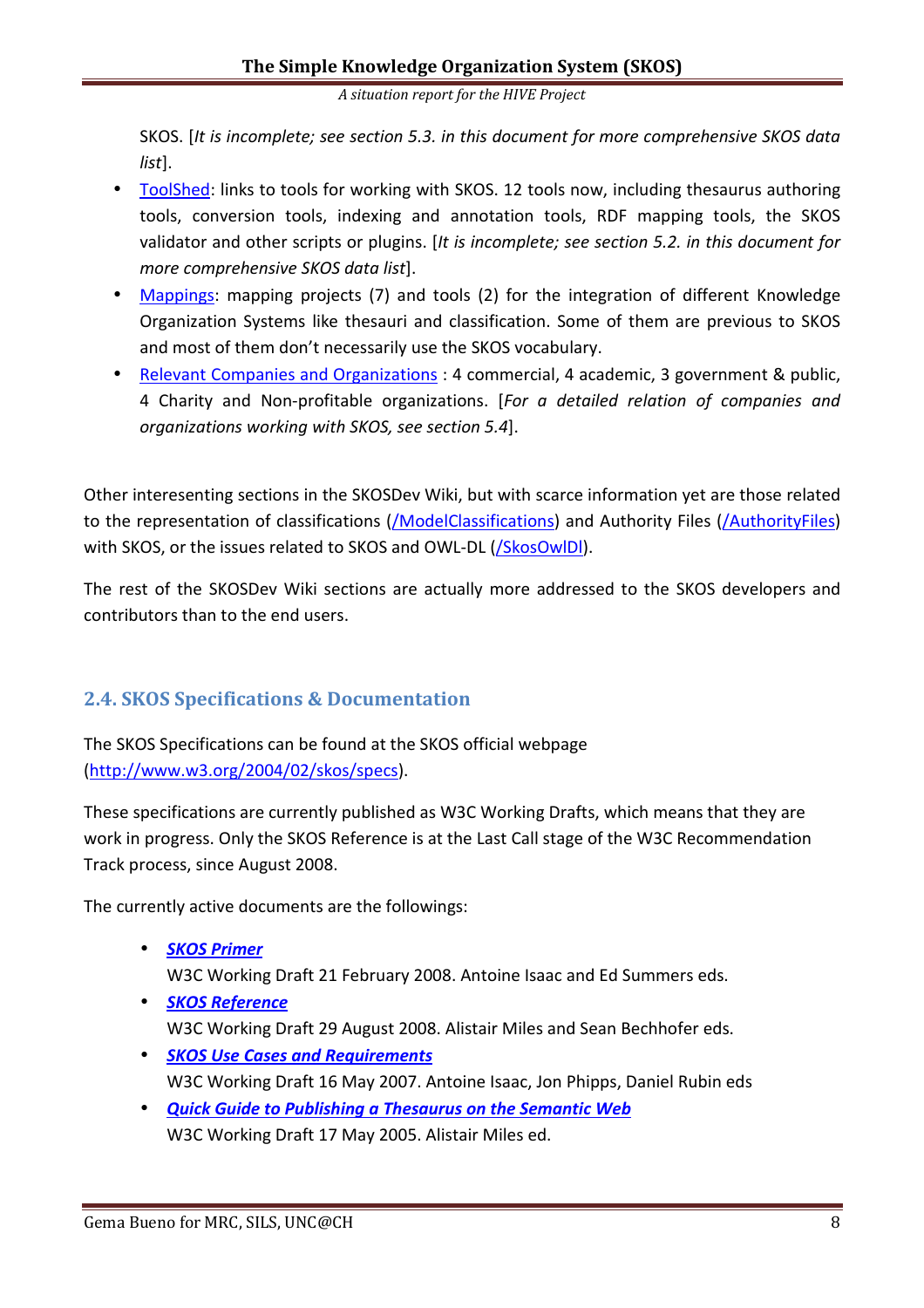The deprecated documents (created in 2005 in the beginning of SKOS) are also available in this section: the *SKOS Core Guide*, which has been superseded by the *SKOS Primer*; and the *SKOS Core Vocabulary Specification*, superseded by the *SKOS Reference*.

The *SKOS Primer* is an informative and introductory document to SKOS, a user guide for those who would like to represent their concept scheme using SKOS. It explains the main concepts of SKOS or SKOS essentials, as well as the utility of SKOS in the networking of Knowledge Organization Systems on the Semantic Web. It presents two levels of application of SKOS, basic and advanced, and the option of combining SKOS with other modelling approaches. This document is non normative, and is a companion of the normative document, the *SKOS Reference*.

The *SKOS Reference* is the normative specification of the Simple Knowledge Organization System. It is intended for readers who are involved in the design and implementation of information systems, and who already have a good understanding of Semantic Web technology, especially RDF and OWL. Following an Introduction to the SKOS model, including background and motivation, the SKOS Reference defines the components of the model, namely: SKOS Namespace and Vocabulary, skos:Concept class, concept schemes, lexical labels, notations, document (note) properties, semantic relations, concept collections, mapping properties and references.

The *SKOS Use Cases and Requirements* is a non-normative document that presents the preparatory work for the 2008 version of SKOS. It lists representative use cases, which were obtained after a dedicated questionnaire was sent I 2007 to a wide audience. It also features a set of fundamental or secondary requirements derived from these use cases, which have been used to guide the design of SKOS. Most of the use cases are related to active projects, even if some have not implemented the SKOS model yet. The more interesting ones have been included in the compilation of SKOS related projects presented in section 5.1 of this report.

Finally, the *Quick Guide to Publishing a Thesaurus on the Semantic Web* is a non-normative document that intends to offer some guidelines to the projects about how to express the content and structure of a thesaurus, and metadata about a thesaurus, in RDF, and using the SKOS vocabulary when possible.

This document is based in a previous and deprecated one, *Migrating Thesauri to the Semantic Web. Guidelines and case studies for generating RDF encodings of existing thesauri*, which also included three case studies (APAIS Thesaurus, English Heritage Aircraft Type Thesaurus, and GEMET) not included in the current guide.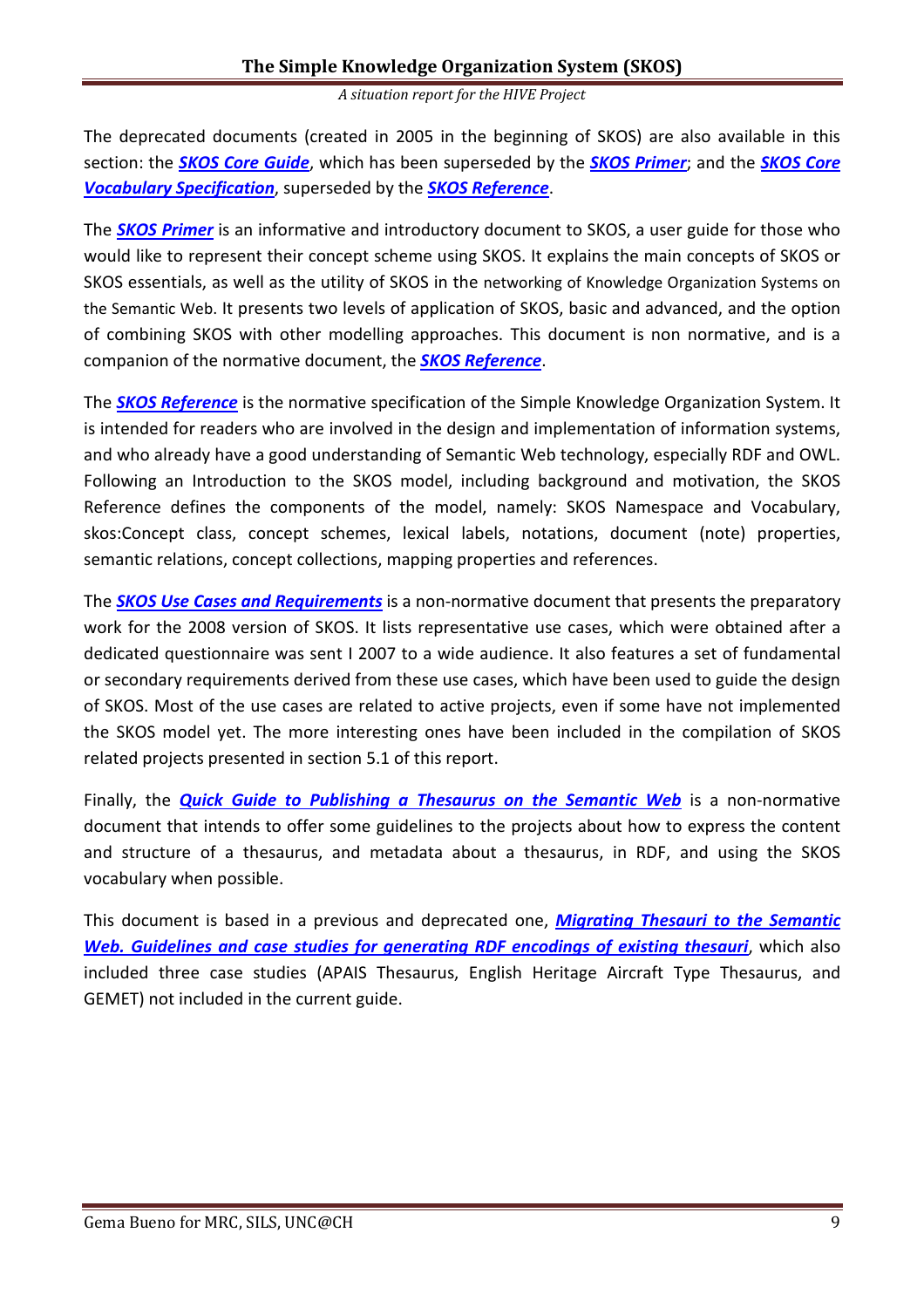## **2.5. SKOS basic notions**

SKOS—Simple Knowledge Organization System—provides a model for expressing the basic structure and content of concept schemes such as thesauri, classification schemes, subject heading lists, taxonomies, folksonomies, and other similar types of controlled vocabulary. As an application of the Resource Description Framework (RDF), SKOS allows concepts to be composed and published on the World Wide Web, linked with data on the Web and integrated into other concept schemes.

Two levels of implementation of SKOS can be considered:

- In basic SKOS, conceptual resources (concepts) are identified with URIs, labelled with strings in one or more natural languages, documented with various types of note, semantically related to each other in informal hierarchies and association networks, and aggregated into concept schemes.
- In advanced SKOS, conceptual resources can be mapped across concept schemes and grouped into labeled or ordered collections. Relationships between concept labels can be specified. Finally, the SKOS vocabulary itself can be extended to suit the needs of particular communities of practice or combined with other modeling vocabularies.

SKOS has been designed to provide a low-cost migration path for porting existing organization systems to the Semantic Web. SKOS also provides a lightweight, intuitive conceptual modeling language for developing and sharing new knowledge organization systems (KOSs). It can be used on its own, or in combination with more formal languages like the Web Ontology Language (OWL) [OWL]. SKOS can also be seen as a bridging technology, providing the missing link between the rigorous logical formalism of ontology languages such as OWL and the chaotic, informal and weakly-structured world of Web-based collaboration tools, as exemplified by social tagging applications.

The main components of the SKOS model or **SKOS Essentials** are: Concepts, Labels, Semantic Relationships, Documentary Notes and Concept Schemes.

The *SKOS Reference* document summarizes very well the relation of the components of the SKOS Model in the following paragraph:

"Using SKOS, **concepts** can be identified using URIs, **labeled** with lexical strings in one or more natural languages, assigned **notations** (lexical codes), **documented** with various types of note, **linked to other concepts** and organized into informal hierarchies and association networks, aggregated into **concept schemes**, grouped into labeled and/or ordered **collections**, and **mapped** to concepts in other schemes".

Below we present some extracts of the *SKOS Primer* document explaining briefly each statement highlighted in the synopsis paragraph.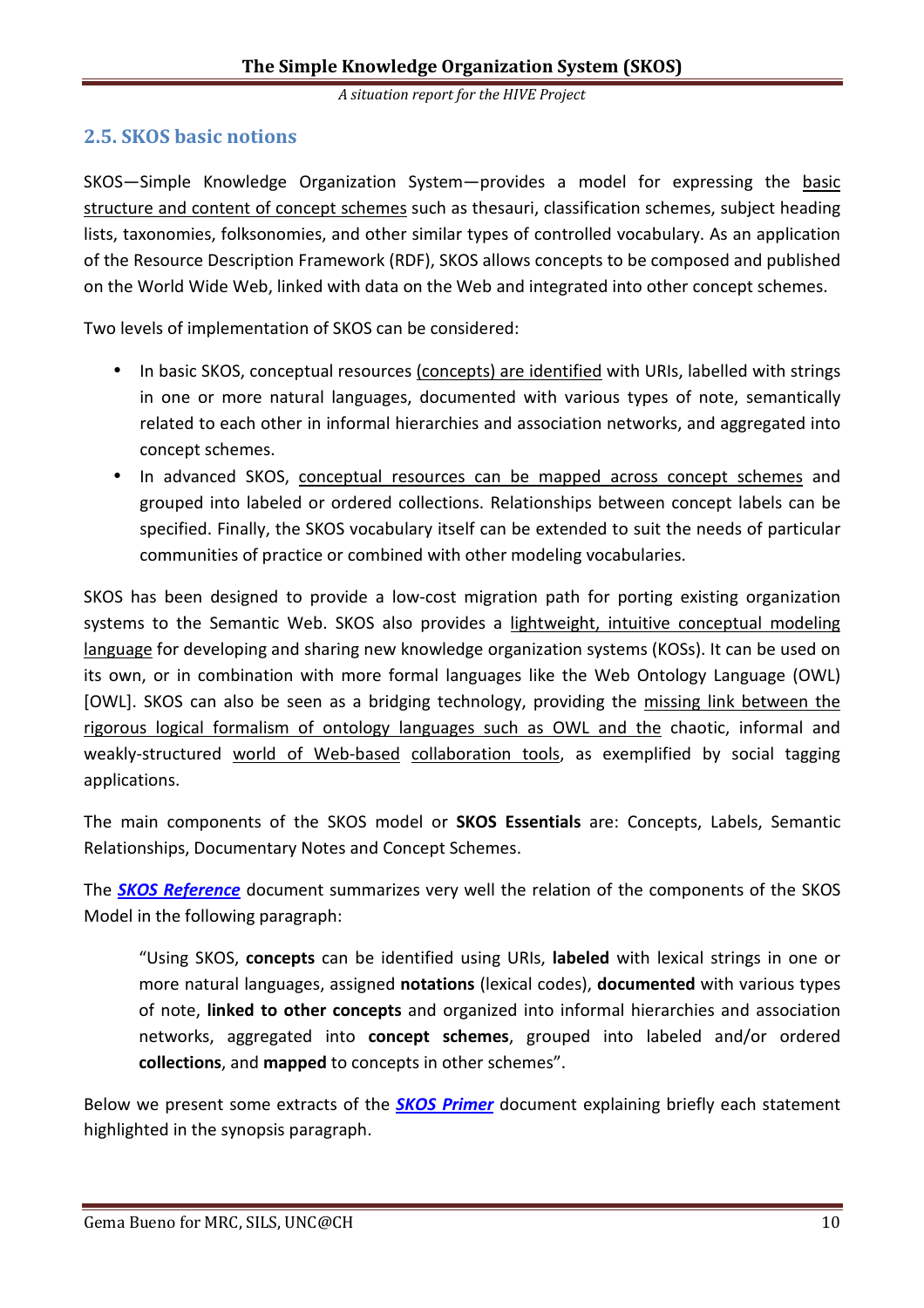## *Concepts*

Fundamental element of the SKOS vocabulary. Concepts are the *units of thought*—ideas, meanings, or (categories of) objects and events—which underlie many knowledge organization systems [SKOS-UCR]. As such, concepts exist in the mind as abstract entities which are independent of the terms used to label them. The class  $s\text{kos:Concept}$  allows implementors to assert that a given resource is a concept.

## *Labels*

Expressions that are used to refer to the concepts in natural language.

SKOS provides three properties to attach labels to conceptual resources: skos:prefLabel, skos:altLabel and skos:hiddenLabel. Each property implies a specific status for the label it introduces, ranging from a strong, univocal denotation relationship, to a string to aid in lookup. These properties are formally defined as being pairwise disjoint. This means, for example, that it is an error if a concept has a same literal both as its preferred label and as an alternative label.

## *Semantic Relationships*

In KOSs *semantic relations* play a crucial role for defining concepts. The meaning of a concept is defined not just by the natural-language words in its labels but also by its links to other concepts in the vocabulary. Mirroring the fundamental categories of relations that are used in vocabularies such as thesauri [*ISO2788*], SKOS supplies three standard properties:

- skos:broader and skos:narrower enable the representation of hierarchical links, such as the relationship between one *genre* and its more specific *species*, or, depending on interpretations, the relationship between one *whole* and its *parts*;
	- o Notes: Implicit statements // Transitive vs. Non-transitive
- skos:related enables the representation of associative (non-hierarchical) links, such as the relationship between one type of *event* and a category of entities which typically *participate* in it. Another use for  $skos:related$  is between two categories where neither is more general or more specific. Note that skos: related enables the representation of associative (non-hierarchical) links, which can also be used to represent part-whole links that are not meant as hierarchical relationships.
	- o Note—(non-)transitivity of; mixing hierarchy with association

## *Documentary Notes*

Next to the semantic relationships structured characterizations, concepts sometimes have to be further defined using human-readable ("informal") documentation, such as *scope notes* or definitions. SKOS provides a skos: note property for general documentation purposes, which is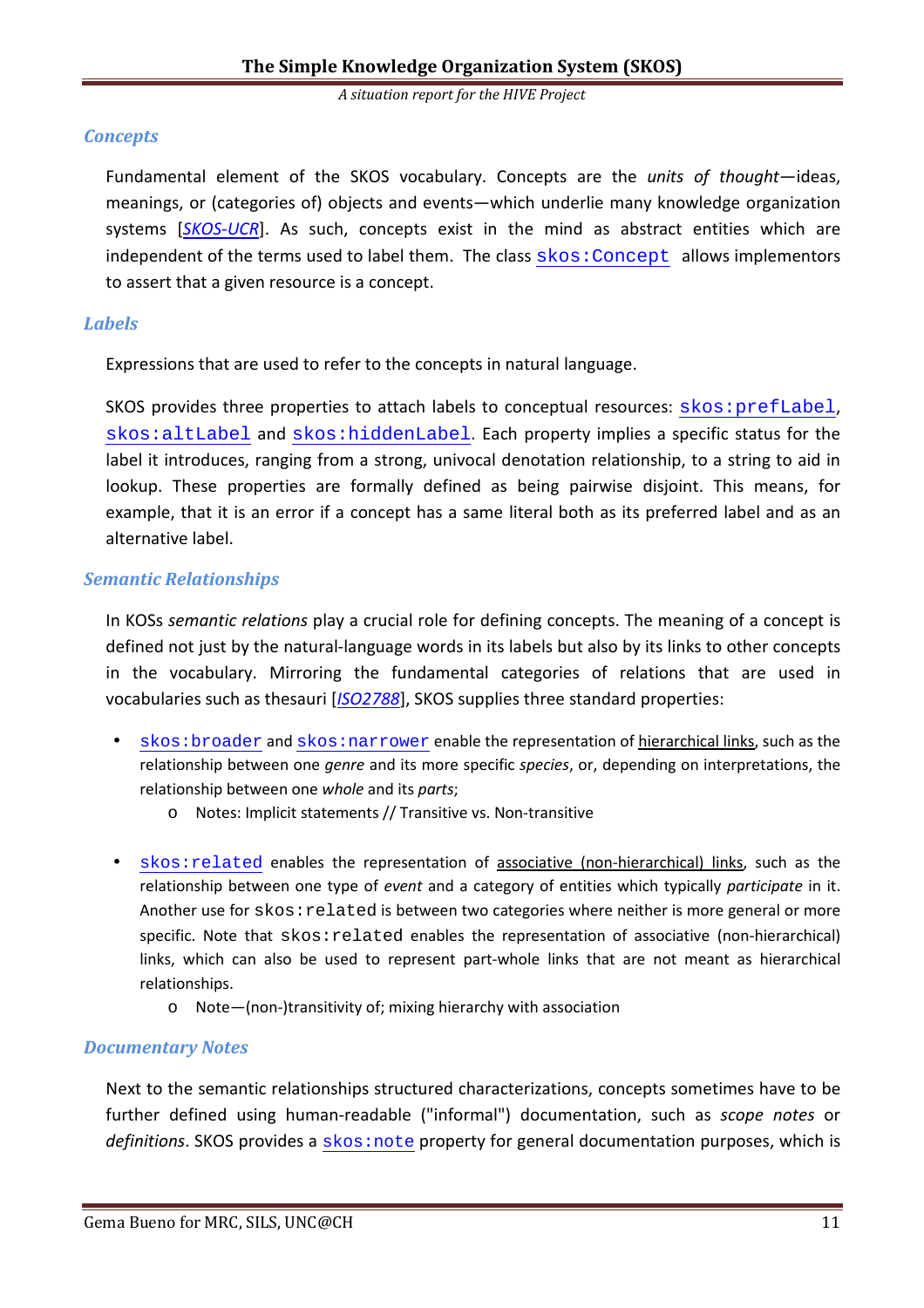further specialized into skos:scopeNote, skos:definition, skos:example, and skos:historyNote to fit more specific types of documentation.

- skos:scopeNote supplies some, possibly partial, information about the intended meaning of a concept, especially as an indication of how the use of a concept is limited in indexing practice.
- skos:definition supplies a complete explanation of the intended meaning of a concept.
- skos:example supplies an example of the use of a concept.
- skos:historyNote describes significant changes to the meaning or the form of a concept.

In addition to these notes that are intended for users of a concept scheme, SKOS includes two specializations of skos:note that are useful for KOS managers or editors: skos:editorialNote and skos:changeNote.

- skos: editorialNote supplies information that is an aid to administrative housekeeping, such as reminders of editorial work still to be done, or warnings in the event that future editorial changes might be made:
- skos:changeNote documents fine-grained changes to a concept, for the purposes of administration and maintenance

#### *Concept Schemes*

Concepts can be created and used as stand-alone entities. However, especially in indexing practice, concepts usually come in carefully compiled vocabularies, such as thesauri or classification schemes. SKOS offers the means of representing such KOSs using the skos:ConceptScheme class.

Define a concept scheme resource (representing a thesaurus) and to describe that resource using the dc:title and dc:creator properties from Dublin Core [DC]. Once the concept scheme resource has been created, it can be linked to the concepts it contains using the skos:inScheme property. Finally, for providing an efficient access to the entry points of broader/narrower concept hierarchies, SKOS defines a skos:hasTopConcept property. This property allows you to link a concept scheme to the (possibly many) most general concepts it contains

## *Collections of concepts*

SKOS allows the definition of meaningful groupings or "collections" of concepts. In thesaurus terminology these collections are known as "arrays", and the term that groups the terms in the collection is a "node label".

To correctly model such concept collection structures, SKOS introduces a skos:Collection class. Instances of this class group specific concepts by means of the skos: member property.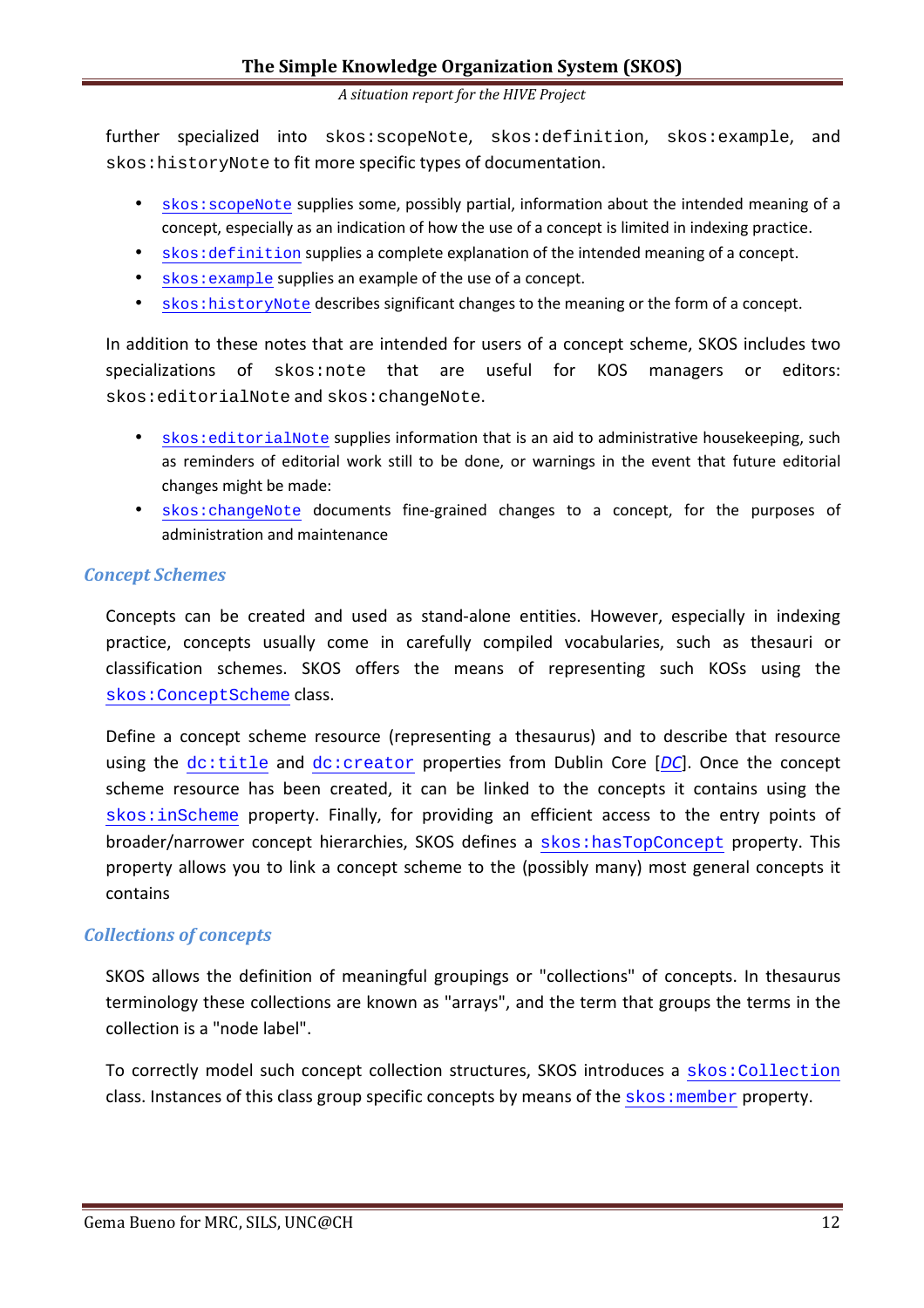## *Mapping concept schemes*

SKOS provides several properties that map concepts between different concept schemes. This can be done by asserting that two concepts have a similar meaning, using the skos:exactMatch and skos:closeMatch properties. Two concepts from different concept schemes can also be mapped using properties that parallel the semantic relations introduced in Section 2.3: skos:broadMatch, skos:narrowMatch and skos:relatedMatch.

## **2.6. Usefulness of SKOS**

Jointly with the SKOS basic description and notions, the SKOS Primer approaches directly or indirectly the main usefulness of the SKOS model. The scope of the usefulness of SKOS will depend in the level of implementation (basic or advanced) and the specific features applied. The main uses are summarized as follows:

## • Vocabulary representation and publishing

Obviously, the main feature of SKOS is the provision of a model for expressing the basic structure and content of concept schemes such as thesauri, classification schemes, subject heading lists, taxonomies, folksonomies, and other similar types of controlled vocabulary.

In this sense, SKOS enables the migration of already existing controlled vocabularies and the creation of new ones, using a common and standardized representation model. As an application of the Resource Description Framework (RDF), SKOS allows the publication of vocabularies on the World Wide Web.

## • Subject Indexing and Retrieval

SKOS can be used for the indexing of resources in an information system, creating links between concepts in a KOS and resources, annotating documents with conceptual units which define their subject. While the SKOS vocabulary itself does not include a mechanism for associating an arbitrary resource with a concept in SKOS, implementors can turn to other vocabularies, linking the subject metadata elements in their scheme (like dc: subject in Dublin Core) with an skos:Concept.

The subject indexing facilitates in last instance the Retrieval of resources in an information system through subject queries and subject browsing. Moreover, n the case of several information systems using the same vocabulary, SKOS allows a common way of vocabulary representation, thus, a common mechanism of subject indexing and retrieval. In this way, a federated search of these systems, using controlled and structured vocabularies, can be easily implemented.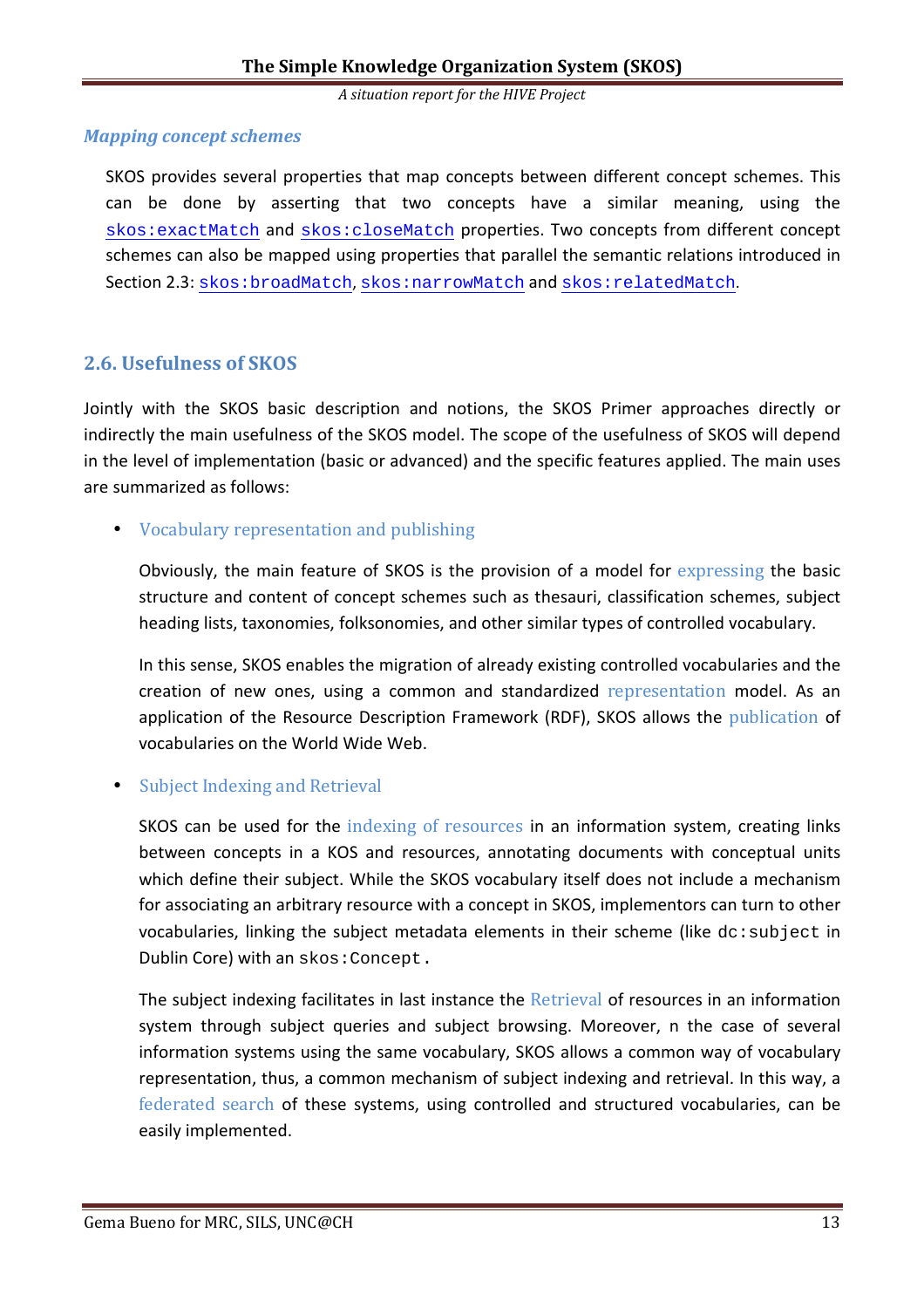## • Vocabulary alignment

SKOS allows the interlinking of concept schemes by the means of concept mapping. This can be done by asserting that two concepts in different concept schemes have a similar meaning [using the skos:exactMatch and skos:closeMatchproperties], or establishing semantic relationships between concepts [skos:broadMatch, skos:narrowMatch and skos:relatedMatch].

This feature can be useful in the networking of Knowledge Organization Systems. As concepts from different concept schemes are connected together they begin to form a distributed, heterogeneous global concept scheme.

 Also, taken into account the subject indexing and retrieval capabilities of SKOS, it will help in the retrieval of resources both in a unique system using multiple vocabularies and enabling a federated search through several systems using distinct vocabularies.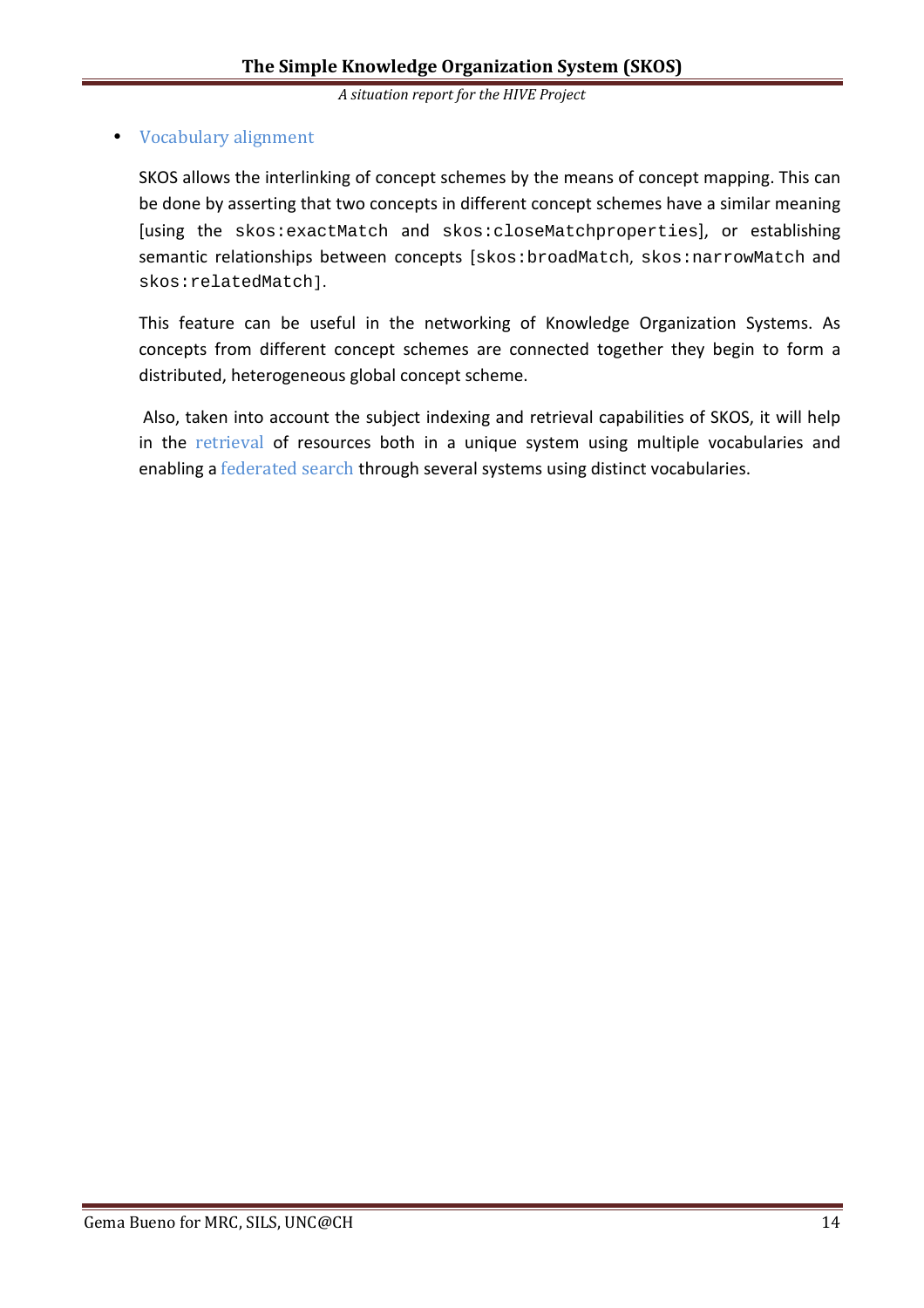## **3. SEMANTIC INTEROPERABILITY & SKOS**

## **Definitions and dimensions of interoperability**

There currently exist multiple definitions of interoperability, but the most cited one is the definition given by the IEEE in 1990: "*the ability of two or more networks, systems, devices, applications, or components to exchange information between them and to use the information so exchanged*".

Another interesting definition is suggested by the Interoperability Technical Framework (ITF) of the Australian Government, which defines the interoperability in the context of Information Technologies and organizations, as "*the ability to transfer and use information in a uniform and efficient manner across multiple organizations and information technology systems. It underpins the level of benefits accruing to enterprises, government and the wider economy through e-commerce*" [AGIMO 2005].

In the same line, the European Interoperability Framework for Pan-European eGovernment Services [IDABC 2004], reference document which provides recommendations and defines generic standards with regard to organizational, semantic and technical aspects of interoperability for eGovernment in Europe, published by the European program IDABC (**I**nteroperable Delivery of European eGovernment Services to public Administrations**,** Businesses and Citizens) as follows: *"Interoperability means the ability of information and communication technology (ICT) systems and of the business processes they support to exchange data and to enable the sharing of information and knowledge".* 

But in order to achieve the use and understanding of the information exchanged as implied in the previous definitions, needs specific interoperability mechanisms. As many authors and initiatives have already considered, the interoperability has many different dimensions, being the most commonly referred the technical, semantic, and organizational.

The semantic aspect of interoperability, as the IDABC states "*is concerned with ensuring that the precise meaning of exchanged information is understandable by any other application that was not initially developed for this purpose. Semantic interoperability enables systems to combine received information with other information resources and to process it in a meaningful manner"*.

Therefore, the semantic interoperability is the main aspect that facilitates the appropriate use and understanding of information and knowledge between information systems and organizations.

The achievement of semantic interoperability is considered one of the biggest challenges for the integration of information systems. Basically, this is due to the fact that meaning changes by context and over time and different requirements in different domains result in different information models. As described in QUALIPSO [Lange 2008], the issue of semantic interoperability appears in two communication contexts: human-to-machine and machine-to-machine context. In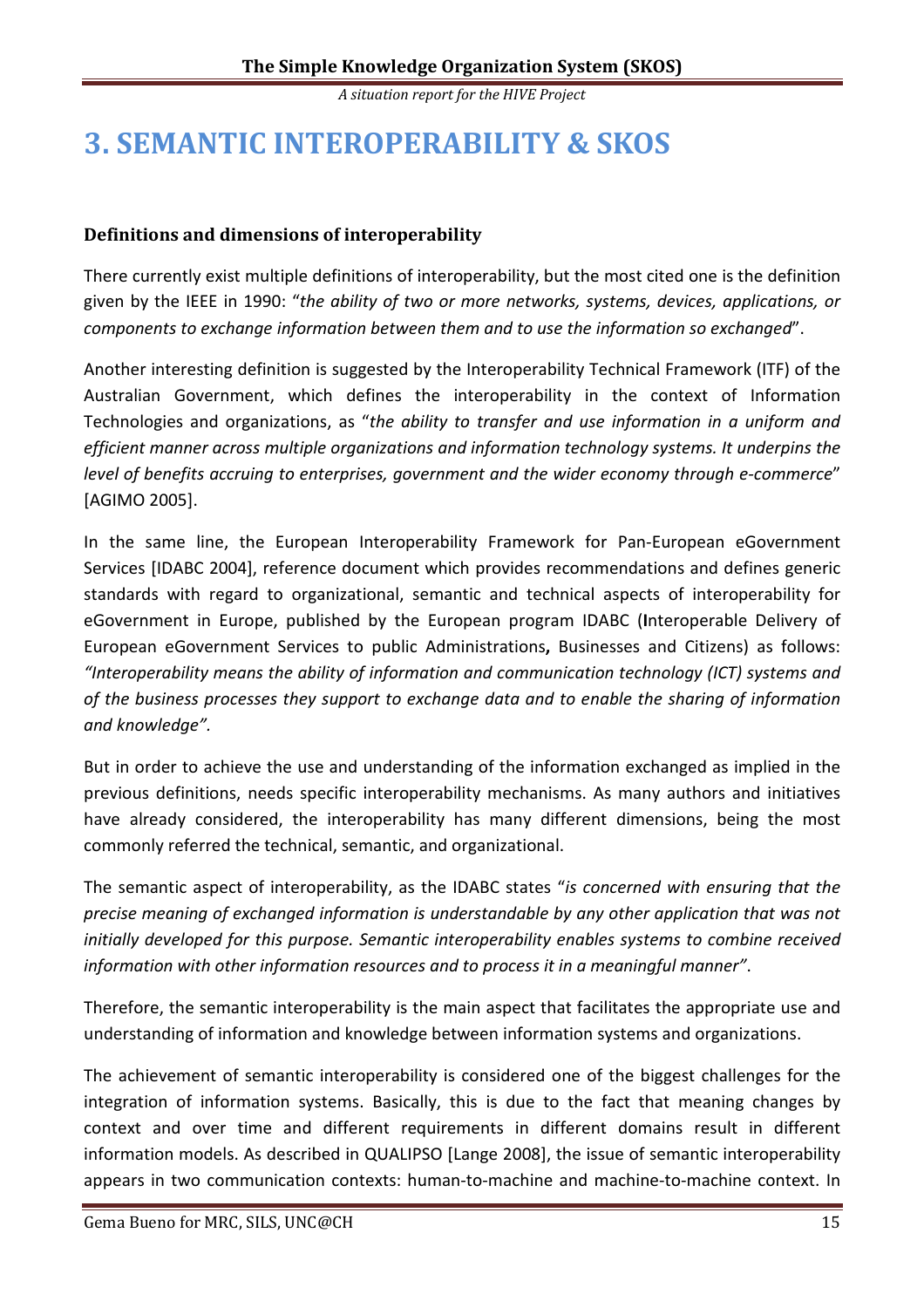the second context, where various information systems have to inter-operate, several dimensions can be considered: *structural* and *representational* incompatibilities in concept modeling, *linguistic* incompatibilities like the use of the same term but different concept, or different term but same concept; and *conceptual* incompatibilities, when concept of different knowledge systems have some overlap in their meaning.

A common mechanism to ensure the correct interpretation of data exchanged between systems is the usage of a common terminology developed and made available to the systems by humans who agreed on the mental representation of each element. By means of controlled vocabularies semantic interoperability can be established. However, in order to allow systems to understand exchanged information in a more dynamic way the sole use of controlled vocabularies is not sufficient. Semantically richer knowledge models, such as taxonomies and ontologies, which define the concepts for a certain domain as well as their relations, are necessary.

## **Interoperability enhancement with SKOS**

The Simple Knowledge Organization System, as a standard model to represent controlled vocabularies for the semantic web, can be considered the first step in the achievement of semantic interoperability. SKOS deals with representational and conceptual heterogeneity, enabling the transfer and sharing of vocabularies between different systems and also the sharing of meaning between systems using distinct vocabularies. Moreover, the use of a common mark-up language like XML and a common representation framework as RDF ensures the interoperability of vocabularies at a technical (use of XML file format) and syntactic level.

The key features of SKOS for the achievement of the semantic interoperability are categorized below depending on whether one or multiple vocabularies are used.

## *Using the same vocabulary:*

- Sharing of a common syntactic representation of concepts and structure in a standardized way using RDF.
- Sharing of a common subject indexing and retrieval mechanism.
- Re-using and extension of concept schemes (each concept has one URI)<sup>1</sup>, maintaining the interoperability at the basic level

## *Using several or distinct vocabularies:*

- Connecting concept schemes to create a distributed heterogeneous concept scheme.
- Mapping concept schemes and establishing relations between existing concepts.

 $\overline{a}$ 

<sup>1</sup> Re-using and extending concept schemes in SKOS is possible because each concept has one URI. This means that it could be used in several concept schemes at the same time. It allows the use of concepts of a specific concept scheme as a basis, without needing of recreation, adding only the concepts needed for local purposes.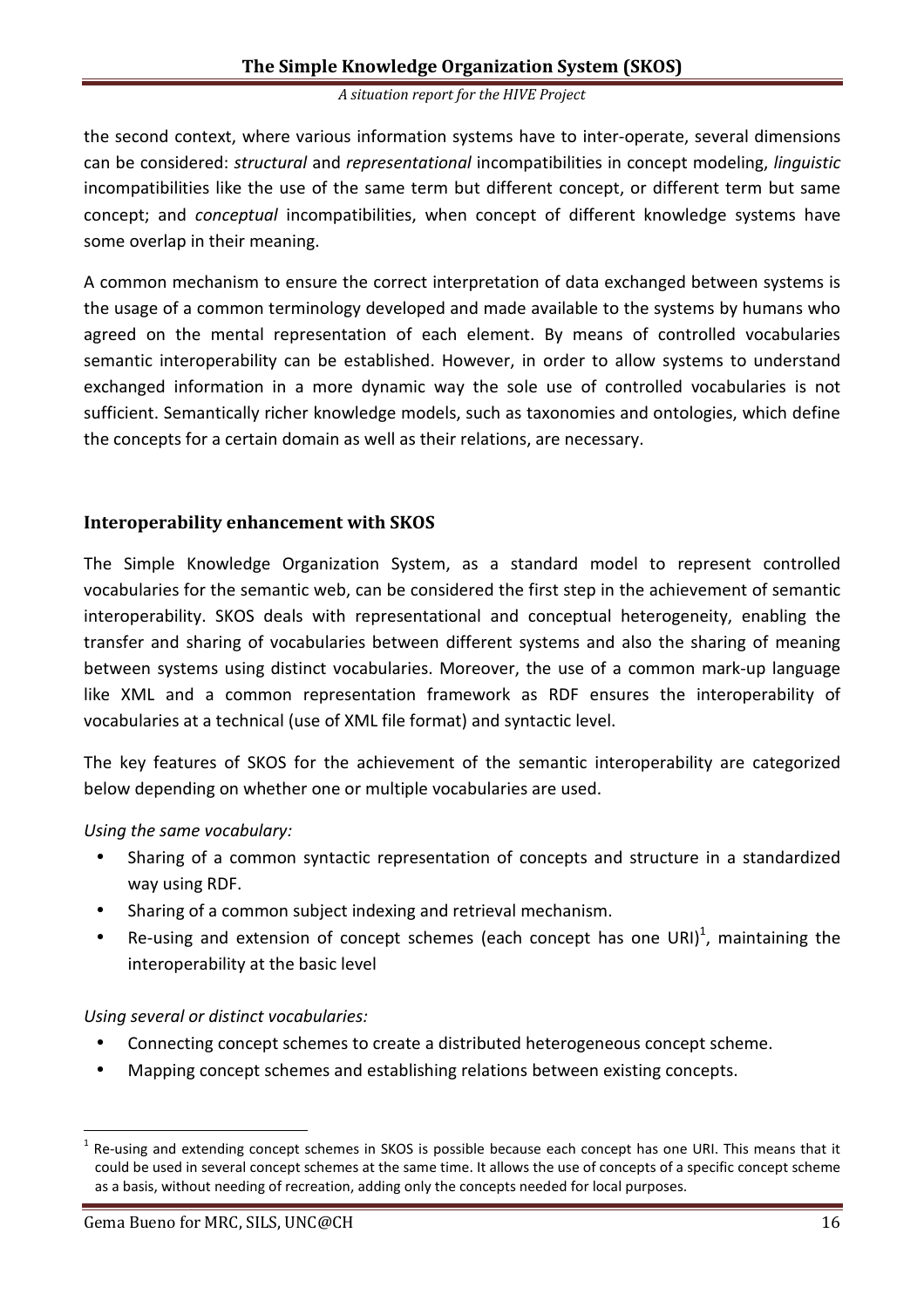- Subject Indexing with the more accurate vocabulary for each resource or collection, or using several vocabularies at the same time.
- Federated subject search and subject browsing through several systems or collections. Thanks to the relations established between concepts, the query terms introduced by the users can be mapped to the different vocabularies used for indexing each resource.

Therefore, SKOS can help in the achievement of semantic interoperability of information systems that use either the same or different vocabularies in the subject indexing of their resources. Furthermore, it is the base of the retrieval, enabling the search and browsing of distributed vocabularies and collections.

## **Limitations of SKOS for Interoperability**

Even if SKOS is considered a useful model for the enhancement of semantic interoperability, it has some shortcomings that could affect its achievement. Some of them are directly related with the essential features of the SKOS model, as underlined by [Antoine 2008]:

- SKOS semantics make assumptions that distinguish what could be regularly inferred from a statement. For example, if *broader* and *narrower* are inverse of each other it can be inferred that *broader* is transitive. However, this assumes some reasoning that in a machine environment doesn't exist.
- Captions could also be considered as preferred labels, and sometimes they can be ambiguous, putting the interoperability at risk.
- SKOS offers some constructs to precise the concept scheme and meet local needs, as for example broaderPartitive. However, it could compromise interoperability between vocabularies when networked.

Other aspects referring to representational issues have been pointed out by [Sanchez and Barriocanal, 2006]:

- The representation of a concept scheme as an RDF graph is not, by itself, enough to make it interoperable because the meaning of the terms in the SKOS vocabulary is not formally defined.
- The existence of similar concepts in different schemes suggests the possibility of establishing mapping criteria to foster the interoperability between them.

The authors summarize these two aspects in one: SKOS does not provide strict computational semantics. That is to say, the representation of a concept scheme as an RDF graph cannot be used as the basis for performing automated tasks associated with knowledge represented in the scheme.

To overcome the shortcomings related with SKOS schemes semantic interoperability, the authors propose an approach based in the use of formal representations to provide the SKOS terms with computational semantics and in the use of intermediate upper-ontologies [are large general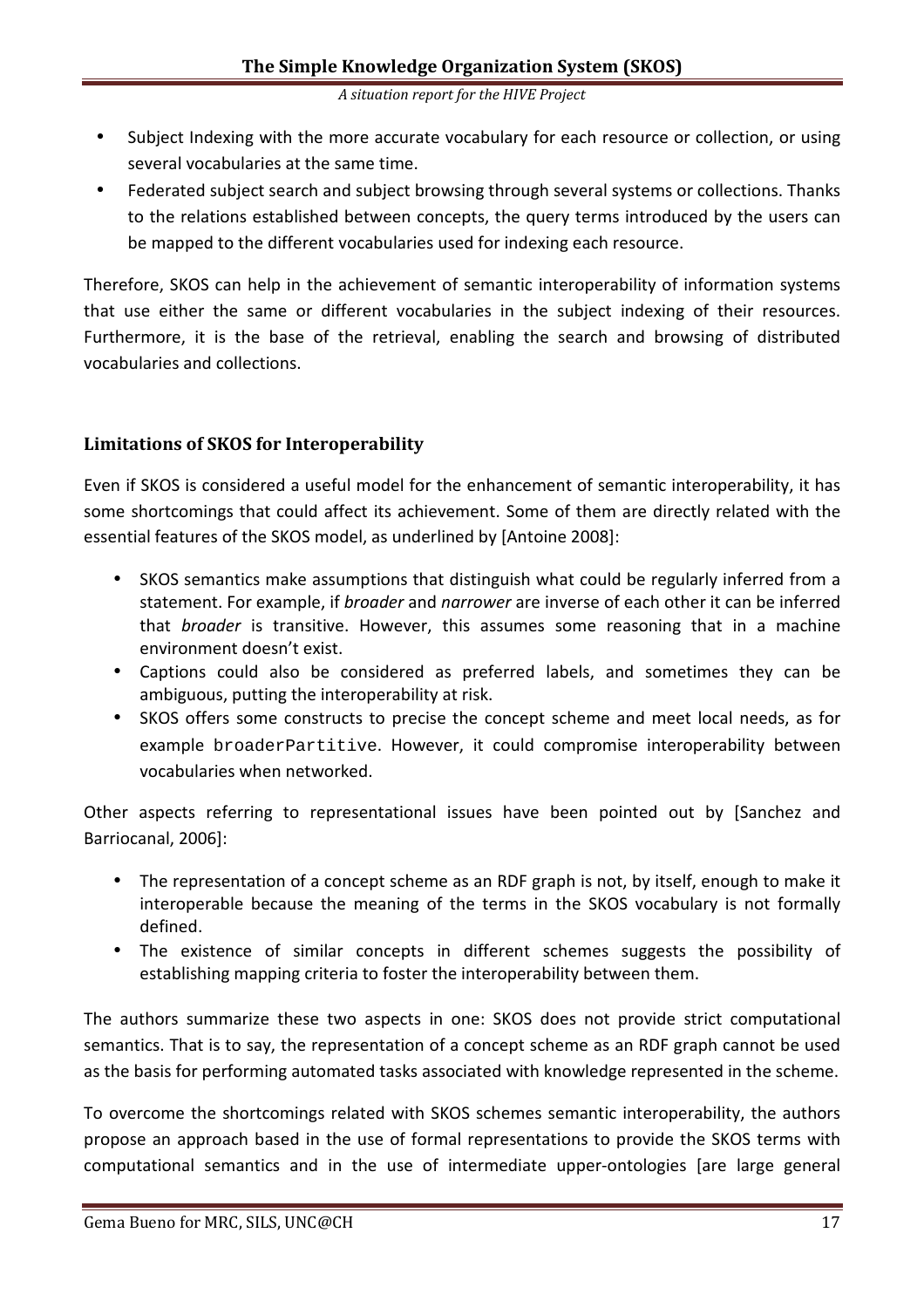knowledge bases that include definitions of concepts, relations, properties, constraints and instances, as well as reasoning capabilities of these elements]. The proposed extension of SKOS would help avoid ambiguities and enable inter-thesaurus interoperability.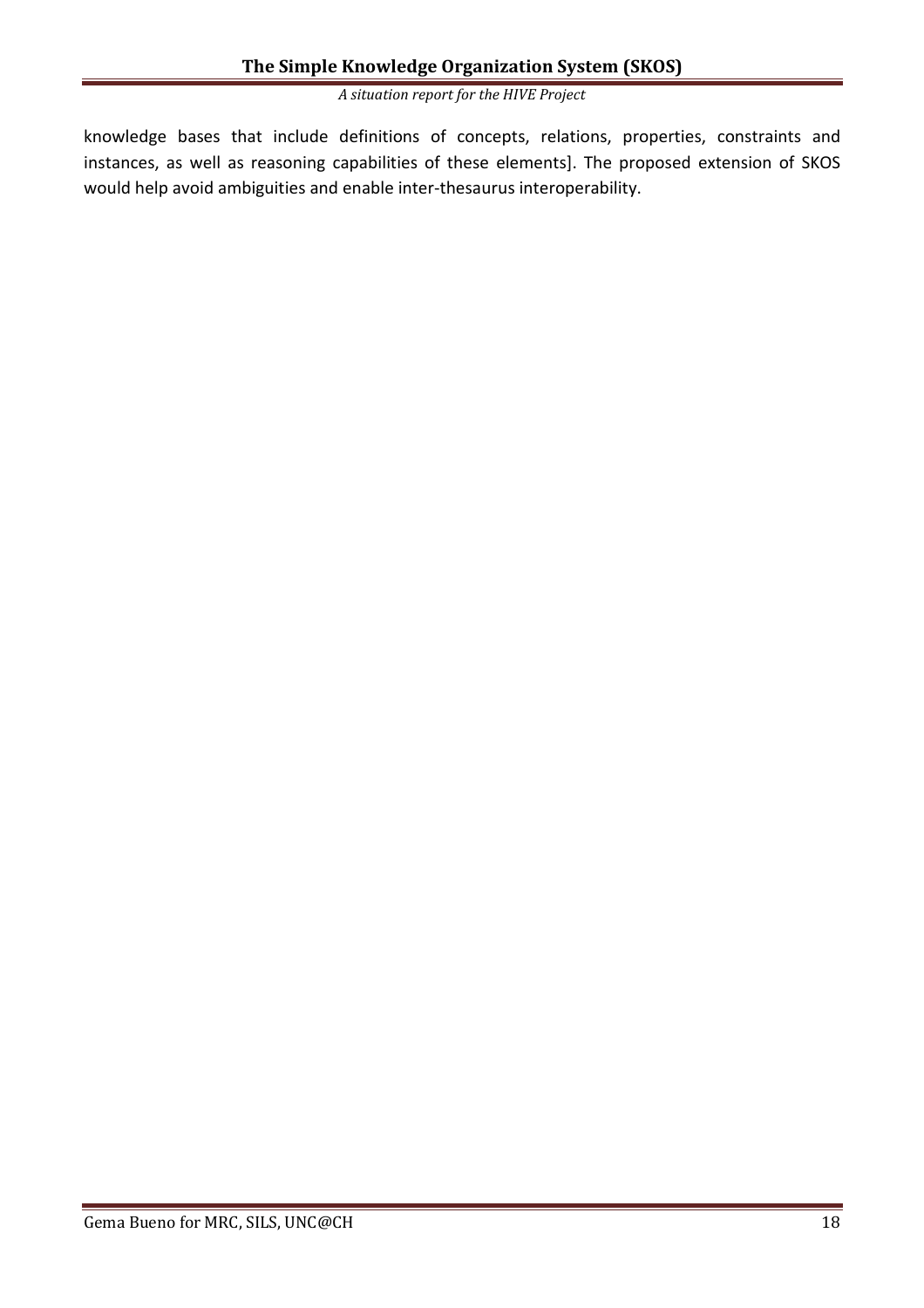## **4. SKOS RELEVANT LITERATURE**

In this section we present a non exhaustive selection of the existing literature (mainly papers and some presentations) written in English about the Simple Knowledge Organization System initiative and about some of the implementations of this model in actual projects or initiatives, serving as an example of the opportunities and possible uses of SKOS.

The selected papers and presentations are organized in two tables depending on the scope of the documents:

- The first table contains the main papers about the SKOS model, distinguishing between those papers merely introducing or presenting the model and those that reflect about the foundations of the model or about its development and future improvement.
- The second table contains more than 20 papers related to SKOS implementations at various levels and from different points of view. In this way, we have categorized the papers in 3 main groups: papers about the representation and conversion of vocabularies to the SKOS model; papers about the alignment of vocabularies or concept schemes by the means of SKOS; and papers about the implementation or development of applications for the indexing and retrieval of resources with vocabularies in SKOS.

Each table has several columns with some differences in the information collected and synthesized in them, as explained below.

The first table is composed by four columns: *Bibliographic citation, Authorship, Purpose & abstract*  and Subjects. In this table, the bibliographic citation includes the title of the article and the authordate citation [See the complete references at the Bibliography section]. The *Authorship* information column tries to distinguish between the papers created by SKOS developers, members of the SWDWG (Semantic Web Development Working Group), or other authors not necessarily related with the development of SKOS. The purpose & abstract explain briefly the scope and intention of each document, while the subject summarizes it in some keywords.

In the case of the second table, five columns have been created: *Bibliographic citation, Authorship, Relation with SKOS, Subjects* and *Vocabularies involved*. The first two have the same content as the previous table. In the third column, Relation with SKOS, we have tried to identify and summarize how SKOS is used in the initiative or implementation described in the paper. The main concepts of the paper in relation with SKOS and semantic interoperability are presented in the *Subjects* column. Also the vocabularies involved in the initiatives described are listed in the last column.

The last three columns of the second table will help to identify the points in common of these initiatives with the HIVE Project, either because the specific problem addressed by the project or the way SKOS is applied is similar than in HIVE, or because the vocabularies used and maybe already translated into SKOS will be also used in HIVE.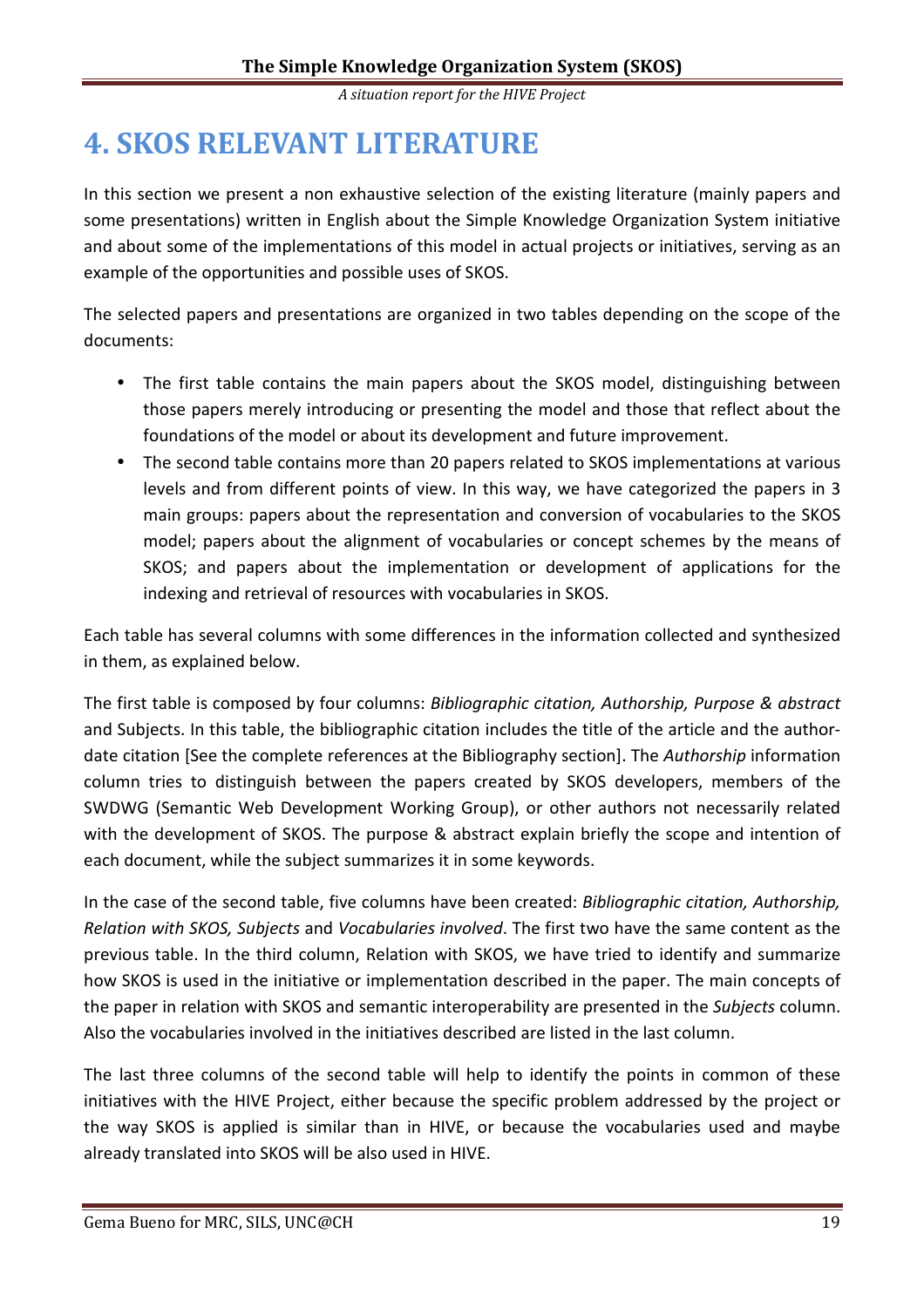## **4.1. Introducing SKOS / SKOS application and development**

| <b>Bibliographic citation</b>                                                                                                        | Authorship                                                                               | <b>Purpose / Abstract</b>                                                                                                                                                                                                                                                                                                                                                                                                                                  | <b>Subjects</b>    |  |  |  |  |
|--------------------------------------------------------------------------------------------------------------------------------------|------------------------------------------------------------------------------------------|------------------------------------------------------------------------------------------------------------------------------------------------------------------------------------------------------------------------------------------------------------------------------------------------------------------------------------------------------------------------------------------------------------------------------------------------------------|--------------------|--|--|--|--|
| 1) INTRODUCTION TO SKOS                                                                                                              |                                                                                          |                                                                                                                                                                                                                                                                                                                                                                                                                                                            |                    |  |  |  |  |
| Simple Knowledge Organization and the<br>Semantic Web<br>(Miles, 2006a)                                                              | <b>Alistair Miles</b>                                                                    | Short paper introducing SKOS in two main sections a) Scope,<br>Design and Assumptions and b) Application, Context and Status<br>(2005).                                                                                                                                                                                                                                                                                                                    | $\bullet$ SKOS     |  |  |  |  |
| SKOS Core: Simple knowledge organization for<br>the Web.<br>(Miles, Matthews, Wilson and Brickley, 2005)                             | <b>SKOS WG</b>                                                                           | This paper introduces SKOS Core, an RDF vocabulary for expressing<br>the basic structure and content of concept schemes (thesauri,<br>classification schemes, subject heading lists, taxonomies,<br>terminologies, glossaries and other types of controlled<br>vocabulary).<br>The main purpose of this paper is to provide an initial basis for<br>establishing clear recommendations for the use of SKOS Core and<br>DCMI Metadata Terms in combination. | • SKOS Core        |  |  |  |  |
| SKOS: A language to describe simple knowledge<br>structures for the web.<br>(Miles, Matthews, Brickley, Wilson and Roggers,<br>2005) | <b>SKOS WG</b>                                                                           | Introduction to SKOS, including: Origins and background, SKOS<br>basic usage and SKOS Core advanced usage, SKOS applications and<br>tools, SKOS web services.                                                                                                                                                                                                                                                                                              | $\bullet$ SKOS     |  |  |  |  |
| SKOS: Simple Knowledge Organization for the<br>Web<br>(Miles and Pérez-Agüera, 2007)                                                 | <b>SKOS WG</b>                                                                           | Introduction of SKOS and description of some alternatives for<br>integrating Semantic Web services based on the Resource<br>Description Framework (RDF) and SKOS into a distributed<br>enterprise architecture.                                                                                                                                                                                                                                            | • SKOS utility     |  |  |  |  |
| Encoding controlled vocabularies for the<br>Semantic Web using SKOS Core<br>(Cantara 2006)                                           | Kelvin<br>Smith<br>Library,<br>Case Western Reserve<br>University,<br>Cleveland,<br>Ohio | Literature based review that introduces SKOS to digital librarians.                                                                                                                                                                                                                                                                                                                                                                                        | $\bullet$ SKOS     |  |  |  |  |
| 2) DEVELOPMENT AND APPLICATION OF SKOS                                                                                               |                                                                                          |                                                                                                                                                                                                                                                                                                                                                                                                                                                            |                    |  |  |  |  |
| SKOS and the Ontogenesis of Vocabularies<br>(Tennis, 2005)                                                                           | Joseph T. Tennis,<br>University of British<br>Columbia                                   | The paper suggests extensions to SKOS Core to make explicit where<br>concepts in a knowledge organization system have changed from<br>one version of the system to another.                                                                                                                                                                                                                                                                                | • SKOS development |  |  |  |  |
| SKOS: Requirements for Standardization                                                                                               | <b>SKOS WG</b>                                                                           | three questions regarding the planned development of SKOS:                                                                                                                                                                                                                                                                                                                                                                                                 | • SKOS development |  |  |  |  |

Gema Bueno for MRC, SILS, UNC@CH 20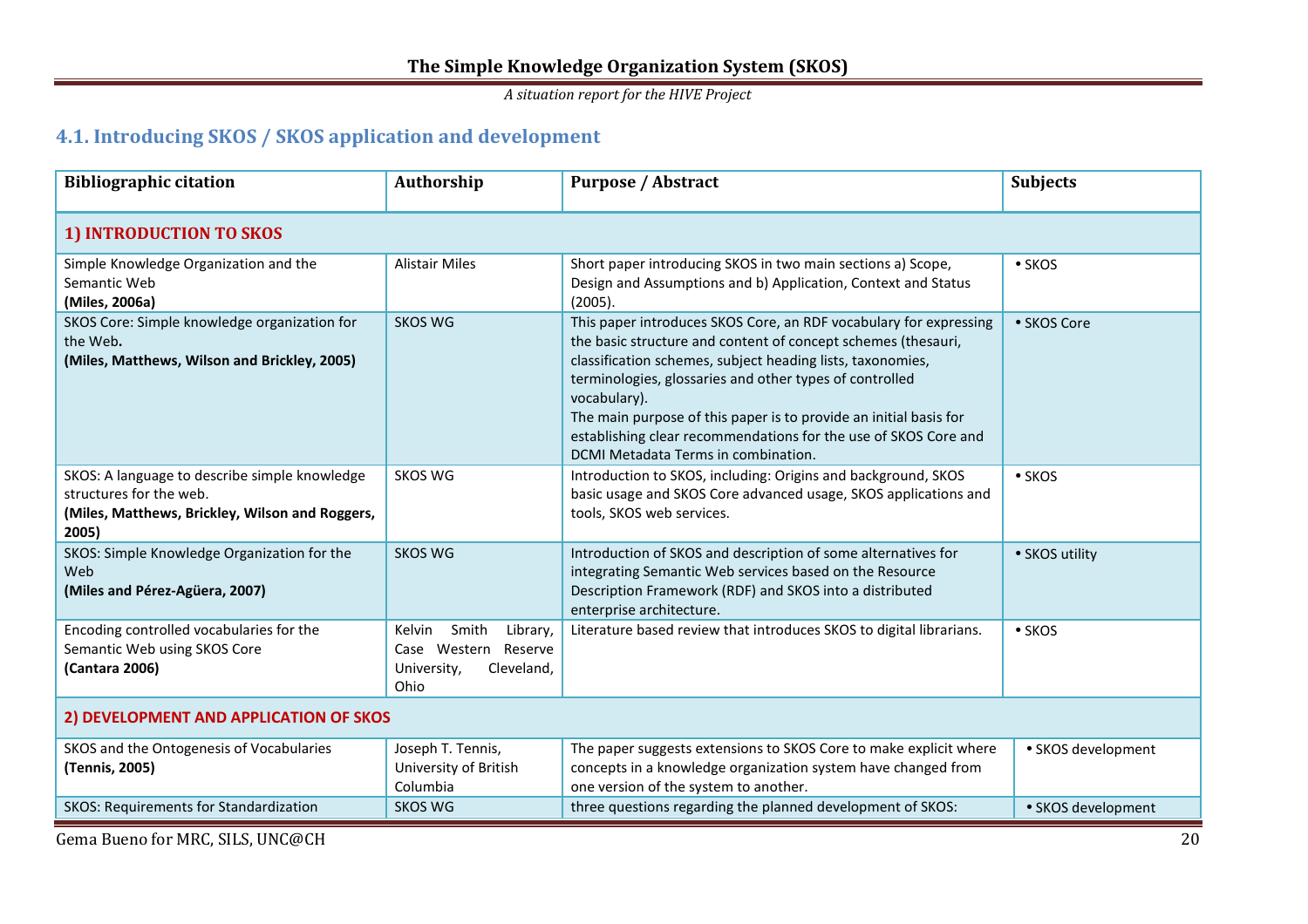|  | A situation report for the HIVE Project |  |  |
|--|-----------------------------------------|--|--|
|--|-----------------------------------------|--|--|

| <b>Bibliographic citation</b>                                                                                                                          | Authorship                                                                              | <b>Purpose / Abstract</b>                                                                                                                                                                                                                                                                  | <b>Subjects</b>                                                              |
|--------------------------------------------------------------------------------------------------------------------------------------------------------|-----------------------------------------------------------------------------------------|--------------------------------------------------------------------------------------------------------------------------------------------------------------------------------------------------------------------------------------------------------------------------------------------|------------------------------------------------------------------------------|
| (Miles, 2006b)                                                                                                                                         |                                                                                         | - what is the fundamental purpose and therefore scope of SKOS?<br>- which key software components depend on SKOS, and how do<br>they interact?<br>- what is the wider technological and social context in which SKOS is<br>likely to be applied and how might this influence design goals? | • SKOS Standardization                                                       |
| Retrieval and the Semantic Web incorporating A<br>Theory of Retrieval Using Structured<br><b>Vocabularies</b><br>(Miles, 2006c)                        | <b>Alistair Miles</b><br><b>DISSERTATION</b>                                            | Alistair Miles masters dissertation "Retrieval and the Semantic Web"<br>which incorporates "A Theory of Retrieval Using Structured<br>Vocabularies"<br>It serves as a theoretical basis of the usefulness of SKOS.                                                                         | • Structured Vocabularies<br>• Semantic Web<br>• Information Retrieval       |
| The Notion of the "Concept Instance": Problems<br>in Modeling Concept Change in SKOS (Draft<br>Discussion Paper)<br>(Tennis, Sutton and Hillmann 2006) | <b>National Science Digital</b><br>Library (NSDL) Metadata<br><b>Registry Team Work</b> | Issues around the creation of historical snapshots of concept<br>changes and their encoding in SKOS, in the context of the NSDL<br>Metadata Registry.                                                                                                                                      | $\bullet$ SKOS<br>• Versioning<br>• Indexing Languages<br>$\bullet$ Registry |
| Extending the simple knowledge organization<br>system for concept management in vocabulary<br>development applications<br>(Tennis and Sutton 2008)     | <b>National Science Digital</b><br>Library (NSDL) Metadata<br>Registry<br>Team Work     | Describe the development of an extension to the Simple Knowledge<br>Organization System (SKOS) to accommodate the needs of<br>vocabulary development applications (VDA), in the context of the<br>NSDL Metadata Registry.                                                                  | • SKOS development<br>• SKOS tools, VDA<br>• SKOS requirements               |
| On practical aspects of enhancing semantic<br>interoperability using SKOS and KOS alignment<br>(Isaac, 2008)                                           | KRR lab, Vrije<br>Universiteit Amsterdam<br>National Library of the<br>Netherlands      | This presentation analyzes some issues related to the endangerment<br>or enhancement of interoperability using SKOS.<br>Conclusion>>Despite some issues, SKOS provides a crucial<br>contribution to enhance interoperability of KOSs                                                       | $\bullet$ SKOS<br>• Vocabulary alignment<br>• Interoperability               |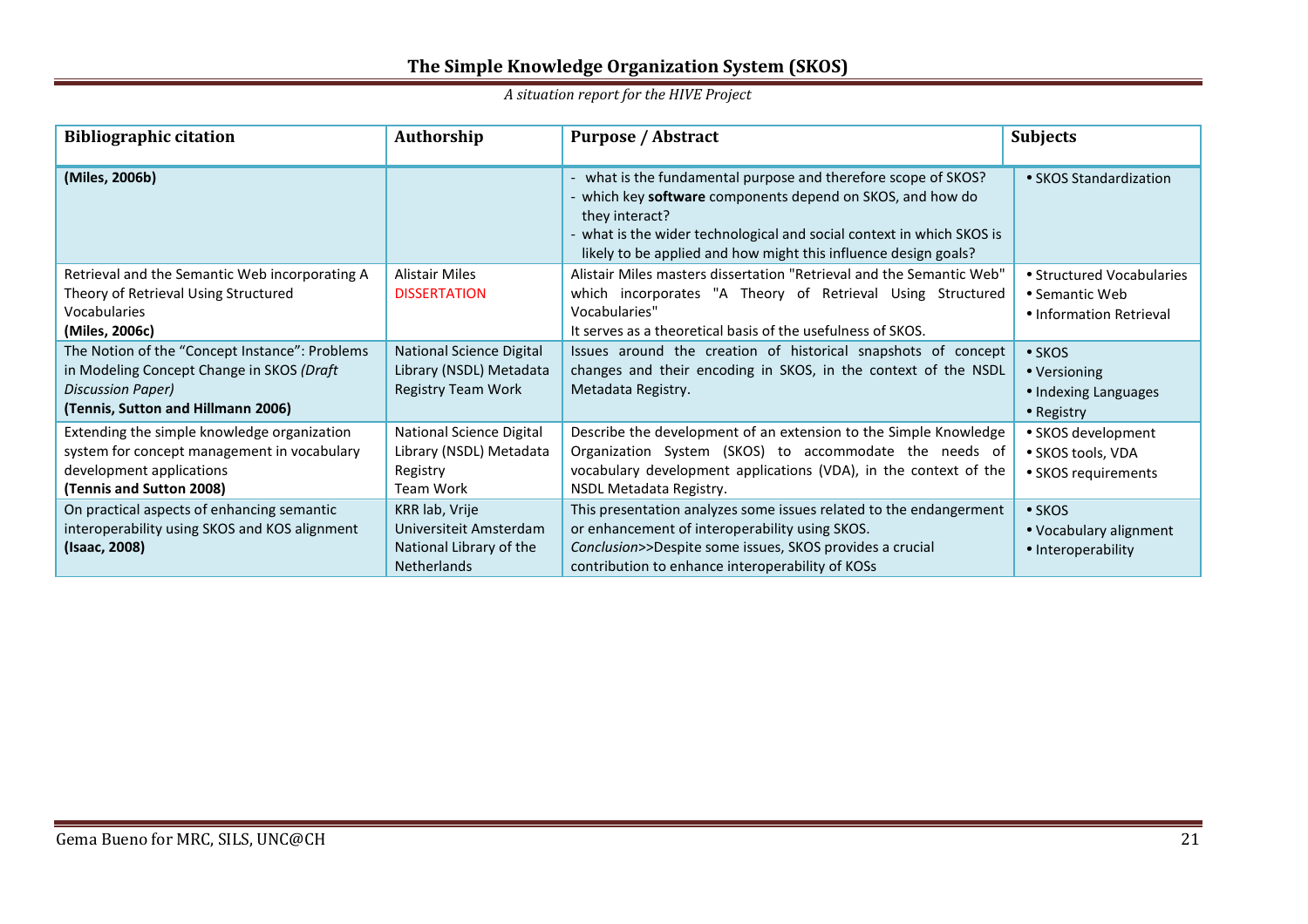## **4.2. Applications of SKOS**

| <b>Bibliographic information</b><br>(references in Procite, need revision)                                                                                                               | Authorship                                                                                                                                                                               | <b>Relation with SKOS &amp;</b><br>interoperability                                                                                                                                                  | <b>Subjects</b>                                                                                      | <b>Vocabularies</b><br>involved                                                                                   |
|------------------------------------------------------------------------------------------------------------------------------------------------------------------------------------------|------------------------------------------------------------------------------------------------------------------------------------------------------------------------------------------|------------------------------------------------------------------------------------------------------------------------------------------------------------------------------------------------------|------------------------------------------------------------------------------------------------------|-------------------------------------------------------------------------------------------------------------------|
| 1) REPRESENTATION AND CONVERSION OF VOCABULARIES TO SKOS                                                                                                                                 |                                                                                                                                                                                          |                                                                                                                                                                                                      |                                                                                                      |                                                                                                                   |
| A Method for Converting Thesauri to<br>RDF/OWL<br>(Assem et al., 2004)                                                                                                                   | Vrije Universiteit Amsterdam,<br>Department of Computer<br>Science<br>University of Amsterdam, Social<br>Science Informatics (SWI)                                                       | General methodology for the conversion<br>of existing thesauri to an RDF/OWL<br>representation. (Using XSLT)                                                                                         | • Representation of thesauri<br>with RDF/OWL<br>• Translation of vocabularies<br>• Thesauri          | • MeSH<br>• WordNet                                                                                               |
| A Method to Convert Thesauri to<br><b>SKOS</b><br>(Assem et al., 2006)                                                                                                                   | Vrije Universiteit Amsterdam,<br><b>Department of Computer</b><br>Science<br><b>CCLRC Rutherford Appleton</b><br>Laboratory, Business and<br><b>Information Technology</b><br>Department | Conversion of thesaurus structure into<br><b>SKOS structure. (Using Perl scripts)</b>                                                                                                                | • Representation of<br>vocabularies with SKOS<br>• Translation of vocabularies<br>• Thesauri         | • IPSV<br>• GTAA ((dutch acronym<br>for Common<br>Thesaurus for<br><b>Audiovisual Archives)</b><br>$\bullet$ MeSH |
| Development of an ontology in the<br>context of the semantic web: the<br>migration of the traditional<br>documentary thesaurus<br>(Guzmán Luna, Torres Pardo, and<br>López García, 2006) | Universidad Nacional de<br>Colombia, Sede Medellín                                                                                                                                       | Transformation of a thesaurus into an<br>ontology with SKOS                                                                                                                                          | • Representation of<br>vocabularies with SKOS<br>• Transformation of<br>vocabularies<br>• Thesauri   | · Tesauro del Centro de<br>Naciones Unidas sobre<br>Asentamientos<br>Humanos / Tesauro<br>del Hábitat.            |
| <b>Encoding Library of Congress Subject</b><br><b>Headings in SKOS: Authority Control</b><br>for the Semantic Web<br>(Harper, 2006)                                                      | <b>University of Oregon Libraries</b>                                                                                                                                                    | This paper describes how to translate<br>LCSH Authority Records from MARC/XML<br>or MADS XML formats into RDF<br>documents, using XSLT stylesheets                                                   | • Representation of<br>vocabularies with SKOS<br>• Translation of vocabularies<br>• Subject Headings | • Library of Congress<br><b>Subject Headings</b>                                                                  |
| LCSH, SKOS and Linked Data<br>(Summers, et al. 2008)                                                                                                                                     | Library of Congress                                                                                                                                                                      | This paper describes a technique for<br>converting Library of Congress Subject<br><b>Headings MARCXML to Simple</b><br>Knowledge Organization System (SKOS)<br>RDF. Strengths of the SKOS vocabulary | • Representation of<br>vocabularies with SKOS<br>• Translation of vocabularies<br>• Subject Headings | • Library of Congress<br><b>Subject Headings</b><br><b>MARCXML</b>                                                |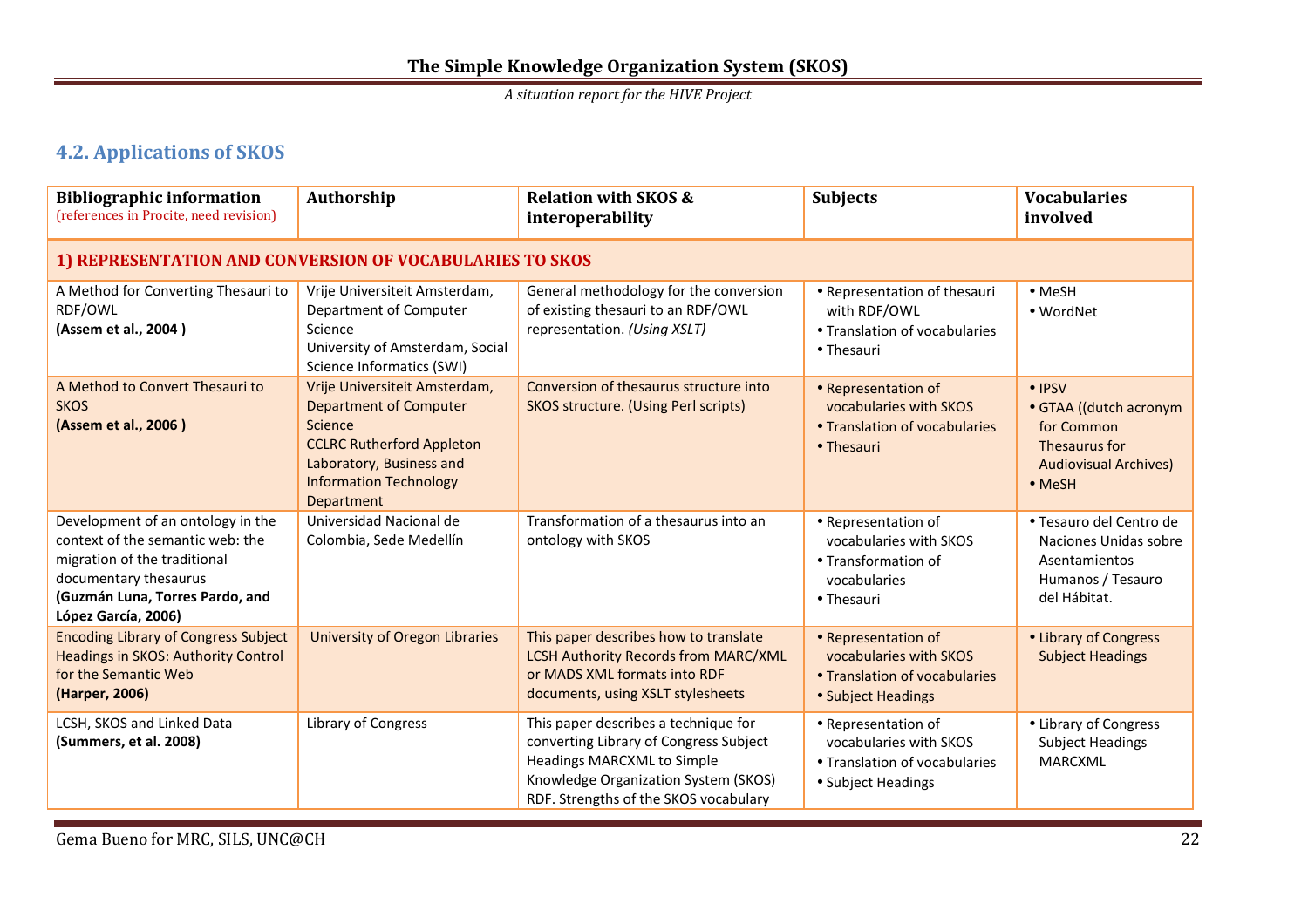| <b>Representing National Diet Library</b>                                                                                                                      | Univ. of Tsukuba (Japan)                                                        | are highlighted, as well as possible points<br>for extension, and the integration of other<br>semantic web vocabularies such as Dublin<br>Core. An application for making the<br>vocabulary available as linked-data on the<br>Web is also described.<br>This paper describes how to represent | • Representation of                                                                                                                      | • NDLSH (National Diet                                                                        |
|----------------------------------------------------------------------------------------------------------------------------------------------------------------|---------------------------------------------------------------------------------|------------------------------------------------------------------------------------------------------------------------------------------------------------------------------------------------------------------------------------------------------------------------------------------------|------------------------------------------------------------------------------------------------------------------------------------------|-----------------------------------------------------------------------------------------------|
| Subject Headings (NDLSH) in SKOS<br>and its Graphical Browser<br>(Nagamori and Sugimoto, 2006)                                                                 |                                                                                 | <b>NDLSH in SKOS.</b>                                                                                                                                                                                                                                                                          | vocabularies with SKOS<br>• Subject Headings<br>• Vocabularies Browsers                                                                  | <b>Library Subject</b><br>Heading)                                                            |
| Encoding changing country codes in<br>RDF with ISO 3166 and SKOS<br>(Voss, 2007)                                                                               | Common Library Network<br>(GBV), Germany                                        | This paper shows how authority files can<br>be encoded in RDF with SKOS for the<br>Semantic Web. In particular for encoding<br>the structure, management, and<br>utilization of country codes as defined in<br>ISO 3166.                                                                       | • Representation of<br>vocabularies with SKOS<br>• Country codes                                                                         | · ISO 3166 (Country<br>codes)                                                                 |
| SKOS: a model for metadata<br>representation and interoperability<br>- Dutch Cultural Heritage Institution<br>thesaurus conversion use case<br>(Malaisé, 2007) | <b>CHOICE team</b><br>(http://www.nwo.nl/CATCH/CH<br><b>OICE)</b> CATCH program | This paper describes the SKOS model in<br>comparison with the ISO-standard way of<br>representing thesaurus data, and the<br>process (problems and advantages) of<br>conversion of the GTAA thesaurus into<br>SKOS.                                                                            | • Representation of<br>vocabularies with SKOS<br>• Translation of vocabularies<br>• Thesauri<br>• Cultural Heritage                      | • GTAA thesaurus                                                                              |
| Semantic interoperability issues<br>from a case study in archaeology<br>(Tudhope, Binding and May, 2008)                                                       | University of Glamorgan, Uk<br>English Heritage                                 | First steps in mapping different (a)<br>datasets and (b) vocabularies to the<br>CIDOC CRM, within an RDF<br>implementation.<br>Discuss issues concerning the mapping of<br>domain thesauri to upper (core)<br>ontologies                                                                       | • Datasets mapping<br>• Representation of<br>vocabularies with SKOS<br>• Thesaurus<br>• Mapping SKOS vocabularies<br>to upper ontologies | • CIDOC CRM<br>• English Heritage<br><b>National Monuments</b><br>Record<br>• Centre Thesauri |
| Subject classification with DITA and<br><b>SKOS: managing formal subjects</b><br>(Hennon, Anderson and Bird, 2005)                                             | <b>IBM Corporation</b>                                                          | DITA is a personal content management<br>that allows the user the management of<br>the subjects of its resources.<br>DITA topics are classified with subjects<br>that are expressed in SKOS for runtime<br>processing.                                                                         | • Personal content<br>management<br>• Subject management<br>$\bullet$ Tools<br>• Representation of                                       |                                                                                               |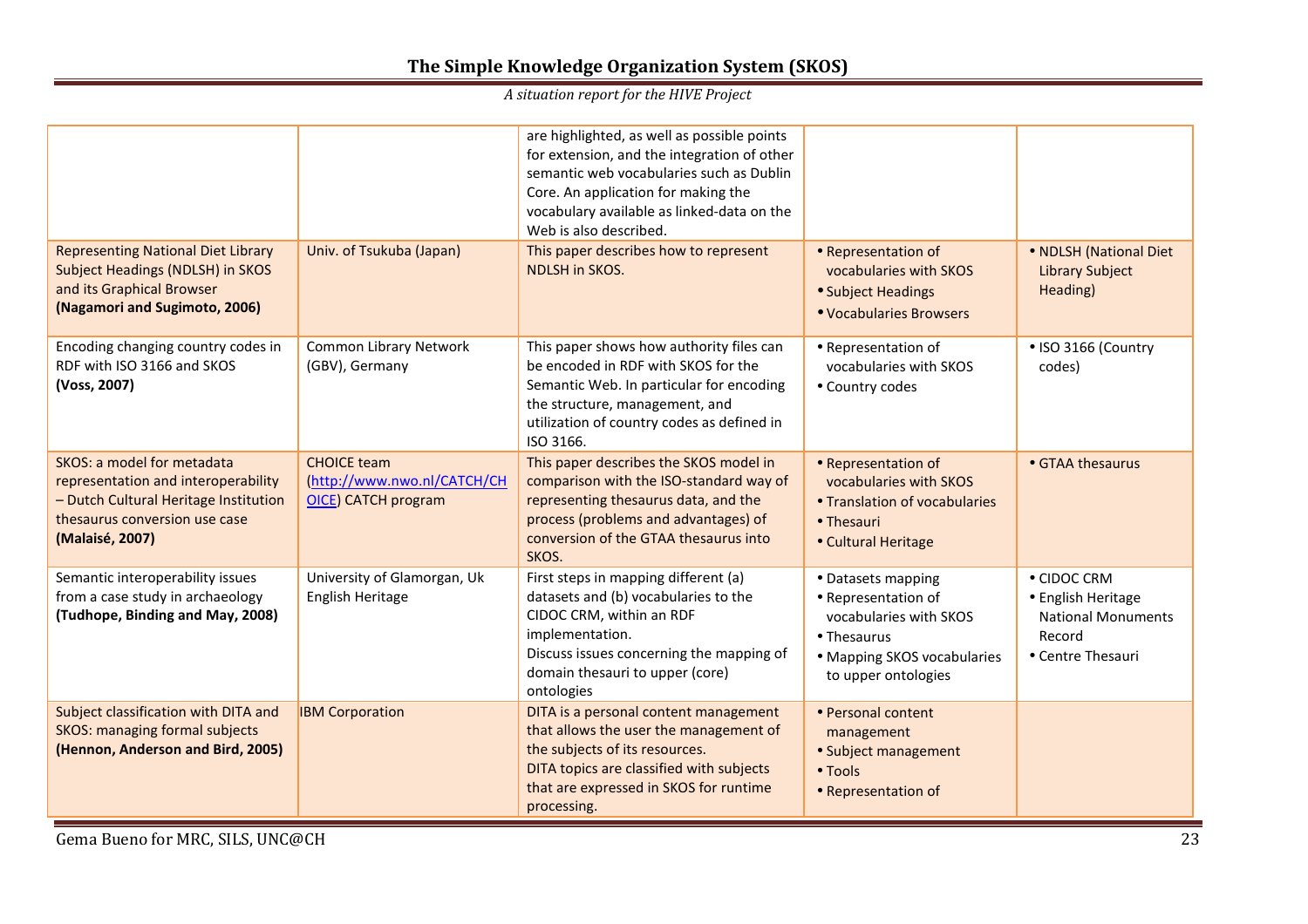|                                                                                                                                                                                                                                                                                                     |                                                                                                                                                     |                                                                                                                                                                                                                                                                                           | vocabularies with SKOS                                                                                                                                |                                                                                                                                                                     |  |  |  |
|-----------------------------------------------------------------------------------------------------------------------------------------------------------------------------------------------------------------------------------------------------------------------------------------------------|-----------------------------------------------------------------------------------------------------------------------------------------------------|-------------------------------------------------------------------------------------------------------------------------------------------------------------------------------------------------------------------------------------------------------------------------------------------|-------------------------------------------------------------------------------------------------------------------------------------------------------|---------------------------------------------------------------------------------------------------------------------------------------------------------------------|--|--|--|
|                                                                                                                                                                                                                                                                                                     | 2) VOCABULARY ALIGNMENT WITH SKOS                                                                                                                   |                                                                                                                                                                                                                                                                                           |                                                                                                                                                       |                                                                                                                                                                     |  |  |  |
| Making use of upper ontologies to<br>foster interoperability between<br><b>SKOS</b> concept schemes<br>(Sanchez-Alonso and Garcia-<br>Barriocanal, 2006)<br>Semantic Interoperability Between<br><b>SKOS Concept Schemes Using</b><br>Metadata<br>(Sanchez-Alonso and Garcia-<br>Barriocanal, 2005) | University of Alcalá, Spain                                                                                                                         | The purpose of this research is to<br>introduce a mapping of the Simple<br>Knowledge Organization Systems (SKOS)<br>Core metadata to an ontology-based<br>model, whose main aim is to foster the<br>semantic interoperability of different<br>concept schemes.                            | • Vocabulary alignment<br>• SKOS vocabularies<br>• Ontologies<br>• Semantic interoperability                                                          | • OpenCyc (ontology)                                                                                                                                                |  |  |  |
| Semantic web and vocabularies<br>interoperability: an experiment with<br>illuminations collections<br>(Angjeli and Isaac, 2008)                                                                                                                                                                     | Antoine Isaac (SKOS DG) and<br>Anila Angjeli (BNF);<br>STITCH (SemánTic<br>Interoperability To access<br>Cultural Heritage) Project<br>(Netherland) | Experiment of semantic interoperability<br>between a controlled vocabulary and a<br>classification system, made on two digital<br>iconographic collections                                                                                                                                | · Vocabulary alignment<br>• Controlled vocabularies<br>• Classification systems<br>• Semantic interoperability<br>• Cultural heritage                 | · Mandragore<br>(controlled<br>vocabulary)<br>• Iconclass<br>(Classification system)                                                                                |  |  |  |
| A SKOS Core approach to<br>implementing an M2M terminology<br>mapping server<br>(Macgregor, Joseph and Nicholson,<br>2007)                                                                                                                                                                          | University of Strathclyde, UK                                                                                                                       | Pilot M2M terminology server employing<br>terminology mapping and using SKOS<br>Core to mark-up terminology responses.<br>Interoperability between terminologies in<br>order to facilitate user access to the<br>discrete heterogeneous digital objects<br>held therein.                  | • Vocabulary alignment<br>· Schema mapping<br>• MPM (machine-to-machine)<br>web service<br>• Retrieval applications                                   | • Dewey Decimal<br><b>Classification (DDC)</b><br>· HILT: High-level<br>Thesaurus<br>http://hilt.cdlr.strath.a<br>$c.$ uk                                           |  |  |  |
| Thesaurus and metadata alignment<br>for a semantic e-culture application<br>(Tordai, Omelayenko, and<br>Schreiber, 2007)                                                                                                                                                                            | VU University, Amsterdam                                                                                                                            | Methodological approach for porting<br>cultural repositories to the Semantic Web,<br>focusing on the global picture of the<br>required mappings and alignments.<br>It uses SKOS as the thesaurus schema and<br>the method for thesauri conversion<br>proposed by van [Assem, et al. 2006] | · Vocabulary conversion<br>· Metadata schema mapping<br>· Metadata value mapping<br>· Vocabulary alignment<br>· Thesaurus;<br>• e-culture; art; image | • Art & Architecture<br>Thesaurus (AAT)<br>• Thesaurus of<br><b>Geographic Names</b><br>(TGN)<br>· Dutch ethnographic<br>thesaurus SVCN<br>• VRA metadata<br>schema |  |  |  |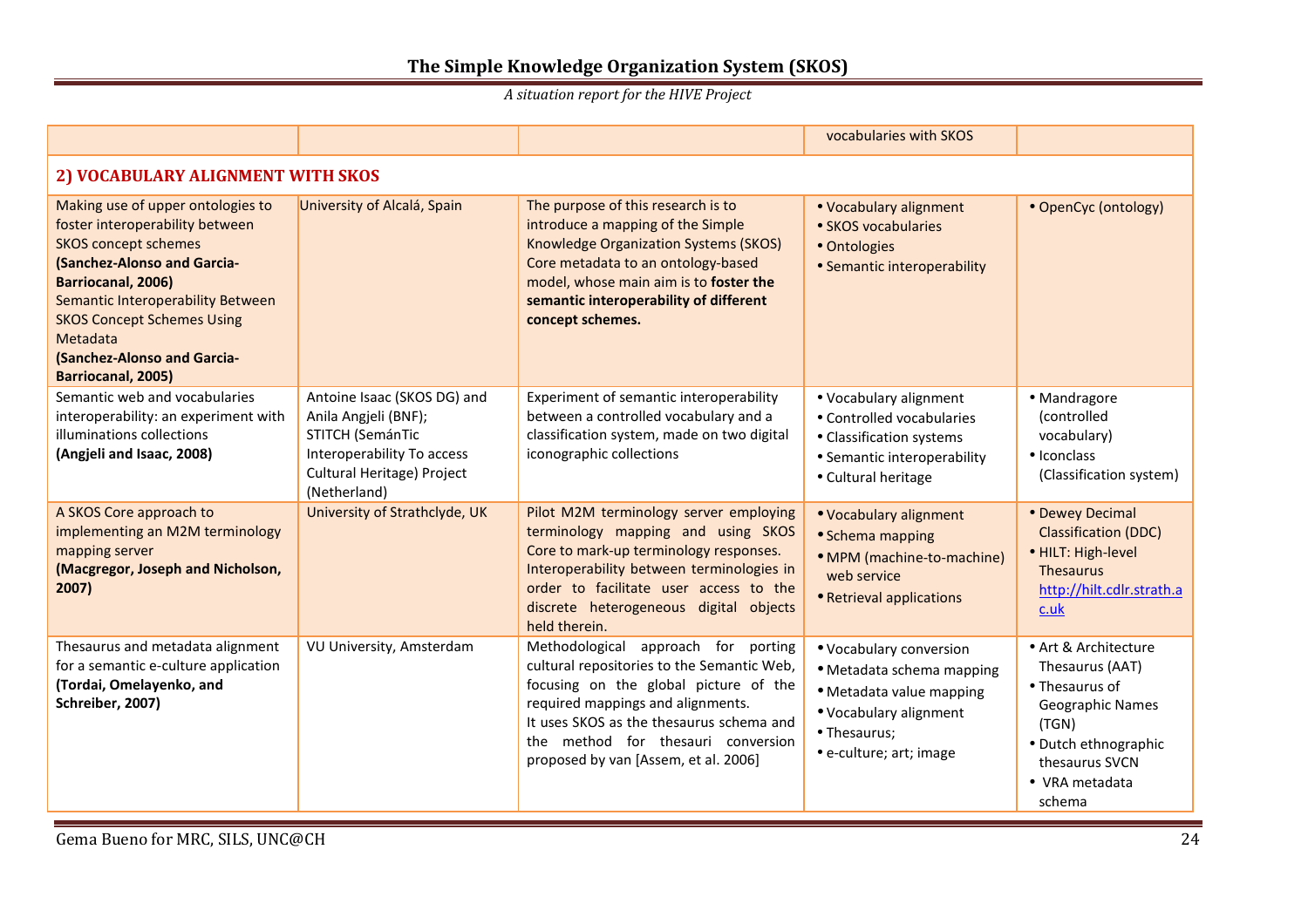| The Mapping Schema from Chinese<br><b>Agricultural Thesaurus to AGROVOC</b><br>(Liang et al. 2006)                                 | <b>Food and Agriculture</b><br>Organization (FAO) of the<br><b>United Nations</b> | Criteria and the procedures for mapping<br>the Chinese Agricultural Thesaurus (CAT)<br>FAO's<br>multilingual<br>agricultural<br>to<br>AGROVOC.<br>It<br>proposes<br>thesaurus<br>modifications to the<br>interthesaurus<br>mapping rules provided in the Simple<br>Knowledge Organization System (SKOS)<br>specification.                                                                                                                                                                                       | • Vocabulary alignment<br>• Mapping Schema<br>• Thesaurus                            | • Chinese Agricultural<br><b>Thesaurus</b><br>• AGROVOC                                                                                              |
|------------------------------------------------------------------------------------------------------------------------------------|-----------------------------------------------------------------------------------|-----------------------------------------------------------------------------------------------------------------------------------------------------------------------------------------------------------------------------------------------------------------------------------------------------------------------------------------------------------------------------------------------------------------------------------------------------------------------------------------------------------------|--------------------------------------------------------------------------------------|------------------------------------------------------------------------------------------------------------------------------------------------------|
| Tag Interoperability in Cultural Web-<br>based Applications<br>(Carmagnola et al. 2008)                                            | Dipartimento di Informatica,<br>Università di Torino,                             | This paper presents an approach that<br>shows how user interaction data (tags)<br>generated by one application can be<br>exploited by another one in similar<br>domain for integrating user models in<br>distributed and interactive environments.<br>As a scenario, we discuss the tags<br>interoperability among two adaptive<br>systems into the cultural heritage domain.<br>In the interoperability between iCITY and<br>CHIP, we use an open API to request and<br>link user data, and the API used SKOS. | · Vocabulary alignment<br>• Tags mapping<br>• cultural heritage                      | • CHIP system (Cultural<br>Heritage Information<br>Personal-ization)<br>• iCITY is a social web-<br>based, multi-device<br>recommender<br>system     |
| 3) ANNOTATION AND RETRIEVAL APPLICATIONS USING SKOS VOCABULARIES                                                                   |                                                                                   |                                                                                                                                                                                                                                                                                                                                                                                                                                                                                                                 |                                                                                      |                                                                                                                                                      |
| <b>Towards Terminology Services:</b><br>experiences with a pilot web service<br>thesaurus browser<br>(Tudhope and Binding, 2006)   | Hypermedia Research Unit,<br>University of Glamorgan Wales,<br>UK                 | Experiments with a pilot web service<br>demonstrator ('rich client' browser) for<br>the SKOS API protocol; concepts from the<br>GEneral<br>Multilingual<br>Environmental<br>Thesaurus (GEMET).                                                                                                                                                                                                                                                                                                                  | • Environmental Science<br>• SKOS thesaurus<br>• web services<br>• thesaurus browser | • GEneral Multilingual<br>Environmental<br>Thesaurus (GEMET).                                                                                        |
| <b>Finding Data Resources in a Virtual</b><br><b>Observatory Using SKOS</b><br><b>Vocabularies</b><br>(Gray, Gray and Ounis, 2007) | <b>International Virtual</b><br><b>Observatory Alliance</b><br>(http://ivoa.net/) | Matching searches in VOExplorer, against<br>tags provided by the resources using SKOS<br>vocabularies.<br>They are translating these vocabularies<br>into SKOS.                                                                                                                                                                                                                                                                                                                                                 | • Astronomy<br>• Tags /keywords<br>• retrieval                                       | • Astronomy Outreach<br><b>Imagery Metadata</b><br>• The Astronomy<br>Thesaurus<br>• The IVOA Thesaurus<br>• Universal Content<br><b>Descriptors</b> |
| Searching for Relevant Video Shots                                                                                                 | Retrieval Group of the                                                            | Use SKOS concepts to represent subject                                                                                                                                                                                                                                                                                                                                                                                                                                                                          | • Annotations with SKOS                                                              | • Library of Congress                                                                                                                                |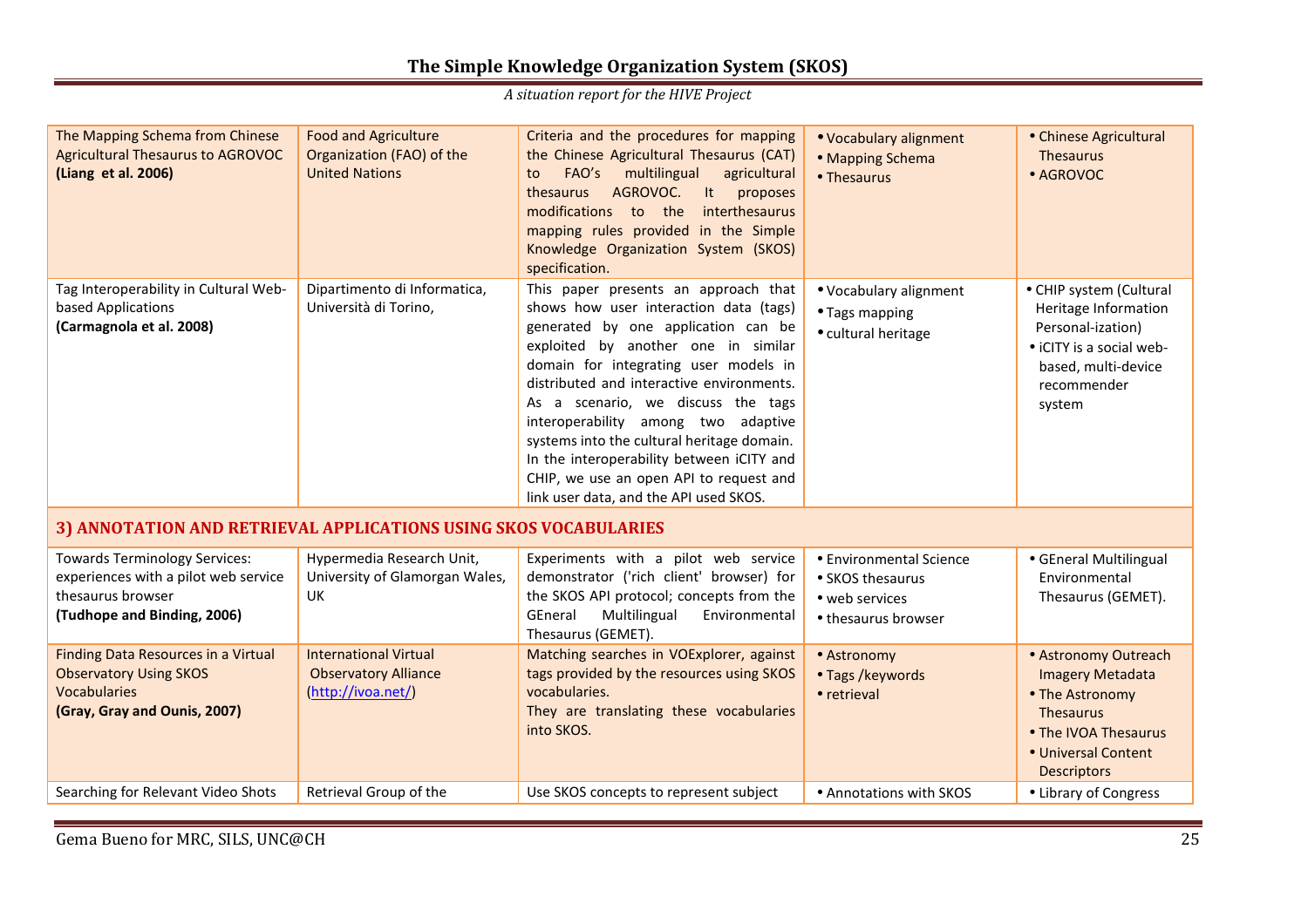| in BBC Rushes Using Semantic Web<br>Techniques<br>(Allen, Petrushin and Roqueiro<br>2006)                                           | Information Access Division,<br><b>Information Technology</b><br>Laboratory (ITL), NIST, U.S.<br>Commerce Department.<br>Bradley P. Allen (Siderean<br>Software); Valery A. Petrushin,<br>Gang Wei (Accenture<br>Technology Labs); Damian<br>Roqueiro (University of Illinois<br>at Chicago) | metadata in a content-based search and<br>navigation systems of BBC rushes.<br>This web-based system helps TV program<br>makers select relevant shots from a<br>repository of shots that were created<br>automatically from rushes.                                                                                                                                                                                                                                                                                             | • TV/Broadcast<br>$\bullet$ MPEG7;<br>• Web services                                         | Thesaurus of Graphical<br>Materials 1 (TGM 1)                                          |
|-------------------------------------------------------------------------------------------------------------------------------------|----------------------------------------------------------------------------------------------------------------------------------------------------------------------------------------------------------------------------------------------------------------------------------------------|---------------------------------------------------------------------------------------------------------------------------------------------------------------------------------------------------------------------------------------------------------------------------------------------------------------------------------------------------------------------------------------------------------------------------------------------------------------------------------------------------------------------------------|----------------------------------------------------------------------------------------------|----------------------------------------------------------------------------------------|
| SOBOLEO - Social Bookmarking and<br>Lighweight Engineering of<br><b>Ontologies</b><br>(Zacharias and Braun, 2007)                   | Forschungszentrum Informatik,<br>FZI, Germany<br>Mature project                                                                                                                                                                                                                              | SOBOLEO a system for the webbased<br>collaborative engineering of SKOS<br>ontologies and annotation of<br>web resources                                                                                                                                                                                                                                                                                                                                                                                                         | • Annotation with SKOS<br>• Social bookmarking;<br>• Web services                            | • Users tags                                                                           |
| Convergence of Web and TV<br><b>Broadcast Data for Adaptive Content</b><br><b>Access and Navigation</b><br>(Bellekens, et al. 2008) | Technische Universiteit<br>Eindhoven, Netherlands                                                                                                                                                                                                                                            | Semantic Web techniques are applied for<br>enriching and aligning Web data and (live)<br>broadcast<br>content.<br>The<br>resulting<br>RDF/OWL knowledge structure is the basis<br>for iFanzy's main functionality, like<br>semantic search of the broadcast content<br>execution of context-sensitive<br>and<br>recommendations.                                                                                                                                                                                                | · Data Alignment<br>• TV/Broadcast vocabularies                                              | • TV genre vocabularies:<br>o TV-Anytime<br>Genres,<br>o XMLTV Genres<br>o IMDB Genres |
| Information Integration from<br>Heterogeneous Data Sources: a<br>Semantic Web Approach.<br>(Kunapareddy, et al. 2006)               | Center for Biosecurity and<br><b>Public Health Informatics</b><br>Research, Houston, TX                                                                                                                                                                                                      | An integrated RDF repository has been<br>built from data submitted by eight<br>community hospitals.<br>For each data source, a conceptual graph<br>is created according to the SKOS<br>framework. Uses XML structure of<br>incoming data and a reference ontology<br>to automatically derive a conceptual<br>graph representing the semantics of the<br>data. This graph, which they call a "Simple<br>Concept Organization System" (SCOS), is<br>mapped (semi-utomatically) to a set of<br>integration ontologies for semantic | • Automatic generation of<br><b>SKOS vocabularies</b><br>· Health data<br>· Data Integration | • Adapted from data<br>sources                                                         |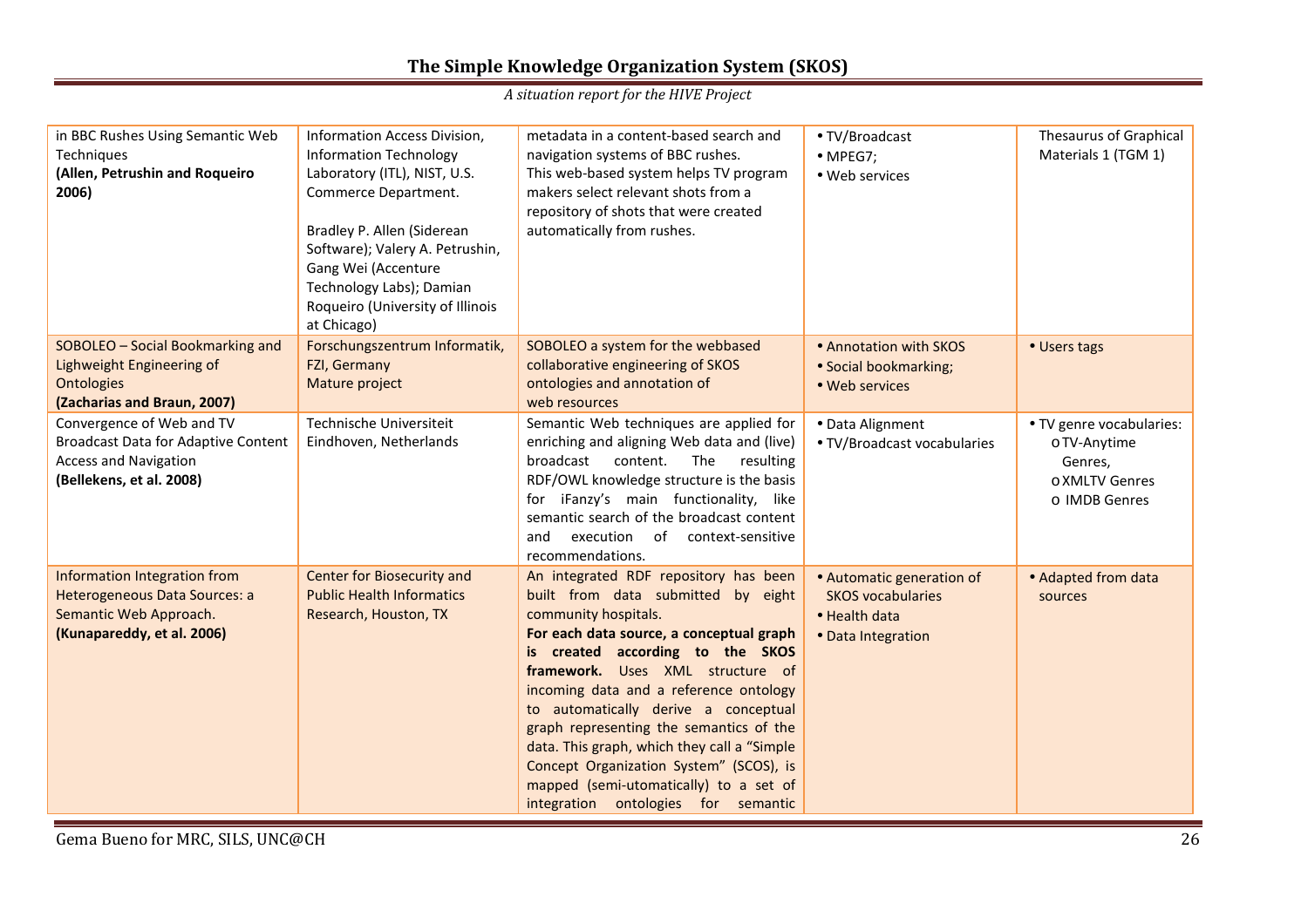|                                                                                             |                                                                                                                                             | integration.                                                                                                                                                                                                                                                                                                                                                                                                                                                                                                                  |                                                                                                         |           |  |  |  |
|---------------------------------------------------------------------------------------------|---------------------------------------------------------------------------------------------------------------------------------------------|-------------------------------------------------------------------------------------------------------------------------------------------------------------------------------------------------------------------------------------------------------------------------------------------------------------------------------------------------------------------------------------------------------------------------------------------------------------------------------------------------------------------------------|---------------------------------------------------------------------------------------------------------|-----------|--|--|--|
| 4) ONTOLOGY MAPPING                                                                         |                                                                                                                                             |                                                                                                                                                                                                                                                                                                                                                                                                                                                                                                                               |                                                                                                         |           |  |  |  |
| Ontology mappings to improve<br>learning resource search<br>(Gasevic and Hatala, 2006)      | School of Interactive Arts and<br><b>Technology, Simon Fraser</b><br><b>University</b>                                                      | Interoperate e-learning systems based on<br>different ontologies<br>Searching for learning resources using<br>multiple ontologies; mapping between<br>ontologies (course ontology and ACM CCS<br>classification system), represented in<br>SKOS /// Ontology mapping algorithms for<br>repository searching                                                                                                                                                                                                                   | • Ontology mapping<br>• Mapping algorithms<br>• e-learning resources<br>· learning object repositories; | • ACM CCS |  |  |  |
| DSSim-managing uncertainty on the<br>semantic web<br>(Nagy, Vargas-Vera and Motta,<br>2007) | Knowledge Media Institute<br>(Kmi) The Open University;<br>Department of Information<br>Systems, Poznan University of<br>Economics (Poland) | This is less related with SKOS and more<br>with ontologies, but could be an example<br>of this kind of papers (there is more in<br>the same workshop). [International<br><b>Workshop on Ontology Matching]</b><br>Mapping ontologies, some of them in<br>SKOS, creating a SKOS Parser: This parser<br>convert SKOS file to OWL which is then<br>processed using the alignment API.<br>Additionally we have developed a chunk<br>SKOS parser which can process SKOS file<br>iteratively in chunks avoiding memory<br>problems. | • Ontology mapping<br>• Mapping algorithms                                                              |           |  |  |  |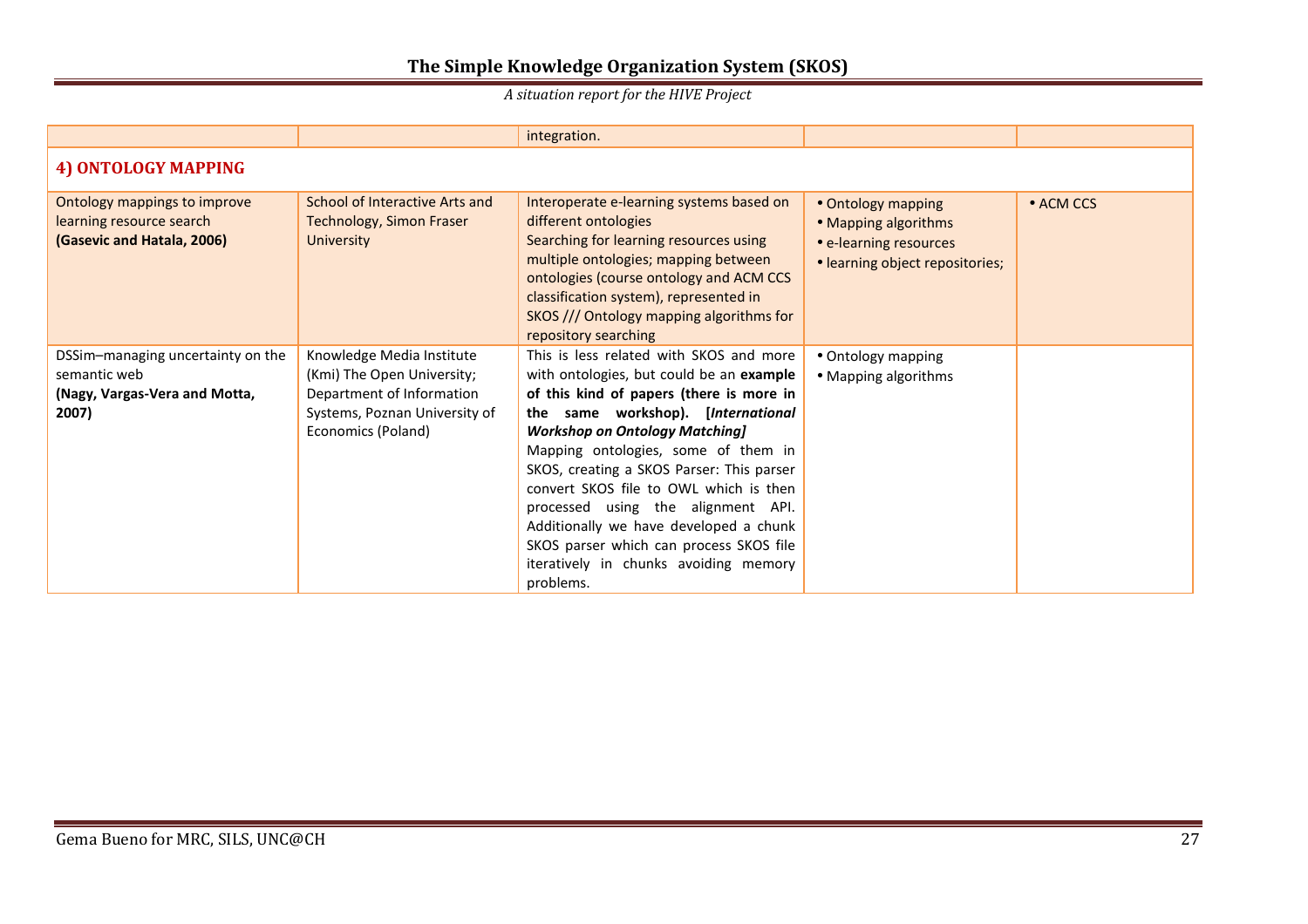## **5. SKOS RELATED INITIATIVES**

In this section we have drawn a panorama of the several initiatives related to SKOS in various aspects, some of them presented in the papers gathered in the previous section and others already collected in the SKOS official webpage and development wiki.

These initiatives have been synthesized in four areas, namely: a list of specific projects and particular implementations of SKOS; a list of tools and applications compliant with the SKOS model, classified in terms of the task that they support in the vocabulary workflow; a compilation of SKOS data in the sense of vocabularies expressed in the SKOS model and openly available online; and finally, a selection of the main research institutions and groups that contribute to the development of SKOS, consolidating and widening its scope.

## **5.1. Projects and Implementations of SKOS**

In this section, around 20 projects applying SKOS for different purposes have been gathered. The scope and purposes of these initiatives vary in a wide range, with regard to the features, levels of implementation and potential uses of SKOS that they adopt.

Some of the projects use Simple SKOS for the representation of vocabularies, as do the *CrisCross* Project developing a multilingual thesaurus-based research vocabulary; the *Bio-zen ontology* framework, representing life science vocabularies; the *NewsML G2 initiative*, translating the IPTC codes into SKOS; or *BC2* with the proposal of an SKOS representation of the BLISS general faceted classification.

Two more projects have translated vocabularies into SKOS for experimental purposes, providing visualization and search of these vocabularies, as *LCSH.info* or the *Hybrid And Network-Assisted Vocabulary Interface (HANAVI)* graphical browsers. There are also other projects that have developed specific applications for the creation and registration of SKOS vocabularies, as the *NSDL Vocabularies Registry,* that allows the automatic generation of a RDF graph of the concept schemes registered.

Besides the vocabulary representation, other projects go further and focus in the development of indexing and retrieval systems based on or enhanced by the use of SKOS. Some examples are: the BIRN Project with *BIRNlex*, a lexicon for neurosciences expressing lexical with SKOS, and allowing the data annotation, integration and query; the *CHOICE Project*, developing a web service matching query terms to SKOS thesaurus concepts; and even *Squiggle*, an application framework for modeldriven development of real-world Semantic Search Engines.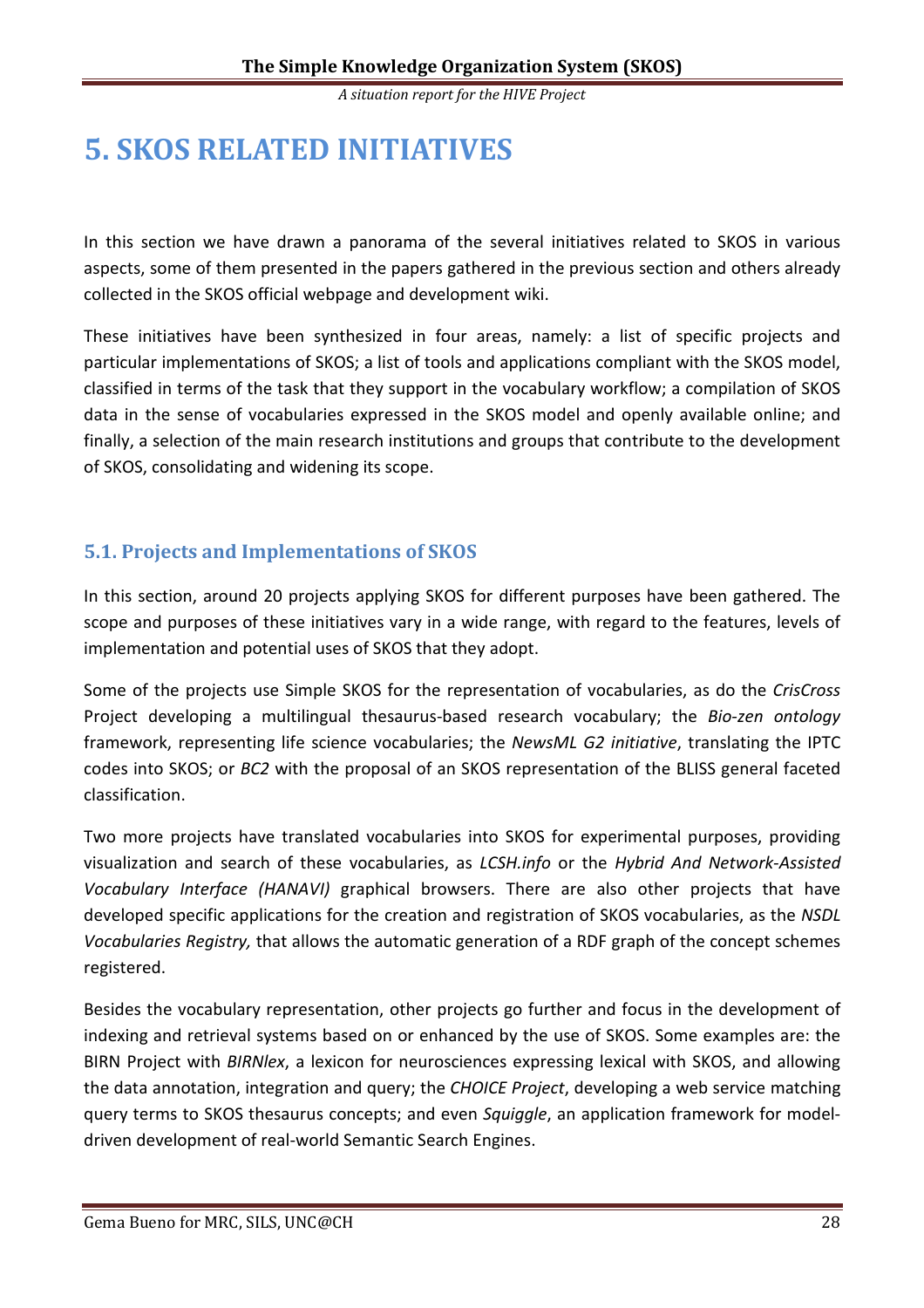Finally, we have gathered some initiatives working in the mapping of vocabularies using SKOS features, also enabling the semantic search across different collections and vocabularies. For example, the *AIMS Project* of the FAO, with a semantic search service that makes use of mapped agriculture thesauri; the *High-level Thesaurus (HILT)*, searching application in multiple vocabularies and systems based on a M2M terminology server; the semantic interoperability initiative of learning object repositories in *LORNET*; the *MultimediaN N9C E-Culture project* and the *STITCH (SemánTic Interoperability To access Cultural Heritage) Project*, both supporting semantic search through several cultural heritage vocabularies and collections.

The projects are listed alphabetically and presented in a four columns table with basic data: project name and URL, authors or institutions involved in the project, relation with SKOS and vocabularies used in the project.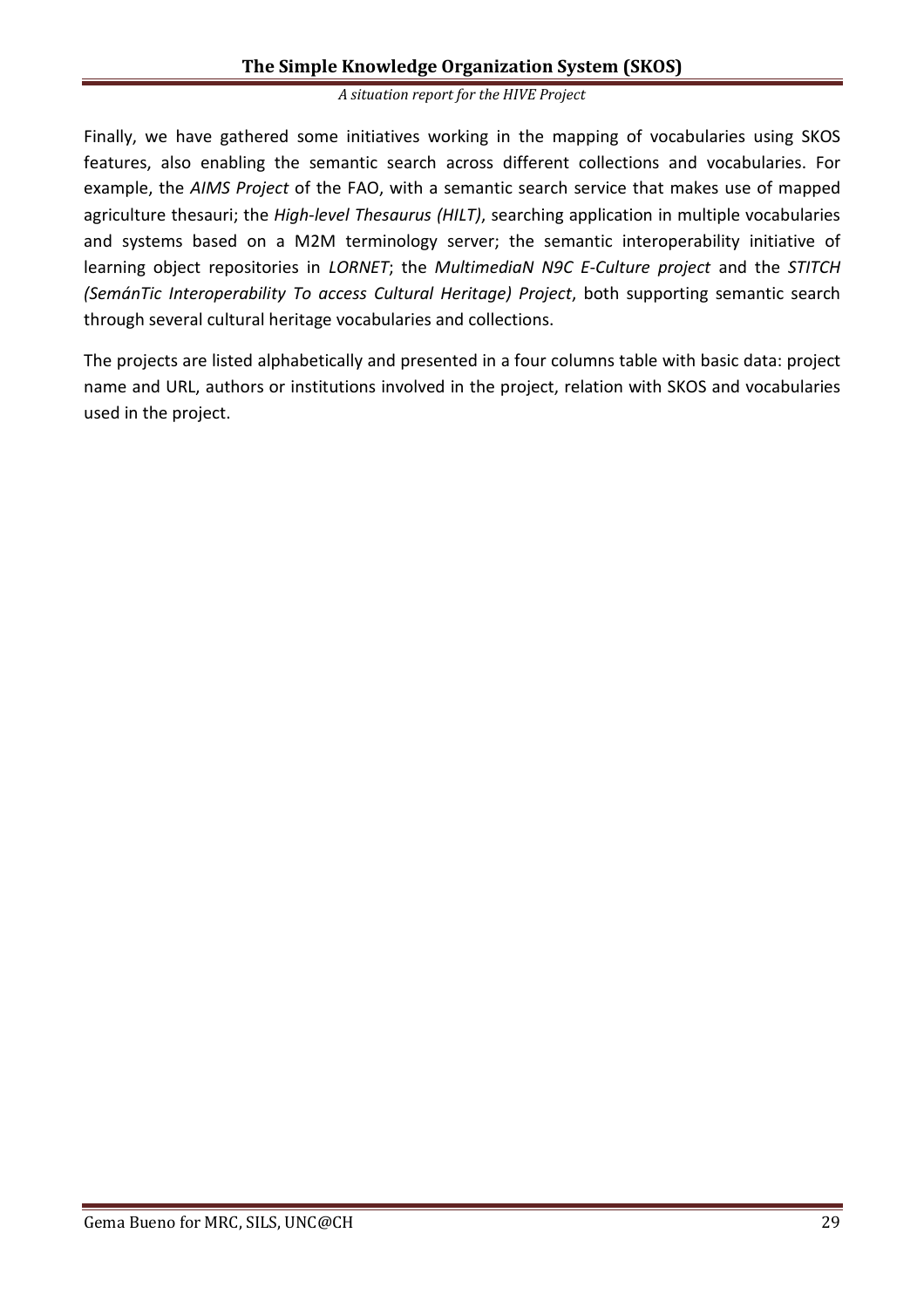| <b>Project name and URL</b>                                                                                                | <b>Authors /groups</b><br>/institutions<br>involved                                                            | Relation with SKOS & interoperability                                                                                                                                                                                                                                                                                                                                                          | Vocabularies involved                                                                                                                                                                                                                                                           |
|----------------------------------------------------------------------------------------------------------------------------|----------------------------------------------------------------------------------------------------------------|------------------------------------------------------------------------------------------------------------------------------------------------------------------------------------------------------------------------------------------------------------------------------------------------------------------------------------------------------------------------------------------------|---------------------------------------------------------------------------------------------------------------------------------------------------------------------------------------------------------------------------------------------------------------------------------|
| <b>AIMS project</b><br>(http://www.fao.org/aims)                                                                           | Food<br>and<br>Agriculture<br>Organization (FAO) of the<br><b>United Nations</b>                               | Semantic search service that makes use of mapped<br>agriculture thesauri.<br>Agrovoc has been converted into SKOS and is being<br>mapped to two other vocabularies: the Chinese<br>Agricultural Thesaurus (CAT) and the National<br>Agricultural Library thesaurus (NAL). This mapping<br>uses links inspired by the SKOS mapping vocabulary.                                                  | • Agrovoc Thesaurus<br>• Agris/Caris Classification Scheme<br>(ASC)<br>• FAO Technical Knowledge<br><b>Classification Scheme (TKCS)</b><br>• FAOTERM vocabulary                                                                                                                 |
| <b>Bio-zen ontology framework</b><br>http://neuroscientific.net/index.php?id=43                                            | Semantic Synapse Project<br>in Neuroscientific.org<br>Matthias<br>Samwald,<br>Semantic Web Company,<br>Austria | Bio-zen attempt to represent data, information and<br>knowledge from research in all facets of the life<br>sciences on the Semantic Web.<br>SKOS is used in bio-zen for the representation of<br>many existing life sciences vocabularies, taxonomies<br>and ontologies coming from the "Open Biomedical<br>Ontologies"<br>collection<br>(OBO)<br>(http://www.fruitfly.org/~cjm/obo-download/) | • Open Biomedical Ontologies (OBO)                                                                                                                                                                                                                                              |
| <b>BIRNLex: a lexicon for neurosciences</b><br>https://xwiki.nbirn.net/xwiki/bin/view/BIRN-<br>OTF/+BIRNLex+Nuts+And+Bolts | <b>Biomedical</b><br><b>Informatics</b><br>Research<br>Network,<br><b>Ontology Task Force</b>                  | BIRNLex is an integrated ontology+lexicon used for<br>various purposes within the BIRN Project to support<br>semantically-formal data annotation, semantic data<br>integration, and semantically-driven, federated<br>query resolution.<br>The goal is to use SKOS for all lexical qualities.                                                                                                  | • Neuronames<br>• Brainmap.org classification schemes<br>• RadLex<br>• Gene Ontology<br>• Reactome<br>• OBI (Ontology of Biomedical<br>Investigation)<br>• PATO (Phenotype and Trait<br>Ontology)<br>• Subcellular Anatomy Ontology<br>(CCDB - http://ccdb.ucsd.edu/)<br>• MeSH |
| <b>CHOICE@CATCH Project</b><br>http://ems01.mpi.nl/choice-<br>wiki/CHOICE Main Page                                        | Nederlands Instituut voor<br>Beeld en Geluid,<br>CATCH program of the<br>NWO (Netherlands)                     | Aim: develop key technology to ensure continuous<br>access to the cultural riches of the world<br>Dutch Cultural Heritage Institution thesaurus<br>conversion to SKOS.<br>Developed a web service that uses a Sesame RDF                                                                                                                                                                       | · Dutch Cultural Heritage Institution<br>thesaurus                                                                                                                                                                                                                              |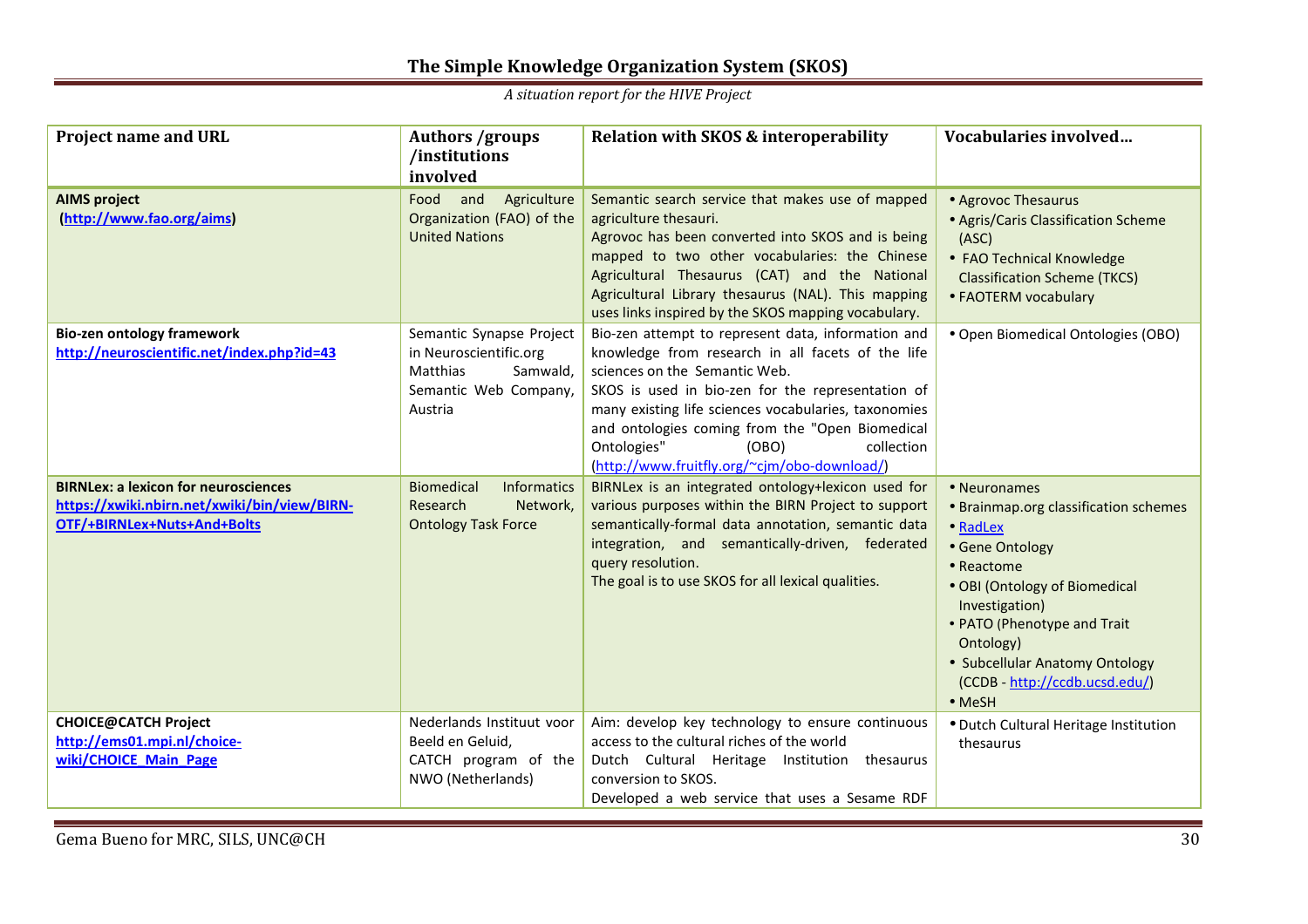| <b>CrissCross</b>                                                                                                   | German<br><b>National</b><br>The                                                                           | web repository containing the SKOS version of the<br>GTAA thesaurus to retrieve the 'term contexts' of the<br>terms in the input list.<br>The goal of the CrissCross project is the creation of a                                                                                                                                                                                                                                                                                                                                               | • Subject Heading Authority Files                                                                                                                                                                                                                                                                                                                                     |
|---------------------------------------------------------------------------------------------------------------------|------------------------------------------------------------------------------------------------------------|-------------------------------------------------------------------------------------------------------------------------------------------------------------------------------------------------------------------------------------------------------------------------------------------------------------------------------------------------------------------------------------------------------------------------------------------------------------------------------------------------------------------------------------------------|-----------------------------------------------------------------------------------------------------------------------------------------------------------------------------------------------------------------------------------------------------------------------------------------------------------------------------------------------------------------------|
| http://www.fbi.fh-<br>koeln.de/institut/projekte/CrissCross/index_en.ht<br>m <sub>l</sub>                           | Library<br>Cologne<br>University<br>-of<br><b>Applied Sciences</b>                                         | multilingual, user-friendly, thesaurus-based research<br>vocabulary. To this end, the subject headings of the<br>Subject Heading Authority Files (SWD) are linked<br>with the notations of the Dewey Decimal<br>Classification (DDC).                                                                                                                                                                                                                                                                                                           | (SWD)<br>• Dewey Decimal Classification (DDC).                                                                                                                                                                                                                                                                                                                        |
| <b>FACET Project</b><br>http://www.comp.glam.ac.uk/pages/research/hyp<br>ermedia/Facet/index.htm                    | Hypermedia Research<br>Unit (Semantic<br>Knowledge Organisation<br>Systems) University of<br>Glamorgan, UK | Investigating the potential of semantic expansion in<br>retrieval. It aimed to take advantage of facet<br>structure in both the interface and retrieval<br>mechanism.<br>They have developed some lightweight and flexible<br>XML formats for the purposes of representing and<br>storing thesaurus data for various research projects.<br>As part of this work, they have experimented with<br>XPATH querying techniques, and done some initial<br>experiments<br>with<br>the<br>Simple<br>Knowledge<br>Organisation System (SKOS) RDF format. | • Getty Art & Architecture Thesaurus<br>· Alexandria Digital Library Feature<br>Type Thesaurus (FTT)                                                                                                                                                                                                                                                                  |
| <b>General faceted classification, "BC2"</b><br>http://www.blissclassification.org.uk                               | Classification<br><b>Bliss</b><br><b>Association (BCA)</b>                                                 | <b>Classifications in SKOS (only proposal)</b>                                                                                                                                                                                                                                                                                                                                                                                                                                                                                                  | • General faceted classification, "BC2"                                                                                                                                                                                                                                                                                                                               |
| HANAVI: Hybrid And Network-Assisted Vocabulary<br><b>Interface</b><br>http://raus.slis.tsukuba.ac.jp/subjects/graph | University<br>of Tsukuba,<br>Japan                                                                         | Representation of vocabularies with SKOS<br><b>Graphical Browser</b>                                                                                                                                                                                                                                                                                                                                                                                                                                                                            | • National Diet Library Subject<br>Headings (NDLSH)                                                                                                                                                                                                                                                                                                                   |
| <b>HILT: High-level Thesaurus:</b><br>http://hilt.cdlr.strath.ac.uk/                                                | Centre for Digital Library<br>Research<br>$(CDLR)$ ,<br>University of Strathclyde                          | Searching application in multiple vocabularies and<br>systems.<br>Development of an M2M terminology mapping<br>server, to enable improved cross-repository<br>searching.<br>Use SKOS-Core as the 'mark-up' for sending out<br>terminology sets and classification data responses                                                                                                                                                                                                                                                                | • Art & Architecture Thesaurus (AAT)<br>• CAB Thesaurus, CABI<br>• Dewey Decimal Classification (DDC)<br>• Global Change Master Directory<br>(GCMD) (Science Keywords), NASA<br>• HASSET Thesaurus, UK Data Archive<br>at the University of Essex<br>• Integrated Public Sector Vocabulary<br>(IPSV), e-Government Unit (UK)<br>• Joint Academic Coding System (JACS) |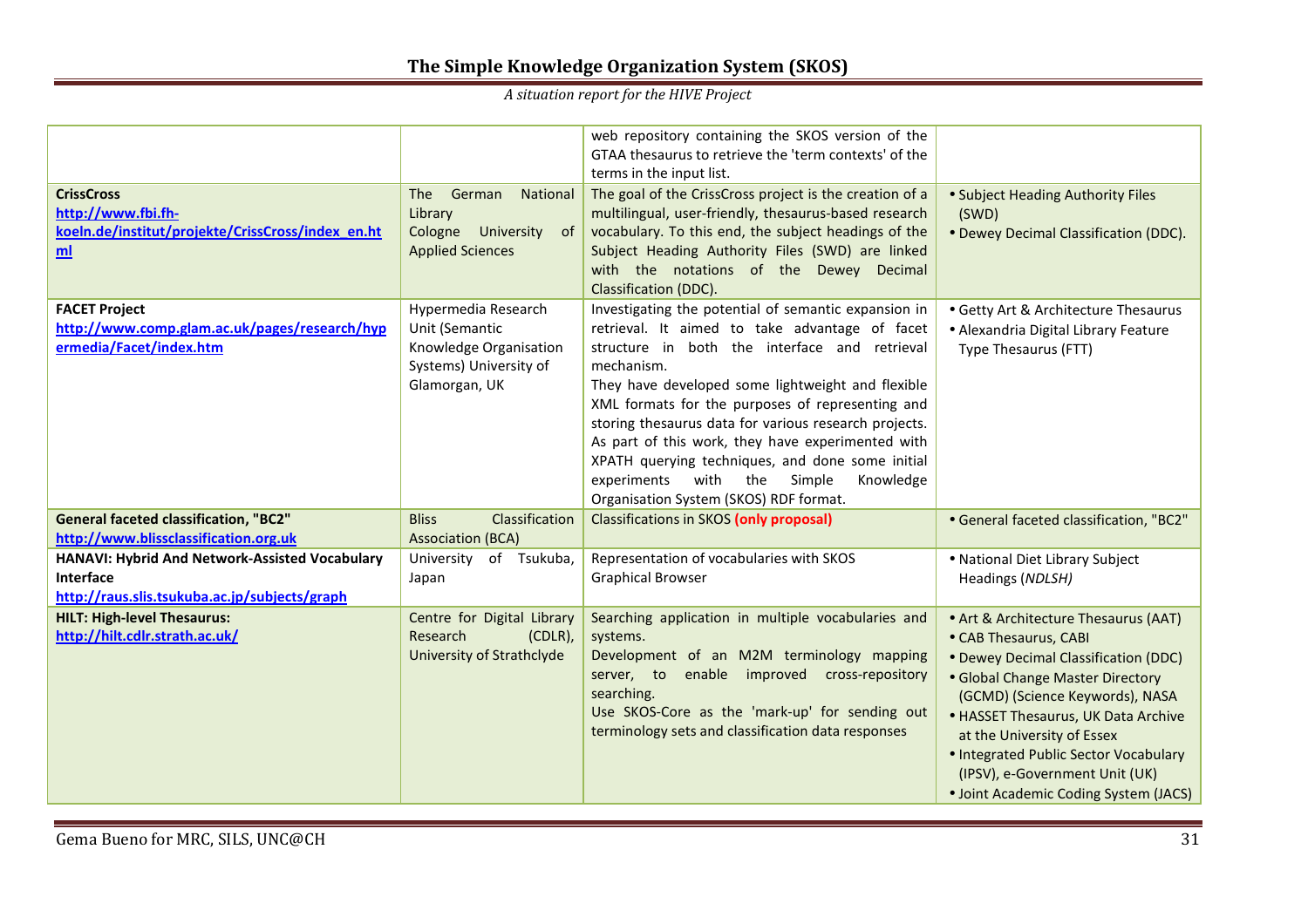|                                                    |                               |                                                                             | • JITA Classification Schema, E-Prints<br>in Library and Information Science<br>$(E-LIS)$<br>• Library of Congress Subject Headings<br>(LCSH)<br>• Medical Subject Headings (MeSH)<br>• National Monuments Record<br>Thesaurus (NMR), English Heritage<br>• UNESCO Thesaurus<br>• Wordnet |
|----------------------------------------------------|-------------------------------|-----------------------------------------------------------------------------|-------------------------------------------------------------------------------------------------------------------------------------------------------------------------------------------------------------------------------------------------------------------------------------------|
| <b>IVOA Semantics Working Group</b>                | <b>IVOA</b><br>(International | Use of SKOS vocabularies to facility Access and                             | • Astronomy Outreach Imagery                                                                                                                                                                                                                                                              |
| http://www.ivoa.net/Documents/latest/Vocabulari    | Virtual<br>Observatory        | retrieval of resources in the IVOA                                          | Metadata                                                                                                                                                                                                                                                                                  |
| es.html                                            | Alliance)                     |                                                                             | • The Astronomy Thesaurus<br>• The IVOA Thesaurus                                                                                                                                                                                                                                         |
|                                                    |                               |                                                                             | • Universal Content Descriptors                                                                                                                                                                                                                                                           |
| KoMoHe project "Competence Center Modeling         | GESIS / Social Science        | KoMoHe supervised a terminology mapping effort, in                          |                                                                                                                                                                                                                                                                                           |
| and Treatment of Semantic Heterogeneity"           | Information Centre (IZ),      | 'cross-concordances'<br>which<br>between<br>major                           |                                                                                                                                                                                                                                                                                           |
| http://www.gesis.org/en/research/programs-and-     | Germany -                     | controlled vocabularies were organized, created and                         |                                                                                                                                                                                                                                                                                           |
| projects/information-science/project-              |                               | managed.                                                                    |                                                                                                                                                                                                                                                                                           |
| overview/komohe/                                   |                               | They plan on transferring the cross-concordance<br>data to the SKOS format. |                                                                                                                                                                                                                                                                                           |
|                                                    |                               | (only proposal)                                                             |                                                                                                                                                                                                                                                                                           |
| Library of Congress Subject Headings [Linked data] | Library of Congress           | An experimental service that makes the Library of                           | <b>Encoding Library of Congress Subject</b>                                                                                                                                                                                                                                               |
| http://lcsh.info                                   |                               | Congress Subject Headings available as linked-data                          | Headings in SKOS: Authority Control                                                                                                                                                                                                                                                       |
|                                                    |                               | using the SKOS vocabulary.                                                  | for the Semantic Web.                                                                                                                                                                                                                                                                     |
|                                                    |                               |                                                                             | (Harper, 2006)                                                                                                                                                                                                                                                                            |
|                                                    |                               |                                                                             | LCSH, SKOS and Linked Data<br>(Summers, et al. 2008)                                                                                                                                                                                                                                      |
| LORNET, Theme 1 Interoperability of learning       | LORNET, Simon Fraser          | Ontology mapping algorithms with SKOS for                                   | • ACM CSS                                                                                                                                                                                                                                                                                 |
| object repositories                                | University, Canada            | repository/digital library searching,<br>related to                         |                                                                                                                                                                                                                                                                                           |
| http://www.lornet.org/Lornet/Leprojetderecherch    |                               | learning resources in a specific course.                                    |                                                                                                                                                                                                                                                                                           |
| e/Theme1/tabid/276/language/en-US/Default.aspx     |                               |                                                                             |                                                                                                                                                                                                                                                                                           |
| <b>MichaelPlus Project</b>                         | Ministry of Culture of the    | The Michael platform supports interoperability in the                       |                                                                                                                                                                                                                                                                                           |
| http://www.michael-culture.org/                    | CR, Department of             | schema, record and repository levels.                                       |                                                                                                                                                                                                                                                                                           |
|                                                    | Movable Cultural              | They plan to achieve the semantic level with SKOS.                          |                                                                                                                                                                                                                                                                                           |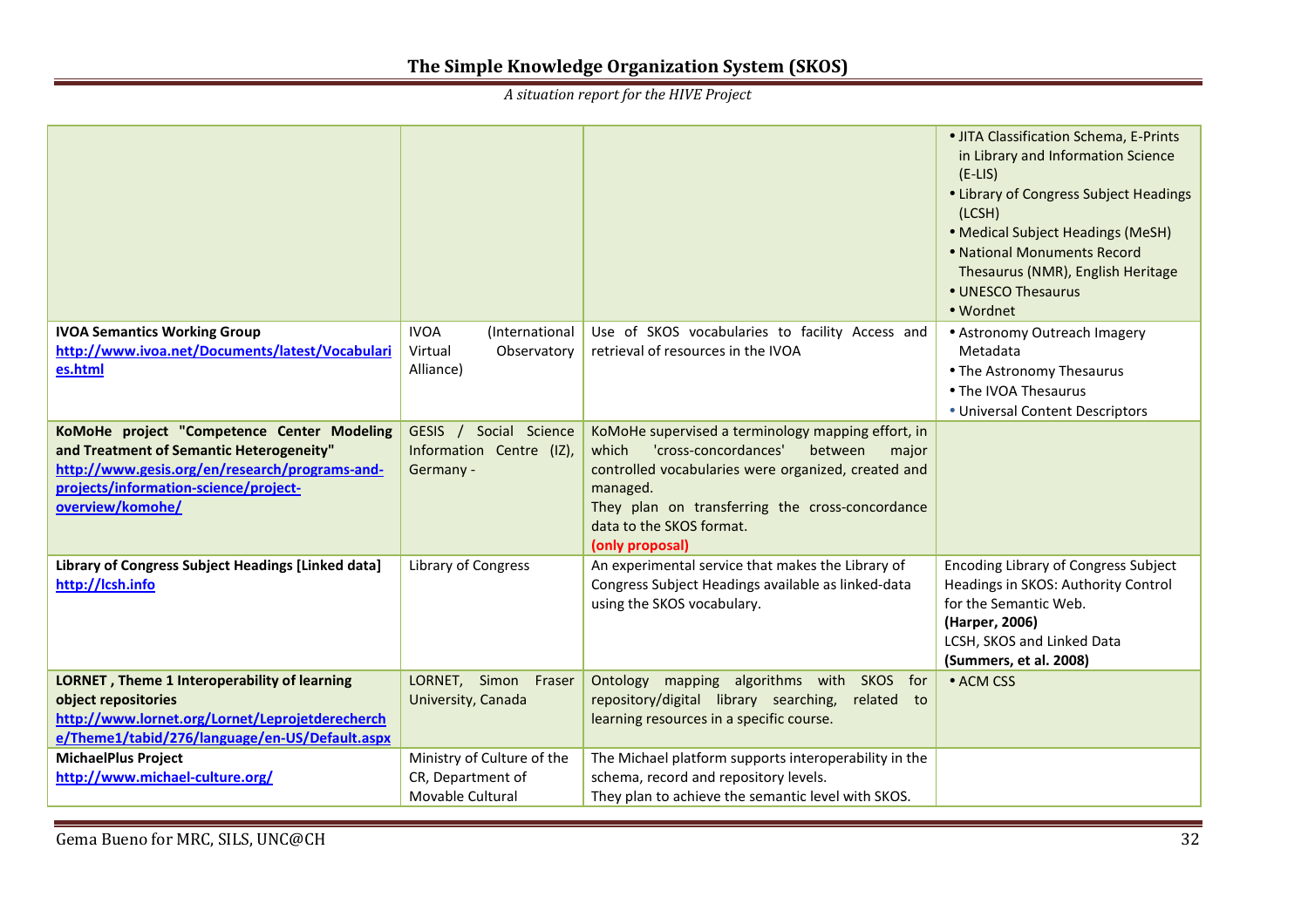|                                                                                                                                                                                                                       | Heritage Preservation,<br><b>Museum and Galleries</b>                                                                                                                               | (only proposal)                                                                                                                                                                                                                                                                                 |                                                                                                                         |
|-----------------------------------------------------------------------------------------------------------------------------------------------------------------------------------------------------------------------|-------------------------------------------------------------------------------------------------------------------------------------------------------------------------------------|-------------------------------------------------------------------------------------------------------------------------------------------------------------------------------------------------------------------------------------------------------------------------------------------------|-------------------------------------------------------------------------------------------------------------------------|
| <b>MultimediaN N9C E-Culture project</b><br>http://e-culture.multimedian.nl/                                                                                                                                          | University of Vrije<br><b>University of Amsterdam</b><br>CWI (Centrum voor<br>Wiskunde en Informatica)<br>(all Netherlands)                                                         | Aim: to create a large virtual collection of cultural-<br>heritage objects that supports semantic search.<br>Demonstrator where multiple collections and<br>vocabularies are converted to RDF/OWL and are<br>aligned semantically.<br>Translation of some vocabularies into SKOS.               | • Art & Architecture Thesaurus (AAT)<br>• Thesaurus of Geographic Names<br>(TGN)<br>· Dutch ethnographic thesaurus SVCN |
| <b>NewsML G2 and the Semantic Web</b><br>http://newsml.cwi.nl/                                                                                                                                                        | K-Space (EU)<br>CWI (Centrum voor<br>Wiskunde en Informatica)<br>(Netherlands)<br>The Agence France Presse<br>(AFP)                                                                 | IPTC maintains a number of controlled vocabularies,<br>called Newscodes, that have been translated into<br>SKOS.<br>Demo of NewsML                                                                                                                                                              | • IPTC News Codes                                                                                                       |
| <b>NSDL Vocabularies</b><br>http://wiki.metadataregistry.org/NSDL Registry                                                                                                                                            | University of Washington;<br><b>University of Cornell</b><br><b>NSDL (National Science</b><br>Digital Library)                                                                      | Registry of vocabularies / concept schemes that<br>allows the automatic generation of SKOS RDF graphs.                                                                                                                                                                                          | A Metadata Registry from Vocabularies<br>Up: The NSDL Registry Project<br>(Hillmann, et al 2007)                        |
| Semantic Web Model for Information Integration<br>http://www.phinformatics.org/ResearchProjects/In<br>formationIntegration/tabid/79/Default.aspx                                                                      | Center for Biosecurity and<br><b>Public Health Informatics</b><br>Research (CBPHIR) at the<br>UT Health Science Center.<br>Houston, School of Health<br><b>Information Sciences</b> | Automatic generation of SKOS conceptual graphs,<br>using the XML structure of incoming data and a<br>reference ontology.<br>The graphs o "Simple Concept Organization System"<br>(SCOS), are mapped (semi-utomatically) to a set of<br>integration ontologies for semantic integration          |                                                                                                                         |
| <b>SKOSsaurus Project</b><br>http://web.archive.org/web/20070102065709/http<br>://skosaurus.rrecktek.com/<br>[Non continued project]                                                                                  | Ken Sall and Ronald P.<br>Reck.                                                                                                                                                     | Pilot implementation using RDF-based SKOS (Simple<br>Knowledge Organization System) to represent<br>federal glossaries and acronym lists.<br>The thesaurus approach enables term gatherers and<br>authors to input terms and definitions via Excel, via a<br>web form, or by using RDF editors. |                                                                                                                         |
| STITCH (SemánTic Interoperability To access<br><b>Cultural Heritage) Project (Netherland)</b><br><b>DEMONSTRATOR:</b><br>http://www.cs.vu.nl/STITCH/BNF KB demo.html<br>Squiggle: an application framework for model- | Bibliothèque nationale<br>de France<br>National Library of the<br><b>Netherlands</b><br><b>CEFRIEL</b> (Center of                                                                   | Vocabulary alignment with SKOS<br>Semantic interoperability, especially in relation to<br>conduct semantic searches across several digital<br>heritage collections.<br>Squiggle is a framework to support the development                                                                       | • Mandragore ; (controlled<br>vocabulary)<br>• Iconclass (Classification system)<br>· Music ontology                    |
|                                                                                                                                                                                                                       |                                                                                                                                                                                     |                                                                                                                                                                                                                                                                                                 |                                                                                                                         |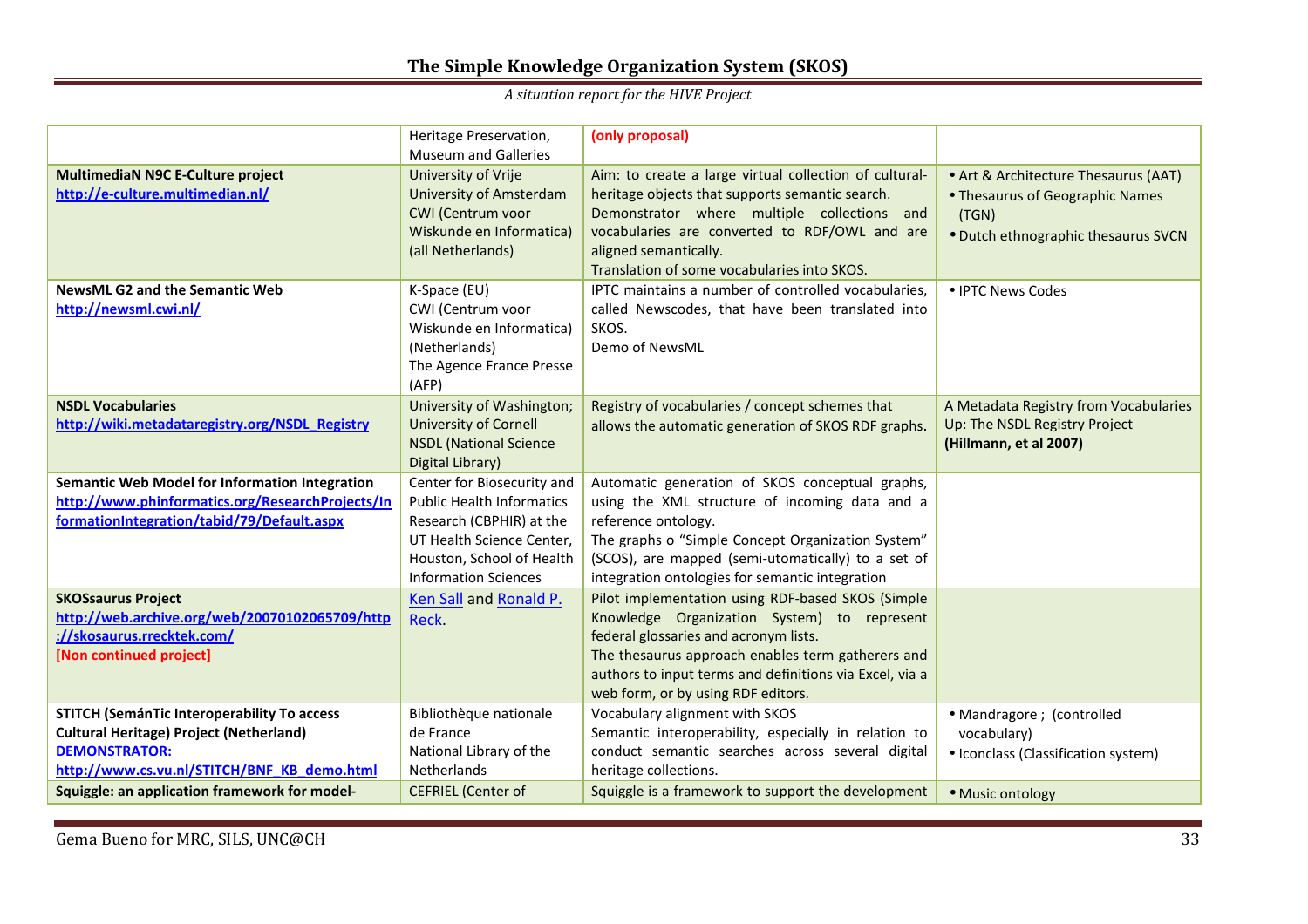| driven development of real-world Semantic Search<br><b>Engines</b><br>http://squiggle.cefriel.it/ | Excellence For Research,<br>Innovation, Education<br>and industrial labs)<br>Polythecnic University of<br>Milan, Italy | of domain-specific search engines that exploit the<br>semantics of domain ontologies to improve the<br>search functionalities. It supports both the<br>conceptual indexing phase and the semantic search.<br>For the Semantic Suggestions, Squiggle exploit some<br>SKOS primitives. | • Ski Ontology                                                                                                                                                                                                                                                                                                                                                                                  |
|---------------------------------------------------------------------------------------------------|------------------------------------------------------------------------------------------------------------------------|--------------------------------------------------------------------------------------------------------------------------------------------------------------------------------------------------------------------------------------------------------------------------------------|-------------------------------------------------------------------------------------------------------------------------------------------------------------------------------------------------------------------------------------------------------------------------------------------------------------------------------------------------------------------------------------------------|
| <b>SWED (Semantic Web Environmental Directory)</b><br>http://www.swed.org.uk                      | Semantic Web Advanced<br>Development - Europe<br>(SWAD-E) Project, EU                                                  | Web-based directory of organisations and projects in<br>the United Kingdom.<br>5 distinct controlled vocabularies used within the<br>SWED system, and are represented in RDF.<br>http://www.swed.org.uk/swed/swed technical reso<br>urces.htm                                        |                                                                                                                                                                                                                                                                                                                                                                                                 |
| <b>Terminology Services Project</b><br>http://www.oclc.org/research/projects/termservic<br>es/    | OCLC Online Computer<br>Library Center, Inc.                                                                           | <b>Provides</b><br>Web-based<br>controlled<br>services<br>for<br>vocabularies.<br>multiple<br>Retrieve<br>concepts/headings<br>in.<br>representations including HTML, MARC XML, SKOS,<br>and Zthes.                                                                                  | • Faceted Application of Subject<br>Terminology (FAST subject headings)<br>• Form and genre headings for fiction<br>and drama<br>• Library of Congress AC Subject<br><b>Headings</b><br>• Library of Congress Subject Headings<br>• Medical Subject Headings (MeSH®)<br>• Thesaurus for graphic materials:<br>TGM I, Subject terms<br>• Thesaurus for graphic materials:<br>TGM II, Genre terms |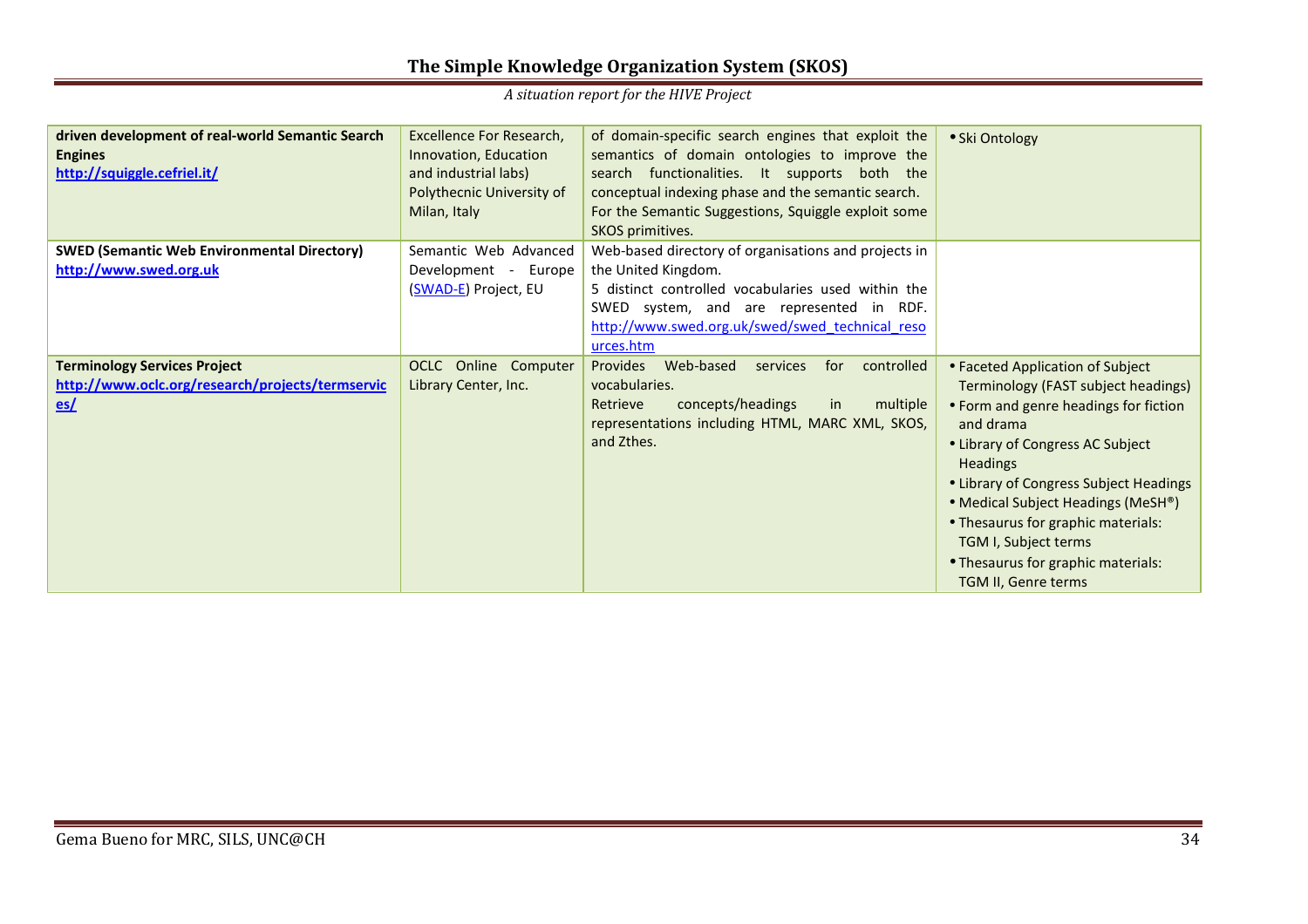## **5.2. Tools**

There exist many different SKOS compliant tools that have been gathered for this section. The relation of these tools with SKOS covers a wide range, from tools strongly related to SKOS or created within the specification, as in the case of the SKOS Validator or the SKOS API, to some software components that simply offer an extension to a particular tool, adding some functionalities for the representation or automatic generation of vocabularies in SKOS.

SKOS is intended to support the interoperation of three principal software components involved in the management of digital libraries: (a) a tool to manage the development of a controlled structured vocabulary; (b) a tool to manage the development of a subject index or classification for a particular collection of items; (c) a tool to enable retrieval of items from a collection using a vocabulary and an index.

This software components configure the software architecture anticipated by [Miles, 2006], when designing the workflow of vocabularies creation and use. In this workflow, three types of applications can be distinguished: the "Vocabulary Development Application" (VDA), the "Indexing Application" (IA) and the "Retrieval Application".

The tools presented in the table below, as far as possible, have been organized and classified according to these three categories:

- In the first group, of Vocabulary Development Applications and other tools useful for this task, we have put together the SKOS Validator; the thesaurus creation tools *Tematres* and *ThManager* with SKOS export capabilities; *Synaptica*, the KOS management commercial tool from Dow Jones - Factiva; and SKOS conversion tools like *SKOS2GenTax*, *Annocultor*, *gettyconvert* and those of the University of Vrije (Amsterdam). Also fall into this category the plugins for some other tools as the *Protégé* ontologies editor, *Flickr* and *Wordpress*, which allow the generation of SKOS RDF graphs.
- The second group presents some Indexing Applications or related tools, like the *KEA keyphrase extraction algorithm* for the indexing of resources with SKOS vocabularies; a content authoring tool that uses SKOS for subject encoding; an *add-on to DSpace*  repositories allowing the subject indexing of resources browsing and selecting terms from a SKOS vocabulary; and finally *SOBOLEO*, that allows the annotation of resources developing collaborative vocabularies in SKOS at the same time.
- The third group presents some specific Retrieval Applications that provide access to thesauri and other simple knowledge organisation systems and enable the query of concept in these vocabularies, as the *SKOS API*, or the *XPATH* and *FACET* web interfaces of the Hypermedia Research Unit of the University of Glamorgan.

In this case we have used a five column table, with the following basic data: tool name and URL, authors or institutions involved in its development, the specific kind of tool, its relation with SKOS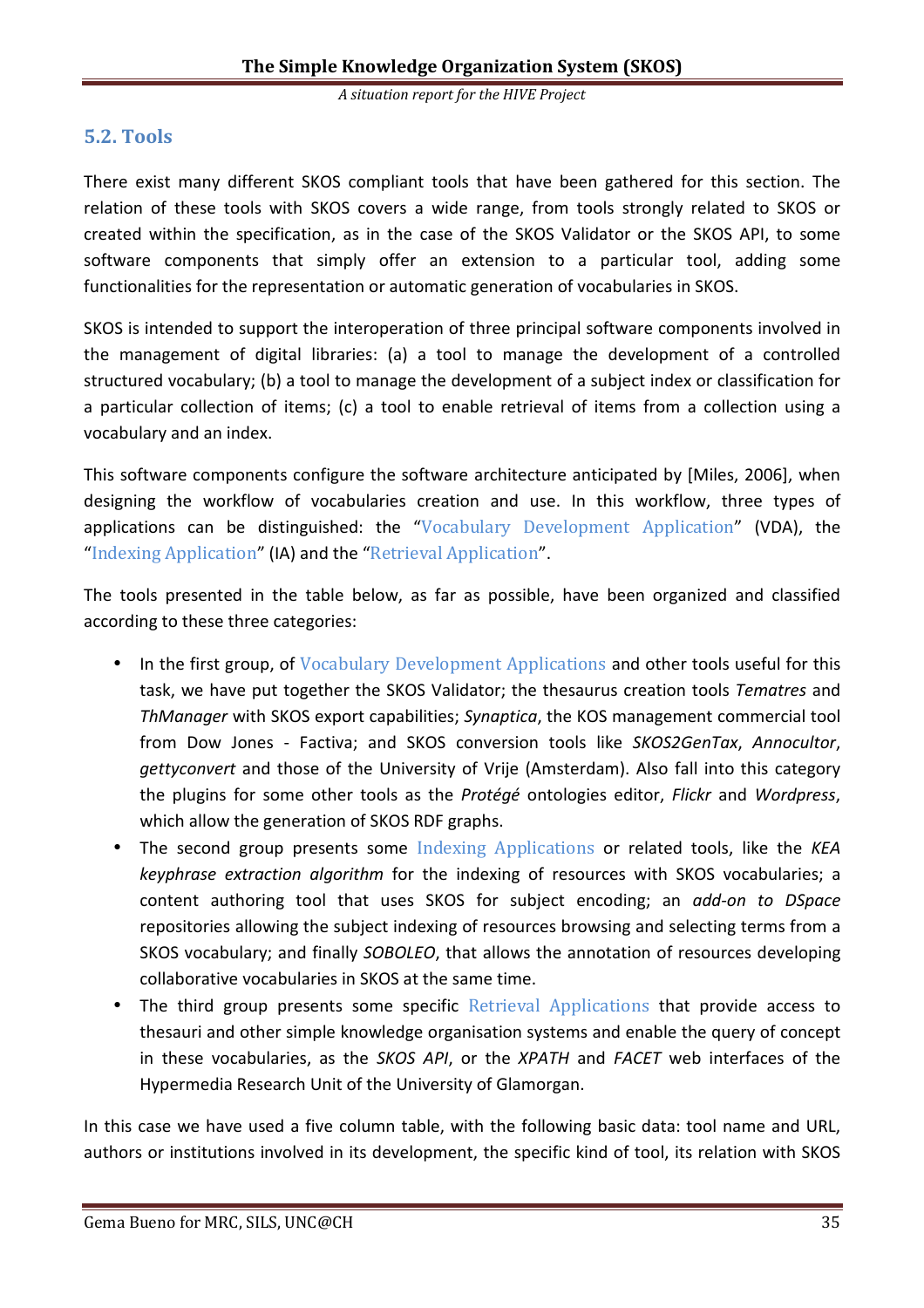and interoperability, and if available, the vocabularies involved in the project or presented as an example of the tool usefulness.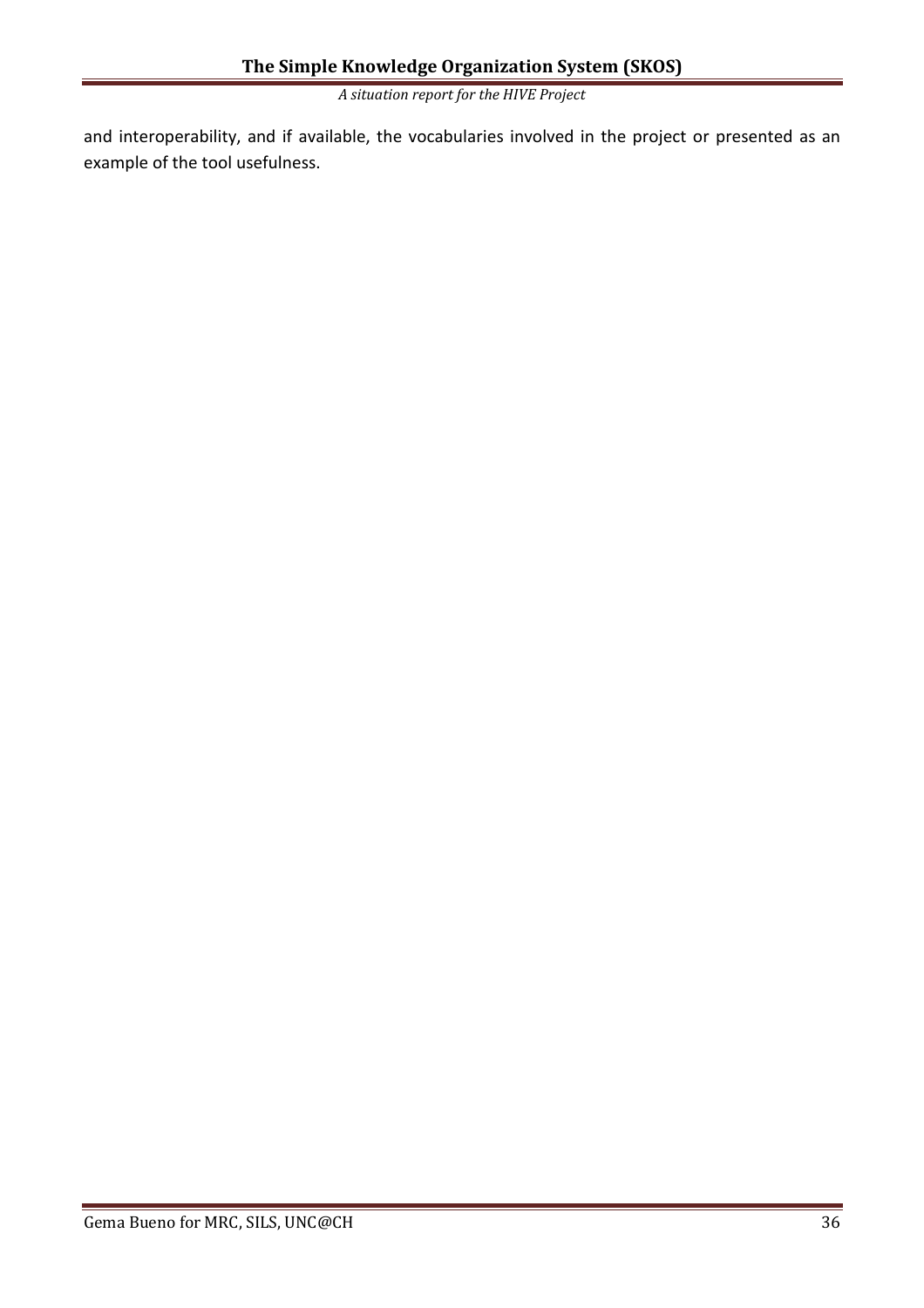| <b>Tool name and URL</b>                                                                                    | <b>Authors /groups</b><br>/institutions involved                                                                  | <b>Kind of Tool</b>                                                                 | <b>Relation with SKOS &amp;</b><br>interoperability                                                                                                                                                                  | <b>Vocabularies involved</b>                                                                                                                           |  |  |
|-------------------------------------------------------------------------------------------------------------|-------------------------------------------------------------------------------------------------------------------|-------------------------------------------------------------------------------------|----------------------------------------------------------------------------------------------------------------------------------------------------------------------------------------------------------------------|--------------------------------------------------------------------------------------------------------------------------------------------------------|--|--|
| 1) Vocabulary Development Applications and other tools useful for this task                                 |                                                                                                                   |                                                                                     |                                                                                                                                                                                                                      |                                                                                                                                                        |  |  |
| <b>SKOS Validator</b><br>http://esw.w3.org/topic/SkosValidator                                              | <b>Alistair Miles</b>                                                                                             | <b>SKOS RDF validator</b>                                                           | RDF syntax checking and RDf<br>schema validation.                                                                                                                                                                    |                                                                                                                                                        |  |  |
| <b>Tematres</b><br>http://www.r020.com.ar/tematres/inde<br>x.en.html                                        | Diego Ferreyra                                                                                                    | <b>GPL thesaurus</b><br>authoring tool                                              | SKOS as an output format                                                                                                                                                                                             |                                                                                                                                                        |  |  |
| <b>ThManager</b><br>http://thmanager.sourceforge.net/                                                       | <b>Advanced Information Systems</b><br>Laboratory of the University of<br>Zaragoza, Spain                         | SKOS vocabulary<br>creator (also<br>mapping, as<br>vocabularies can be<br>imported) | Creating and visualizing SKOS<br><b>RDF</b> vocabularies                                                                                                                                                             | Examples:<br>• GEMET (General Multilingual<br>European Thesaurus)<br>· AGROVOC<br>• UNESCO Thesaurus European<br><b>Territorial Units</b><br>• ISO-639 |  |  |
| Vrije Un. Thesaurus convertion tools<br>http://thesauri.cs.vu.nl/eswc06/                                    | University of Vrije                                                                                               | Conversion tool                                                                     | Convert thesaurus to SKOS<br>3 conversion programs (each<br>thesaurus) in Perl.                                                                                                                                      | • IPSV<br>$\bullet$ GTAA<br>• MeSH                                                                                                                     |  |  |
| SKOS2GenTax<br>http://www.heppnetz.de/projects/skos2g<br>entax/                                             | <b>Semantics in Business</b><br><b>Information Systems Group</b><br>(SEBIS), University of Innsbruck,<br>Austria. | Conversion tool                                                                     | Converts hierarchical<br>classifications available in the<br>W3C SKOS format into RDF-S or<br>OWL ontologies                                                                                                         |                                                                                                                                                        |  |  |
| <b>AnnoCultor</b><br>(http://annocultor.sourceforge.net/)                                                   | eCulture Project (http://e-<br>culture.multimedian.nl)                                                            | Mapping tool                                                                        | Create SKOS representation of<br>existing vocabularies                                                                                                                                                               |                                                                                                                                                        |  |  |
| Synaptica 6.4<br>http://factiva.com/investigative/releases<br>/20070605 synaptica.asp?node=menuEle<br>m1176 | Dow Jones Factiva                                                                                                 | Knowledge<br>Management<br>System                                                   | Semantic Web-enabled<br>knowledge organization system<br>for the enterprise, collaborate<br>and create structured<br>vocabularies including<br>taxonomies, thesauri and<br>ontologies.<br>Supports RDF SKOS and OWL. |                                                                                                                                                        |  |  |
| Gettyconvert<br>http://e-                                                                                   | MultimediaN N9C E-Culture<br>project                                                                              | Conversion tool                                                                     | Scripts in perl for the conversion<br>of Getty vocabularies (AAT, TGN                                                                                                                                                | • Art & Architecture Thesaurus<br>(AAT)                                                                                                                |  |  |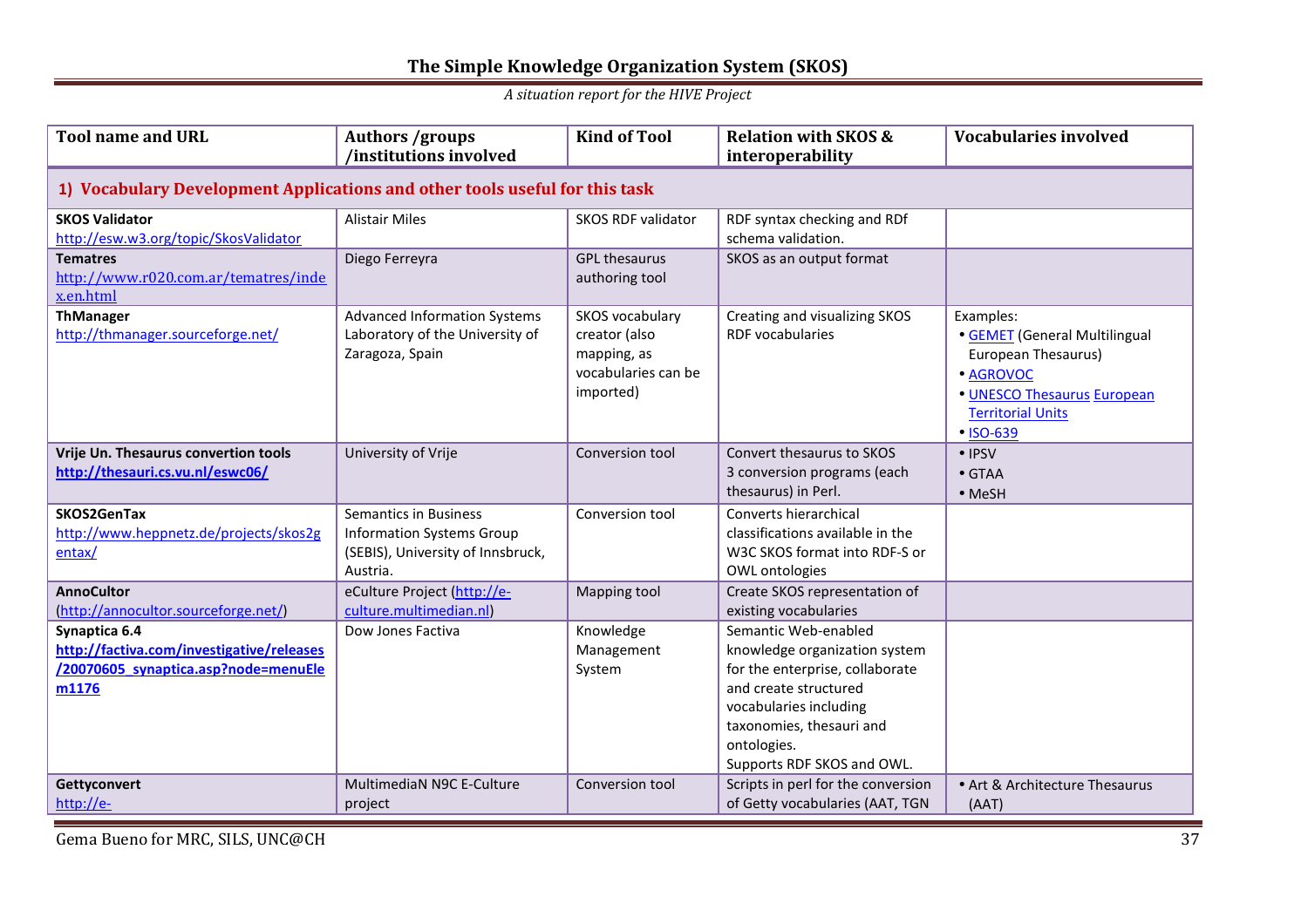| culture.multimedian.nl/software/gettycon<br>vert/                                                                                             |                                                                                                               |                                                                                    | and ULAN) XML files into SKOS.                                                                                                                              | • Thesaurus of Geographic Names<br>(TGN)<br>• Union List of Artist Names (ULAN)                            |
|-----------------------------------------------------------------------------------------------------------------------------------------------|---------------------------------------------------------------------------------------------------------------|------------------------------------------------------------------------------------|-------------------------------------------------------------------------------------------------------------------------------------------------------------|------------------------------------------------------------------------------------------------------------|
| <b>PLUGINS</b>                                                                                                                                |                                                                                                               |                                                                                    |                                                                                                                                                             |                                                                                                            |
| <b>SKOS Editor Protégé plugin</b><br>(http://code.google.com/p/skoseditor/)                                                                   | EU Sealife project<br>(http://www.biotec.tu-<br>dresden.de/sealife/ ) and CO-<br>ODE (http://www.co-ode.org/) | Plugin for Protegé<br>(thesauri creation<br>tool)                                  | support for viewing and editing<br><b>SKOS</b> vocabularies                                                                                                 |                                                                                                            |
| <b>Net Flickr Backup</b><br>(http://search.cpan.org/~ascope/Net-<br>Flickr-Backup)                                                            | Aaron Straup Cope (Yahoo!)                                                                                    | Plugin - Backup tool<br>for Flickr                                                 | Flickr account with all<br>comments, tags, annotations in<br>RDF and using SKOS for concepts                                                                |                                                                                                            |
| <b>Open Link Data Spaces</b><br>http://esw.w3.org/topic/OpenLinkDataSp<br>aces)                                                               | Open Link Software<br>http://www.openlinksw.com/                                                              | Plugin for export -<br><b>Distributed</b><br>Collaborative<br>Application platform | Creates RDF graphs (including<br>SKOS information) about each<br>ODS account activity                                                                       |                                                                                                            |
| Morten's FOAF/SKOS plugin for<br><b>WordPress</b><br>(http://www.wasab.dk/morten/blog/archi<br>ves/2004/09/01/skos-output-from-<br>wordpress) | Dan Brickley                                                                                                  | exporting Wordpress<br>categories                                                  | SKOS in RDF/N3 as an output<br>format (Dan Brickley script)                                                                                                 |                                                                                                            |
| 2) Indexing Applications                                                                                                                      |                                                                                                               |                                                                                    |                                                                                                                                                             |                                                                                                            |
| KEA-The keyphrase extraction algorithm<br>http://www.nzdl.org/Kea                                                                             | Waikato University, New Zealand                                                                               | <b>Indexing Application</b>                                                        | indexing documents with terms<br>from any thesaurus or<br>vocabulary in SKOS format                                                                         | · Agrovoc thesaurus;<br>• Mesh terms                                                                       |
| Darwin Information Typing Architecture<br>(DITA XML)<br>http://www.ibm.com/developerworks/xml<br>/library/x-dita10/                           | <b>IBM</b>                                                                                                    | Content authoring<br>tool                                                          | Content authoring tool that<br>allows the management and<br>classification of subjects in<br>personal content in SKOS                                       |                                                                                                            |
| SOBOLEO - Social Bookmarking and<br>Lighweight Engineering of Ontologies<br>(http://mature-ip.eu/en/tools)                                    | Forschungszentrum Informatik,<br>FZI, Germany<br><b>MATURE Project</b>                                        | Annotation tool /<br>SKOS ontology<br>creation tool<br>VDA/ IA / RA                | SOBOLEO a system for the<br>webbased collaborative<br>engineering of SKOS ontologies<br>and annotation of web<br>resources.<br>SOBOLEO is a Web application | SOBOLEO - Social Bookmarking and<br>Lighweight Engineering of<br>Ontologies<br>(Zacharias and Braun, 2007) |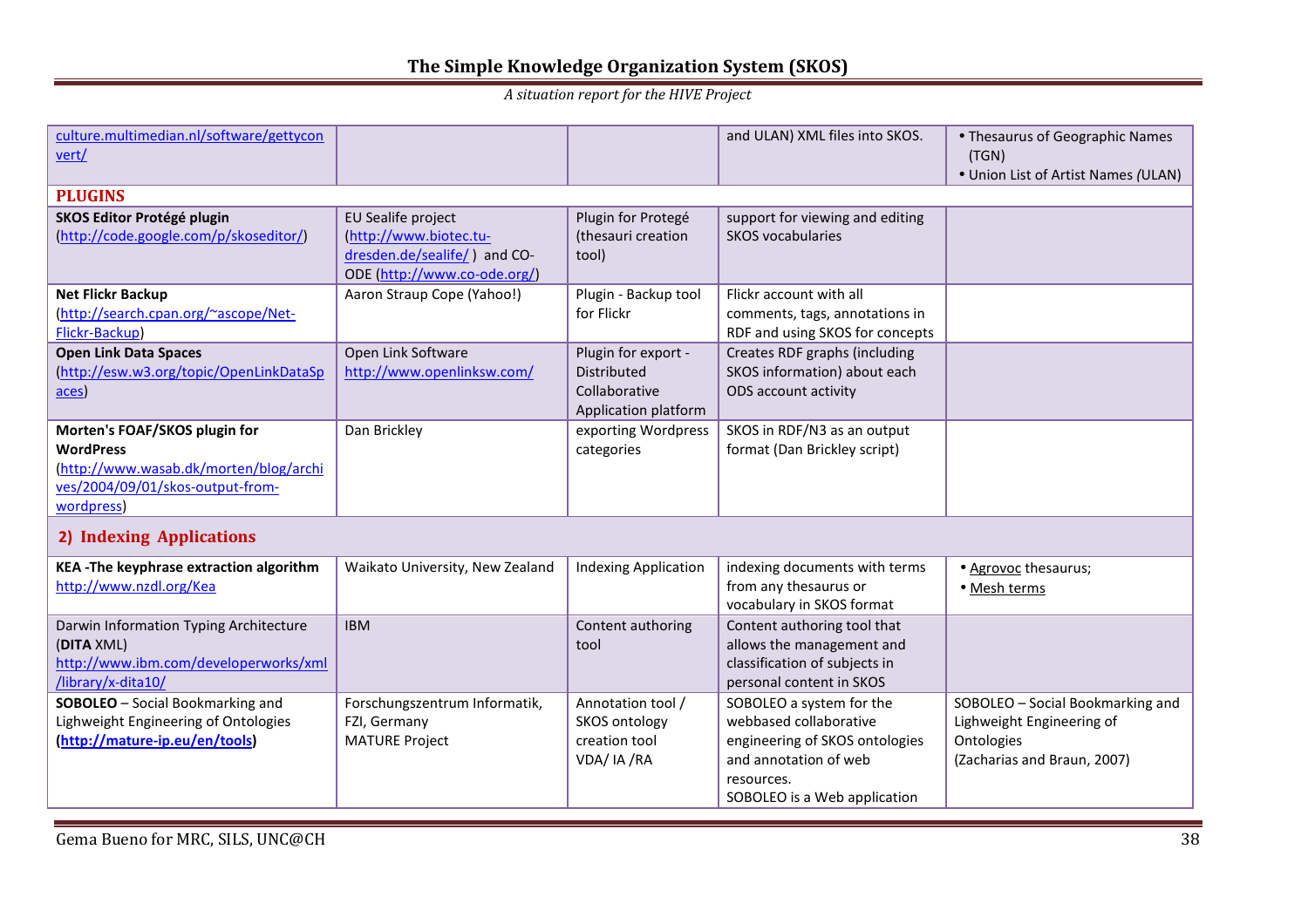| <b>Ontology Add-on</b><br>http://dspace-<br>dev.dsi.uminho.pt:8080/en/addon ontolo<br>gy.jsp                               | Universidade do Minho (Portugal)                                              | Add-on for DSpace<br>/IA and RA | developed using the Google Web<br>Toolkit; it runs on an Apache<br>Tomcat server. Its ontology<br>formalism is based on SKOS.<br>The ontology add-on allows the<br>user to choose from a defined<br>set of keywords organised in an<br>ontology tree and then use these<br>keywords to describe items while<br>they are being submitted | • ACM Computing Classification<br>System [1998 version]                                                                                                                                                                                     |
|----------------------------------------------------------------------------------------------------------------------------|-------------------------------------------------------------------------------|---------------------------------|-----------------------------------------------------------------------------------------------------------------------------------------------------------------------------------------------------------------------------------------------------------------------------------------------------------------------------------------|---------------------------------------------------------------------------------------------------------------------------------------------------------------------------------------------------------------------------------------------|
| • Retrieval Applications                                                                                                   |                                                                               |                                 |                                                                                                                                                                                                                                                                                                                                         |                                                                                                                                                                                                                                             |
| <b>SKOS API</b><br>http://www.w3.org/2001/sw/Europe/repo<br>rts/thes/skosapi.html                                          | Dave Beckett, Nikki Rogers,<br><b>Alistair Miles</b>                          | <b>Retrieval Application</b>    | Provide access to thesauri and<br>other simple knowledge<br>organisation systems (SKOS) via<br>the web (JAVA)                                                                                                                                                                                                                           |                                                                                                                                                                                                                                             |
| XPATH search and navigation on SKOS<br>format files<br>http://www.comp.glam.ac.uk/~facet/form<br>ats/skos/skos search.htm  | Hypermedia Research Unit,<br>University of Glamorgan,<br>Pontypridd, Wales UK | Query tool                      | XPATH expressions to query a<br>thesaurus directly from a SKOS<br>format RDF file                                                                                                                                                                                                                                                       | · Alexandria Digital Library Feature<br><b>Type Thesaurus</b><br>• Government Category List<br>• Australian Public Affairs<br><b>Information Service</b><br>• Guidelines on Subject Access to<br>Individual Works of Fiction,<br>Drama etc. |
| The FACET web interface<br>Demonstrations (SKOS API protocol)<br>http://www.comp.glam.ac.uk/~FACET/we<br>bdemo/default.htm | Hypermedia Research Unit,<br>University of Glamorgan Wales,<br><b>UK</b>      | <b>Retrieval Application</b>    | Dynamically generated, data<br>driven "query builder" web<br>interface                                                                                                                                                                                                                                                                  | · Getty Art & Architecture<br>Thesaurus (AAT)                                                                                                                                                                                               |
| ClioPatria semantic search web-server<br>http://e-<br>culture.multimedian.nl/software/ClioPatri<br>a.shtml                 | MultimediaN N9C E-Culture<br>project                                          | <b>Retrieval Application</b>    | SWI-Prolog based platform for<br>Semantic Web Applications.<br>Used in MultimediaN N9C E-<br>Culture project; DBtune project,<br>CATCH CHIP project and<br>NewsML G2 K-Space project                                                                                                                                                    |                                                                                                                                                                                                                                             |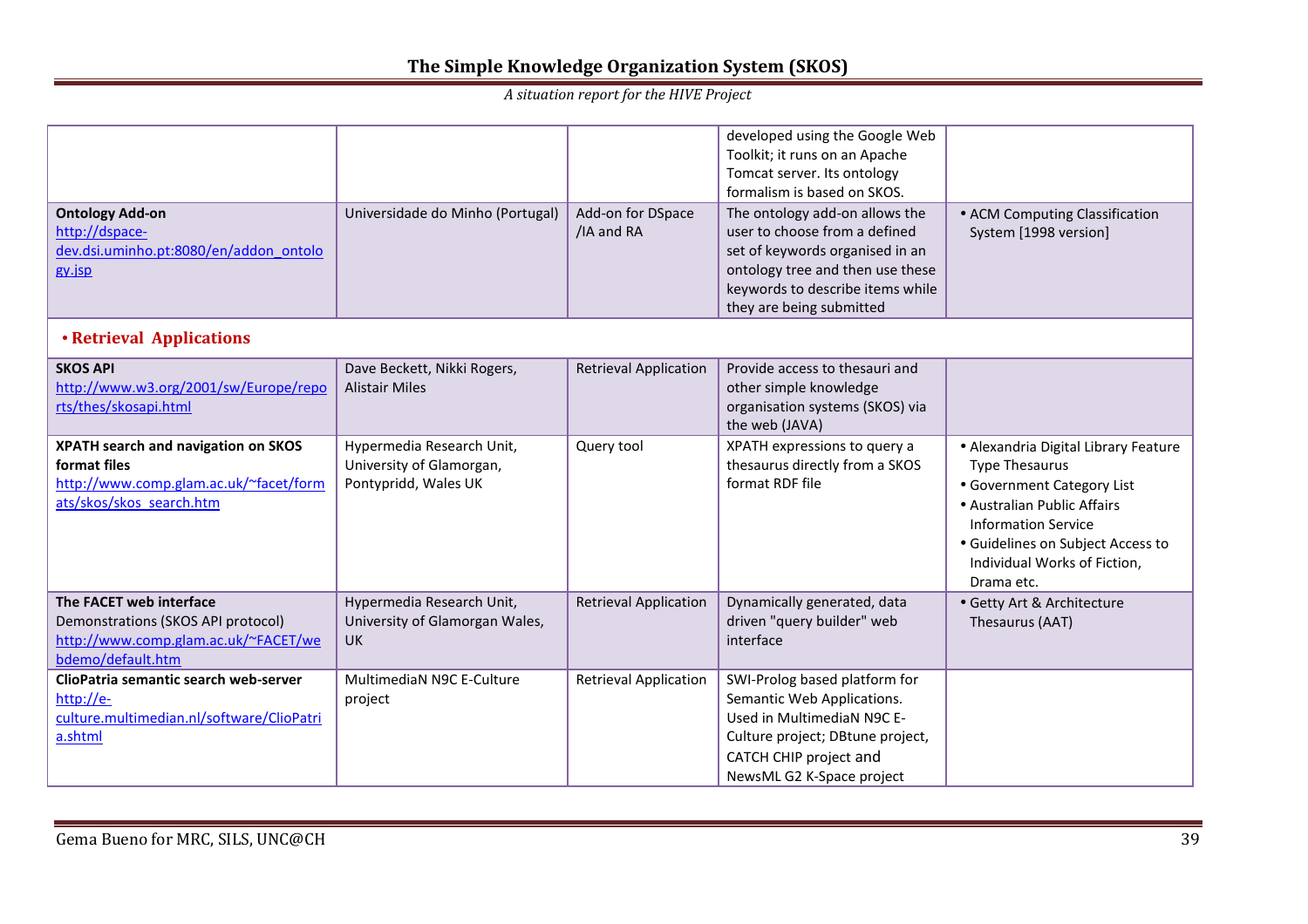## **5.3. SKOS Data**

Several SKOS vocabularies freely available online have been gathered for this section. The table, ordered alphabetically by the name of the vocabulary, includes the authors of the vocabulary translation or generation and the links to the RDF graphs or the webpage that contain the URL of the graphs or information about the translated vocabulary.

| <b>SKOS data initiative and URL</b>                                                                                | <b>Author</b>                                                  | <b>Vocabularies</b>                                                                    |
|--------------------------------------------------------------------------------------------------------------------|----------------------------------------------------------------|----------------------------------------------------------------------------------------|
| <b>ACM CCS in SKOS</b><br>http://dspace-<br>dev.dsi.uminho.pt:8080/en/addon acmccs98.jsp                           | Universidade do Minho<br>(Portugal)                            | <b>ACM Computing Classification System</b><br>[1998 Version]                           |
| RDF Description of AGROVOC<br>[broken link]                                                                        | Food and Agriculture<br>Organization (FAO)                     | <b>AGROVOC FAO Agricultural Thesaurus</b>                                              |
| RDF description of the FTT (2002-07-03 release)<br>http://www.comp.glam.ac.uk/~facet/formats/sk<br>os/skos FTT.rdf | Ceri Binding, University<br>of Glamorgan                       | Alexandria Digital Library Feature Type<br><b>Thesaurus</b>                            |
| RDF Description of the APAIS thesaurus<br>http://isegserv.itd.rl.ac.uk/skos/apais/                                 | <b>Alistair Miles</b>                                          | <b>APAIS (Australian Public Affairs</b><br><b>Information Service) Thesaurus</b>       |
| RDF description of the GCL<br>http://isegserv.itd.rl.ac.uk/skos/gcl/                                               | <b>Alistair Miles</b>                                          | <b>GCL UK Government Category List</b>                                                 |
| RDF Description of the GEMET<br>http://isegserv.itd.rl.ac.uk/skos/gemet/                                           | <b>Alistair Miles</b>                                          | <b>GEMET General Multilingual</b><br><b>Environmental Thesaurus</b>                    |
| IANA Language Subtag Registry in SKOS<br>http://esw.w3.org/topic/IANA Language Subtag<br>Registry in SKOS          | <b>Jakob Voss</b>                                              | <b>IANA Language</b>                                                                   |
| IAU/IVOA Thesauri<br>http://www.astro.physik.uni-<br>goettingen.de/~hessman/rdf/index.html                         | <b>IVOA</b> (International<br>Virtual Observatory<br>Alliance) | <b>• IAU93</b><br>• <b>IVOAT</b> (IVOA Thesaurus)<br>$\bullet$ UCD1<br>• Sky<br>• math |
| Musicbrainz<br>http://www.ivan-<br>herman.net/Misc/2007/Mu.rdf#                                                    | Ivan Herman                                                    | Instrument taxonomy                                                                    |
| Vrije Universiteit converted thesaurus<br>http://thesauri.cs.vu.nl/eswc06/                                         | Vrije UNiversiteit                                             | • IPSV<br>$\bullet$ GTAA<br>$\bullet$ MeSH                                             |
| ISO 3166 RDF Representation<br>http://downlode.org/Code/RDF/ISO-<br>3166/countries                                 | <b>Earle Martin</b>                                            | ISO 3166 definitions of country names.                                                 |
| ISO 639 RDF Representation<br>http://downlode.org/Code/RDF/ISO-<br>639/languages                                   | <b>Earle Martin</b>                                            | ISO 639 definition of language names                                                   |
| Library of Congress Subject Headings<br>http://lcsh.info                                                           | Library of Congress                                            | <b>Library of Congress Subject Headings</b><br>(http://lcsh.info/static/lcsh.nt.zip)   |
| RDF description of the UKAT<br>http://isegserv.itd.rl.ac.uk/skos/ukat/                                             | <b>Alistair Miles</b>                                          | <b>UKAT UK Archival Thesaurus</b>                                                      |
| <b>SKOS Version of WordNet 2.0</b><br>http://isegserv.itd.rl.ac.uk/skos/WordNet.zip                                | John M. Linebarger                                             | Wordnet                                                                                |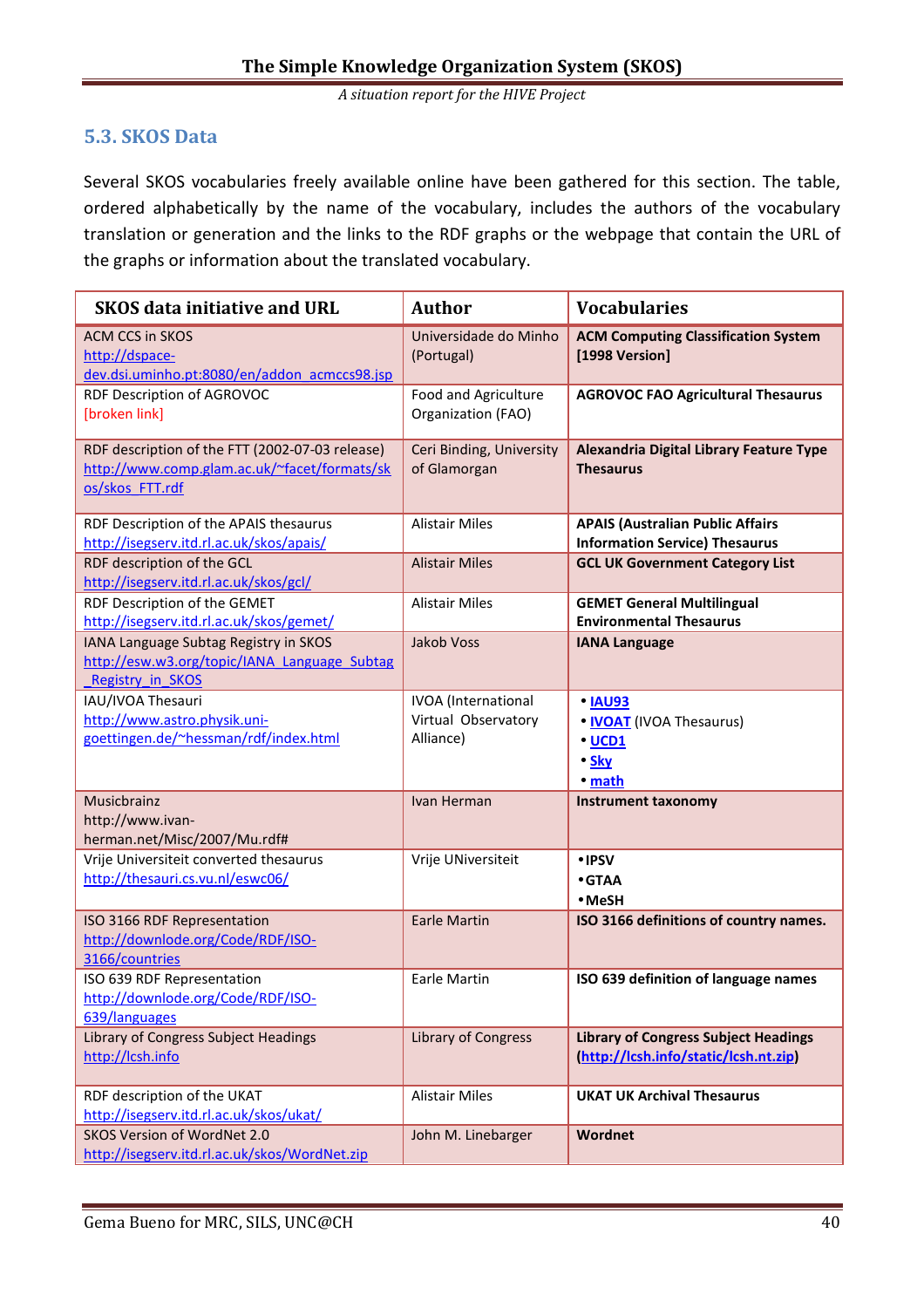## **5.4. Organizations**

Concluding this section of SKOS related initiatives, a selection of the main research institutions and groups that contribute to the development of SKOS, consolidating and widening its scope, is presented. Most of them have been already gathered in the SKOSDev Relevant Organizations section, but here he add some value to that list linking each organization with the specific projects, tools or SKOS data developed by them.

To the data is presented in a four column table: one for the organization name and URL of its webpage if available, and three more for the projects, tools and SKOS data in which these organizations or individuals have been involved. We provide minimal information of the initiatives referred in these three columns as it has been already given in the previous sections.

| <b>Organizations</b>                                                                                                                                                         | <b>Projects</b>                                             | <b>Tools</b>                                                                                                                                                                                                        | <b>SKOS Data</b>                                                                             |  |  |
|------------------------------------------------------------------------------------------------------------------------------------------------------------------------------|-------------------------------------------------------------|---------------------------------------------------------------------------------------------------------------------------------------------------------------------------------------------------------------------|----------------------------------------------------------------------------------------------|--|--|
| A) Academic Organisations                                                                                                                                                    |                                                             |                                                                                                                                                                                                                     |                                                                                              |  |  |
| <b>Centre for Digital Library Research</b><br>(CDLR), Department of Computer &<br><b>Information Sciences, University of</b><br>Strathclyde, UK<br>http://cdlr.strath.ac.uk/ | · HILT: High-level<br>Thesaurus                             | • HILT SOAP client<br>• Demo of SRU<br>• HILT2 Emulation<br>• Vocabulary<br><b>Browse/Search</b><br>• Lucene Spell Checker<br>• Wordnet<br>• BUBL Search (example<br>of embedding toolkit<br>elements in a service) |                                                                                              |  |  |
| <b>Documentation Research &amp; Training</b><br>Centre (DRTC), Indian Statistical<br>Institute (ISI), India -<br>http://drtc.isibang.ac.in                                   |                                                             | • AGROVOC Thesaurus<br>Plugin for DSpace<br>[Not included in tools,<br>link not found]                                                                                                                              |                                                                                              |  |  |
| <b>Hypermedia Research Unit</b><br>(Semantic Knowledge Organisation<br>Systems) University of Glamorgan,<br>UK<br>http://www.comp.glam.ac.uk/page<br>s/research/hypermedia/  | • EPSRC FACET Project                                       | • XPATH search and<br>navigation on SKOS<br>• SKOS API Browsing<br>Client                                                                                                                                           | • RDF description of<br>the FTT (Alexandria<br>Digital Library<br>Feature Type<br>Thesaurus) |  |  |
| <b>Knowledge Representation and</b><br>Reasoning Group, Vrije Universiteit<br><b>Amsterdam, The Netherlands -</b><br>http://www.cs.vu.nl/en/sec/ai/kr/                       | • MultimediaN N9C E-<br>Culture project<br>$\bullet$ STITCH | • Vrije Un. Thesaurus<br>convertion tools                                                                                                                                                                           | $\bullet$ IPSV<br>$\bullet$ GTAA<br>$\bullet$ MeSH                                           |  |  |
| HCS Laboratory,<br><b>University</b><br>οf<br>Amsterdam<br>http://hcs.science.uva.nl/                                                                                        | · MultimediaN N9C E-<br>Culture project                     |                                                                                                                                                                                                                     |                                                                                              |  |  |
| <b>University</b><br>Cologne<br>of<br><b>Applied</b><br><b>Sciences</b><br>(Fachhochschule<br>Köln),<br>Germany                                                              | • CrissCross                                                |                                                                                                                                                                                                                     |                                                                                              |  |  |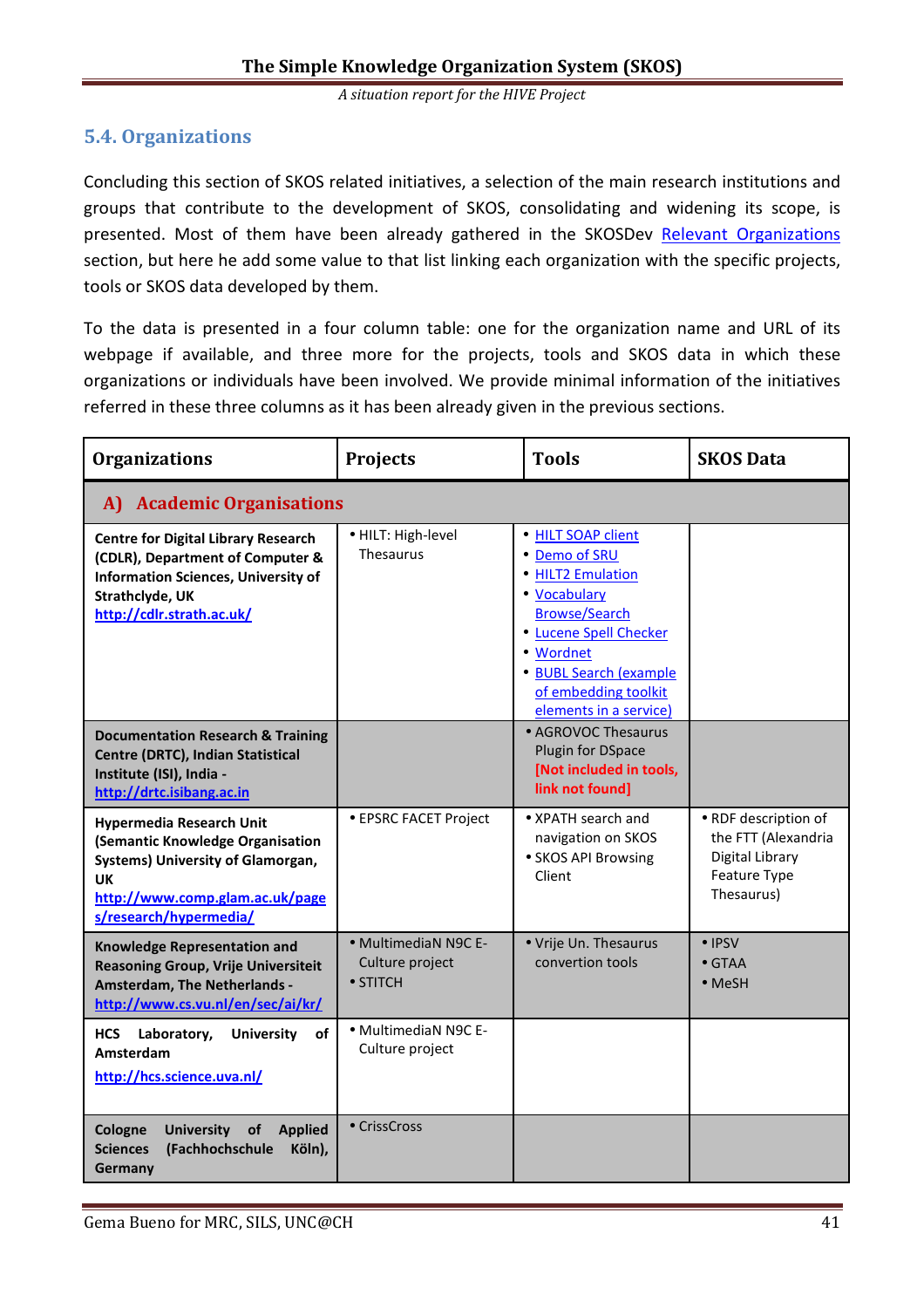| http://www.fbi.fh-                                                         |                                          |                      |                                        |
|----------------------------------------------------------------------------|------------------------------------------|----------------------|----------------------------------------|
| koeln.de/institut/projekte/projekte<br>.htm                                |                                          |                      |                                        |
| <b>University</b><br>οf<br>Library<br>and                                  | · HANAVI: Hybrid And<br>Network-Assisted |                      |                                        |
| <b>Tsukuba</b><br><b>Information</b><br>Science,<br>Science City, Japan.   | Vocabulary Interface                     |                      |                                        |
| http://www.slis.tsukuba.ac.jp/                                             |                                          |                      |                                        |
| <b>Shool of Interactive</b>                                                | • LORNET, Theme 1                        |                      |                                        |
| Arts+Technology, Simon Fraser                                              | Interoperability of                      |                      |                                        |
| University, Canada                                                         | learning object<br>repositories          |                      |                                        |
| http://www.siat.sfu.ca/research/pr<br>ojects/29/                           |                                          |                      |                                        |
| <b>Advanced Information Systems</b>                                        |                                          | • ThManager          |                                        |
| Laboratory of the University of<br>Zaragoza, Spain                         |                                          |                      |                                        |
| http://iaaa.cps.unizar.es/investigac                                       |                                          |                      |                                        |
| ion/proyectosID english.html                                               |                                          |                      |                                        |
| <b>Semantics in Business Information</b>                                   |                                          | • SKOS2GenTax        |                                        |
| <b>Systems Group (SEBIS), (Martin</b><br><b>Hepp and Andreas Radinger)</b> |                                          |                      |                                        |
| University of Innsbruck, Austria.                                          |                                          |                      |                                        |
| http://sebis.deri.org/                                                     |                                          |                      |                                        |
| <b>Digital Libraries and Machine</b>                                       |                                          | • KEA-The keyphrase  |                                        |
| <b>Learning Labs, Computer Science</b><br><b>Department</b>                |                                          | extraction algorithm |                                        |
| <b>Waikato University, New Zealand</b>                                     |                                          |                      |                                        |
| http://www.cs.waikato.ac.nz/                                               |                                          |                      |                                        |
| Universidade do Minho (Portugal)                                           |                                          | · Ontology Add-on    | • ACM CCS in SKOS                      |
| http://dspace-                                                             |                                          |                      |                                        |
| dev.dsi.uminho.pt:8080/en/welcom<br>e.jsp                                  |                                          |                      |                                        |
| <b>B)</b> Government and Other Public Organisations                        |                                          |                      |                                        |
|                                                                            |                                          |                      |                                        |
| <b>Food and Agriculture Organization</b>                                   | • AIMS project                           |                      | • RDF Description of<br><b>AGROVOC</b> |
| (FAO) of the United Nations                                                |                                          |                      |                                        |
| http://www.fao.org/aims/index.jsp                                          | • CrissCross                             |                      |                                        |
| German National Library,<br><b>Information Technology, Germany -</b>       |                                          |                      |                                        |
| http://www.d-nb.de/eng/                                                    |                                          |                      |                                        |
| Dutch National Library (Koninklijke                                        | $\bullet$ STITCH                         |                      |                                        |
| <b>Bibliotheek), The Netherlands -</b><br>http://www.kb.nl/                |                                          |                      |                                        |
| Nederlands Instituut voor Beeld en                                         | • CHOICE@CATCH Project                   |                      |                                        |
| Geluid / Netherlands Institute                                             |                                          |                      |                                        |
| forSound and Vision                                                        |                                          |                      |                                        |
| http://instituut.beeldengeluid.nl/in<br>dex.aspx?ChapterID=8532            |                                          |                      |                                        |
|                                                                            |                                          |                      |                                        |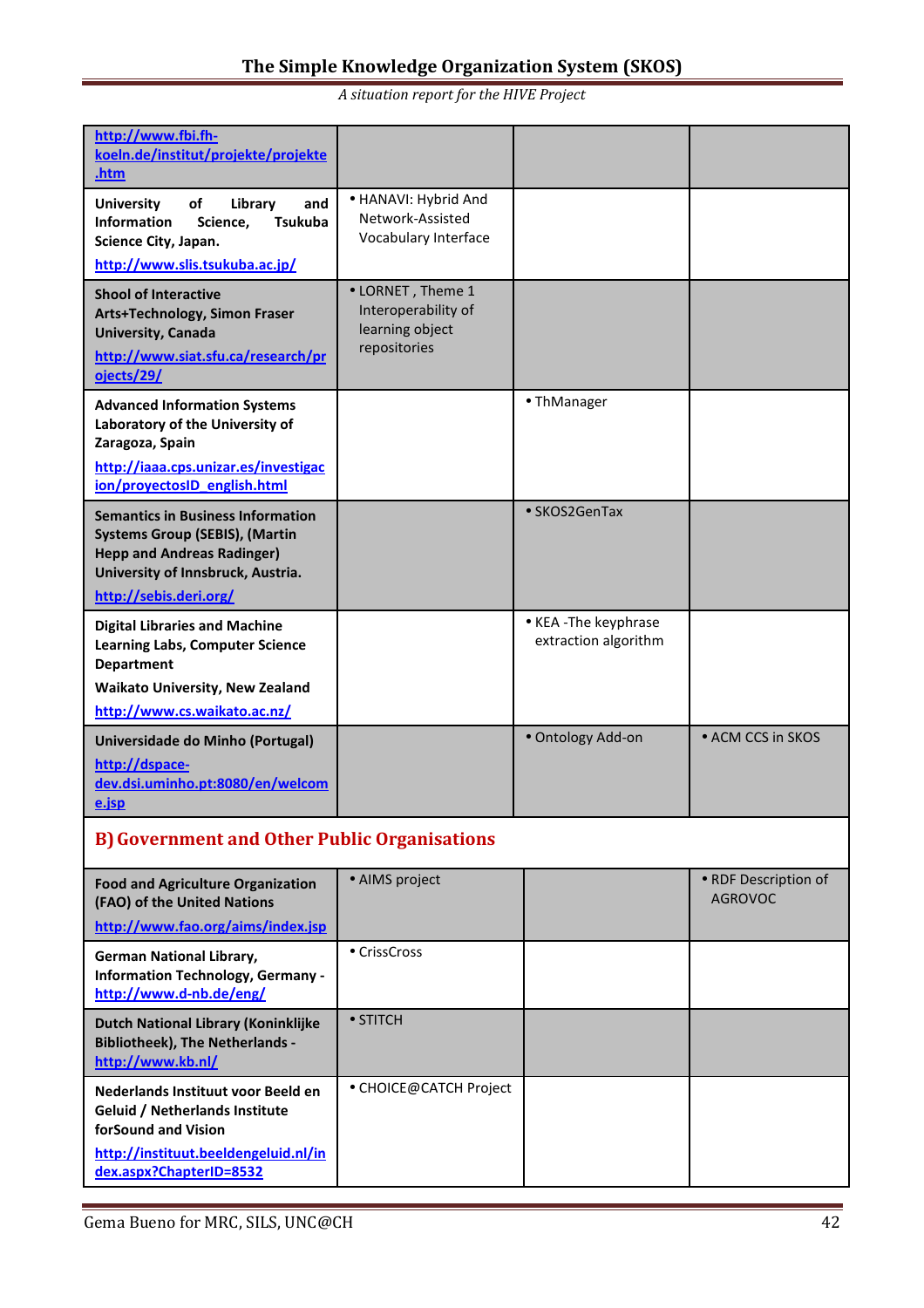| <b>GESIS / Social Science Information</b><br>Centre (IZ), Germany -<br>http://www.gesis.org/                                                                                                           | • KoMoHe Project                                                                        |                                              |                     |  |
|--------------------------------------------------------------------------------------------------------------------------------------------------------------------------------------------------------|-----------------------------------------------------------------------------------------|----------------------------------------------|---------------------|--|
| <b>IVOA Semantics Working Group</b><br>http://www.ivoa.net/cgi-<br>bin/twiki/bin/view/IVOA/IvoaSema<br>ntics                                                                                           |                                                                                         |                                              | • IAU/IVOA Thesauri |  |
| <b>Library of Congress [Ed Summers]</b>                                                                                                                                                                | • LCSH.info [Library of<br>Congress Subject<br>Headings in SKOS]                        |                                              |                     |  |
| Ministry of Culture of the Cezch<br>Republic, Department of Movable<br>Heritage<br><b>Cultural</b><br>Preservation,<br><b>Museum and Galleries</b>                                                     | · MichaelPlus Project                                                                   |                                              |                     |  |
| CWI (Centrum voor Wiskunde en<br>Informatica), Netherlands                                                                                                                                             | • MultimediaN N9C E-<br>Culture project<br>• NewsML G2 and the<br>Semantic Web          | • AnnoCultor                                 |                     |  |
| Center for Biosecurity and Public<br><b>Informatics</b><br><b>Health</b><br><b>Research</b><br>(CBPHIR) at the UT Health Science<br>Center, Houston, School of Health<br>http://www.phinformatics.org/ | • Semantic Web Model<br>for Information<br>Integration                                  |                                              |                     |  |
| Bibliothèque nationale de France<br>(National Library of France)                                                                                                                                       | $\bullet$ STITCH<br>(http://www.cs.vu.nl/ST<br><b>ITCH/BNF KB demo.ht</b><br>ml#Credit) |                                              |                     |  |
| (Koninklijke Biliotheek)<br><b>National</b><br><b>Library of the Netherlands</b>                                                                                                                       | $\bullet$ STITCH                                                                        |                                              |                     |  |
| C) Charities, NGOs and Other Not-For-Profit Organisations                                                                                                                                              |                                                                                         |                                              |                     |  |
| Council for the Central Laboratory<br>of the Research Councils (CCLRC)                                                                                                                                 | • SWAD-Europe                                                                           |                                              |                     |  |
| <b>OCLC</b> Online<br>Computer<br>Library<br>Center, Inc.                                                                                                                                              | • Terminology Service<br>Project                                                        |                                              |                     |  |
| CEFRIEL - Politecnico of Milano;<br>Semantic Web group Web site:<br>http://swa.cefriel.it                                                                                                              | • Squiggle                                                                              | • Squiggle                                   |                     |  |
| Verbundzentrale des GBV (VZG) -<br><b>Network</b><br><b>Common</b><br>Library<br>Germany - http://www.gbv.de                                                                                           | [See Jakob Voss in<br>Individuals]                                                      |                                              |                     |  |
| Forschungszentrum Informatik, FZI,<br>Germany (Research Center for<br><b>Information Technology)</b><br>http://www.fzi.de/eng/index.php                                                                |                                                                                         | • SOBOLEO [As part of<br>the MATURE Project] |                     |  |
| <b>D) Commercial Organisations</b>                                                                                                                                                                     |                                                                                         |                                              |                     |  |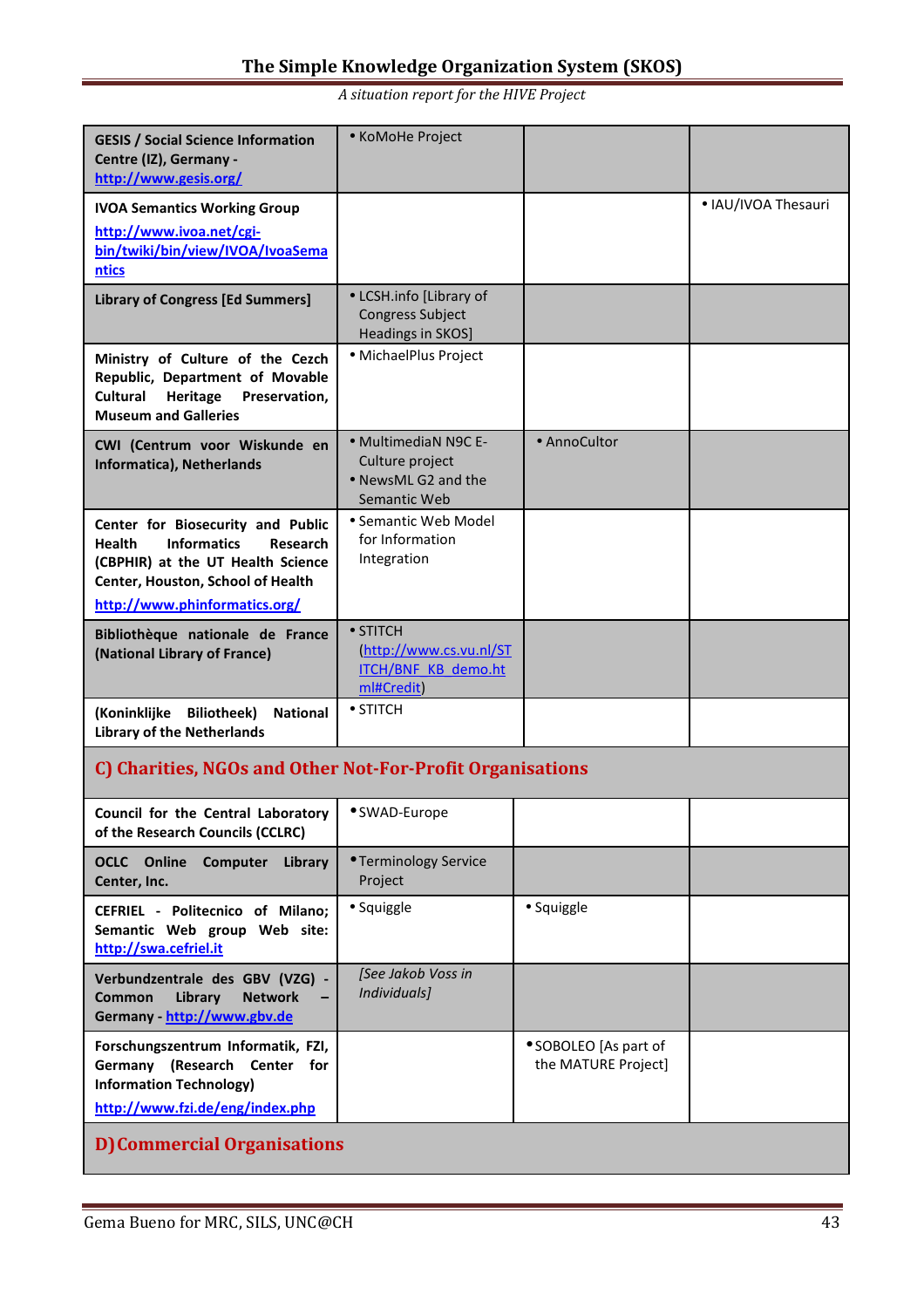| <b>GridLine BV -</b><br>http://www.gridline.nl                                                                                        |                                                                                                                                       | • GridWalker Thesaurus<br>Tools, interested in<br>conversion to SKOS |                                                                                                                    |
|---------------------------------------------------------------------------------------------------------------------------------------|---------------------------------------------------------------------------------------------------------------------------------------|----------------------------------------------------------------------|--------------------------------------------------------------------------------------------------------------------|
| Factiva, a Dow Jones & Reuters<br>Company - http://www.factiva.com                                                                    |                                                                                                                                       | • Synaptica 6.4                                                      |                                                                                                                    |
| <b>RRecktek LLC-</b><br>http://iama.rrecktek.com                                                                                      | • SKOSaurus Project                                                                                                                   |                                                                      |                                                                                                                    |
| The Agence France Presse (AFP)                                                                                                        | • NewsML G2 and the<br>Semantic Web                                                                                                   |                                                                      |                                                                                                                    |
| <b>Open Link Software</b><br>http://www.openlinksw.com/                                                                               |                                                                                                                                       | • Open Link Data Spaces                                              |                                                                                                                    |
| <b>IBM Corporation</b>                                                                                                                |                                                                                                                                       | • Darwin Information<br><b>Typing Architecture</b><br>(DITA XML)     |                                                                                                                    |
| <b>E</b> ) Individuals                                                                                                                |                                                                                                                                       |                                                                      |                                                                                                                    |
| <b>Aaron Straup Cope</b><br>http://www.aaronland.net/                                                                                 |                                                                                                                                       | • Net Flickr Backup                                                  |                                                                                                                    |
| <b>Alistair Miles [SWDWG]</b><br>http://www.bitd.clrc.ac.uk/Person/<br>A.J.Miles                                                      |                                                                                                                                       | • SKOS API<br>• SKOS Validator                                       | • RDF Description of<br>the APAIS thesaurus<br>• RDF description of<br>the GCL<br>• RDF description of<br>the UKAT |
| Dan Brickley [SWDWG]                                                                                                                  |                                                                                                                                       | • Morten's FOAF/SKOS                                                 |                                                                                                                    |
| http://danbri.org/                                                                                                                    |                                                                                                                                       | plugin for WordPress                                                 |                                                                                                                    |
| <b>Dave Beckett</b><br>http://www.dajobe.org/                                                                                         |                                                                                                                                       | • SKOS API                                                           |                                                                                                                    |
| Diego Ferreyra<br>http://www.r020.com.ar/                                                                                             |                                                                                                                                       | • TemaTres                                                           |                                                                                                                    |
| <b>Earle Martin</b><br>http://downlode.org                                                                                            |                                                                                                                                       |                                                                      | • ISO 3166 RDF<br>Representation<br>• ISO 639 RDF<br>Representation                                                |
| Ivan Herman<br>W3C SWA Lead / Centre for<br>Mathematics and Computer<br>Sciences (CWI), Netherlands<br>http://www.w3.org/People/Ivan/ |                                                                                                                                       |                                                                      | • Musicbrainz                                                                                                      |
| <b>Jakob Voss</b><br>Verbundzentrale des GBV (VZG) /<br>Common Library Network, Germany<br>http://jakobvoss.de/                       | Publishing a<br>Classification Scheme on<br>the Semantic Web<br>http://esw.w3.org/topic<br><b>/SkosDev/ClassificationP</b><br>ubGuide |                                                                      | • IANA Language<br>Subtag Registry in<br><b>SKOS</b>                                                               |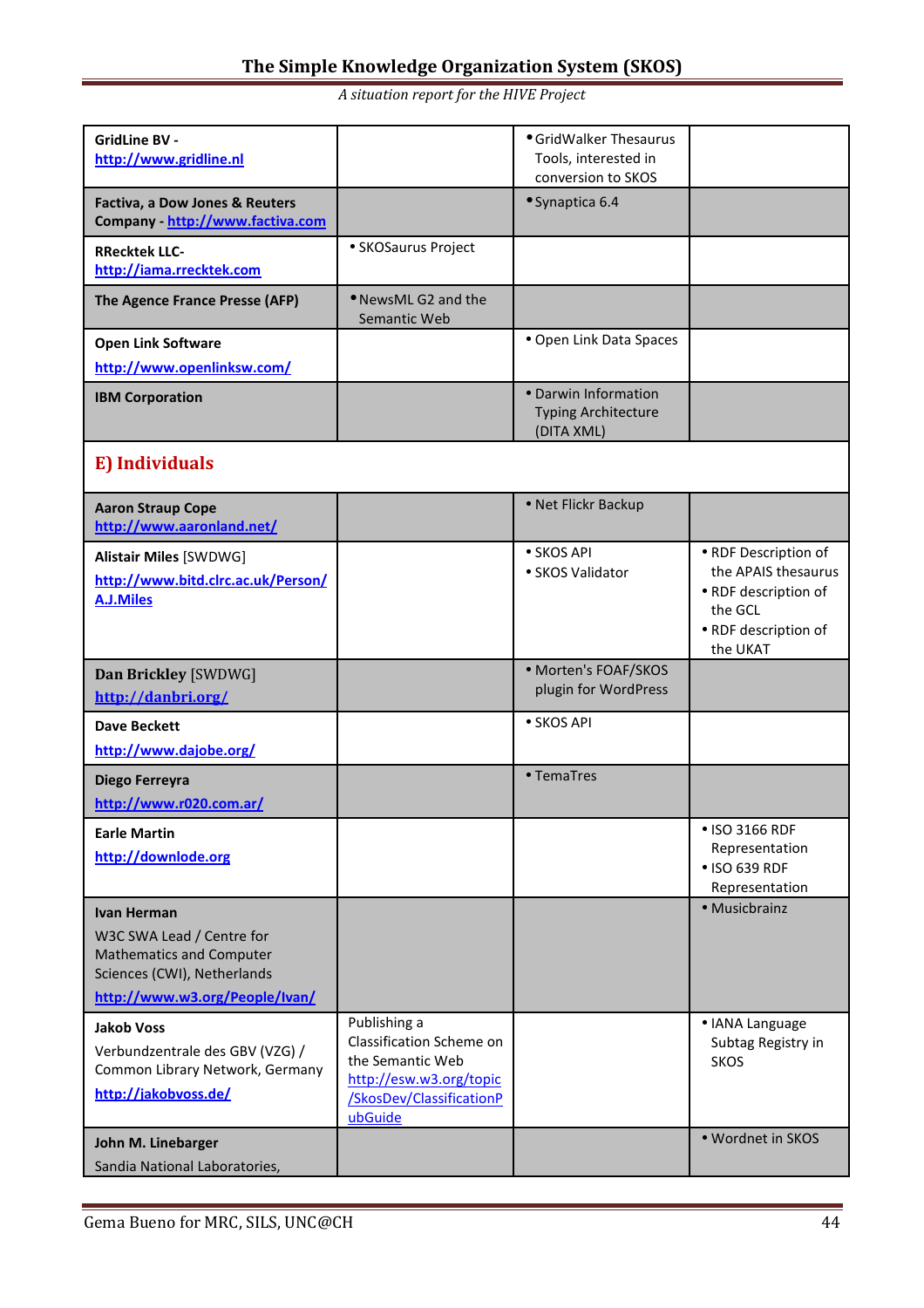| Albuquerque, USA                                                                                                                                                       |                                                                                      |                    |  |
|------------------------------------------------------------------------------------------------------------------------------------------------------------------------|--------------------------------------------------------------------------------------|--------------------|--|
| Nikki Rogers<br>Institute for Learning & Research<br>Technology, University of Bristol, UK<br>http://www.ilrt.bris.ac.uk/aboutus<br>/staff/staffprofile/?search=nr8262 | • SWAD-E (European<br>Semantic Web) project<br>http://www.w3.org/200<br>1/sw/Europe/ | $\bullet$ SKOS API |  |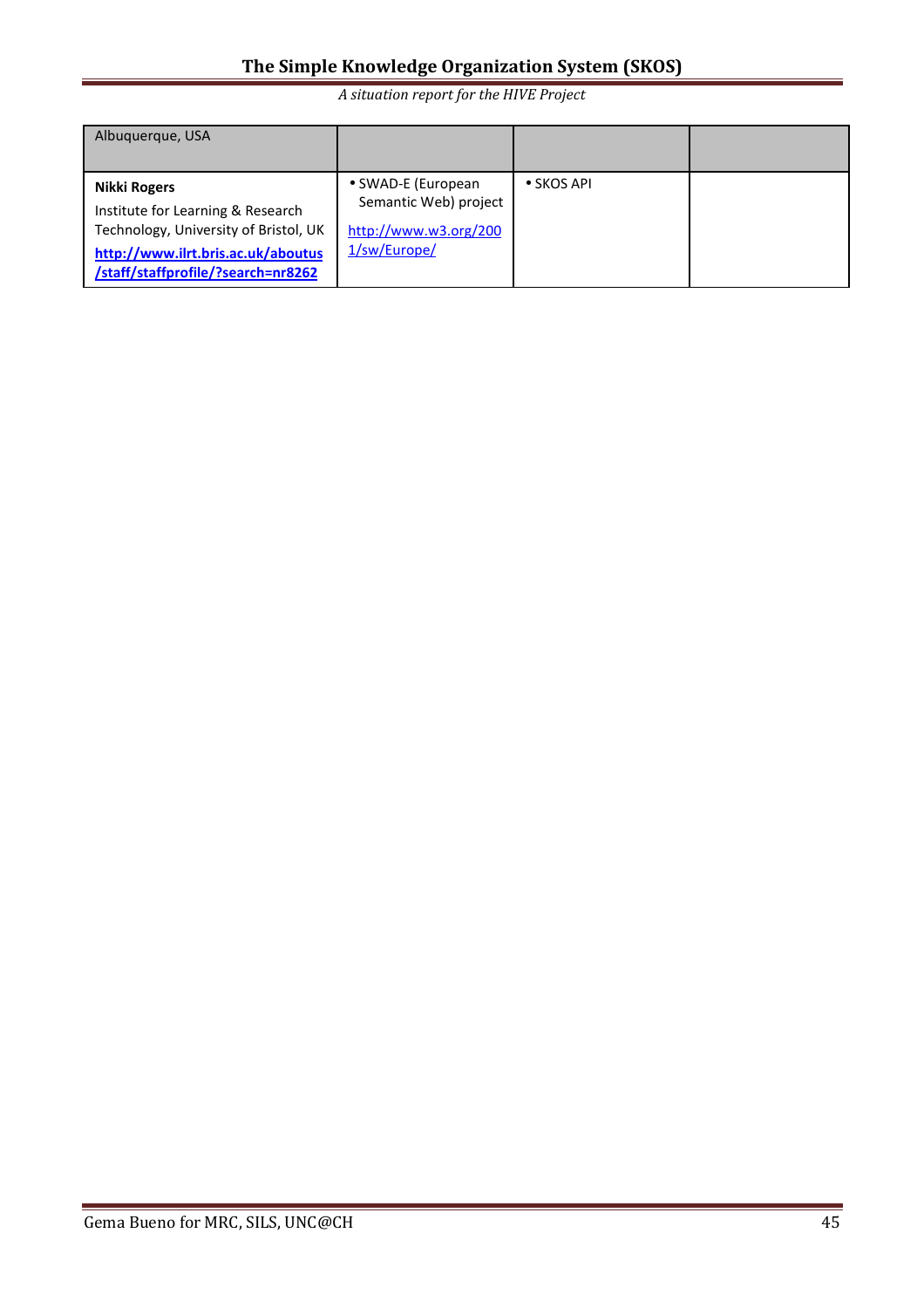## **6. RECOMMENDATIONS FOR THE HIVE PROJECT**

The HIVE (Helping Interdisciplinary Vocabulary Engineering) Project proposes an automatic metadata generation approach that dynamically integrates discipline specific controlled vocabularies and assists content creators (or professionals) with subject cataloging for the Dryad repository. This repository holds data of evolutionary biology, an interdisciplinary field that has proved to be hardly represented by a single vocabulary.

The aim of this section is the selection and grouping of those initiatives, tools, data and other achievements that could help the HIVE project researchers to accomplish the objectives and tasks necessaries for the building of HIVE, mainly the vocabulary preparation and the vocabulary server development phases.

## **Vocabulary preparation phase**:

For this phase, devoted to the conversion of the sample vocabularies to SKOS and the development of a conversion algorithm, at least two kinds of initiatives are going to be useful: on the one hand, those vocabularies already represented in SKOS related to the evolutionary biology, and on the other hand, the thesaurus creator or conversion tools with SKOS capabilities for those vocabularies that should be specifically converted to meet the HIVE Project goals.

## **A) Vocabularies in SKOS**

In a previous assessment for the project, a keyword extraction from Dryad journal papers was performed, and the terms selected were mapped to several vocabularies. A partial match to the NBII Thesaurus, MeSH and LCSH vocabularies was found. Besides, the project proposal refers to the LCSH MARC 21, TGN and NBII vocabularies as needed to be converted to SKOS.

In this sense, any of the initiatives and SKOS Data reported in the section 5 of this document that deal with these mentioned vocabularies would be helpful, and they are summarized below:

- **LCSH**: there are several initiatives that have already converted the LCSH to SKOS, as the *lcsh.info* (by the own Library of Congress), the *HILT: High-level Thesaurus Project* of the Centre for Digital Library Research (CDLR), University of Strathclye; and the *Terminology Services Project* of OCLC.
- **MeSH**: the University of Vrije's thesauri conversion initiative (http://thesauri.cs.vu.nl/eswc06/) offers the SKOS RDF graph of the Medical Subject Headings, as well as the perl conversion program used to convert it from the original XML schema. Besides, some projects have worked with SKOS representations of MeSH, as *BIRNLex of the Biomedical Informatics Research Network*, and also the *HILT: High-level*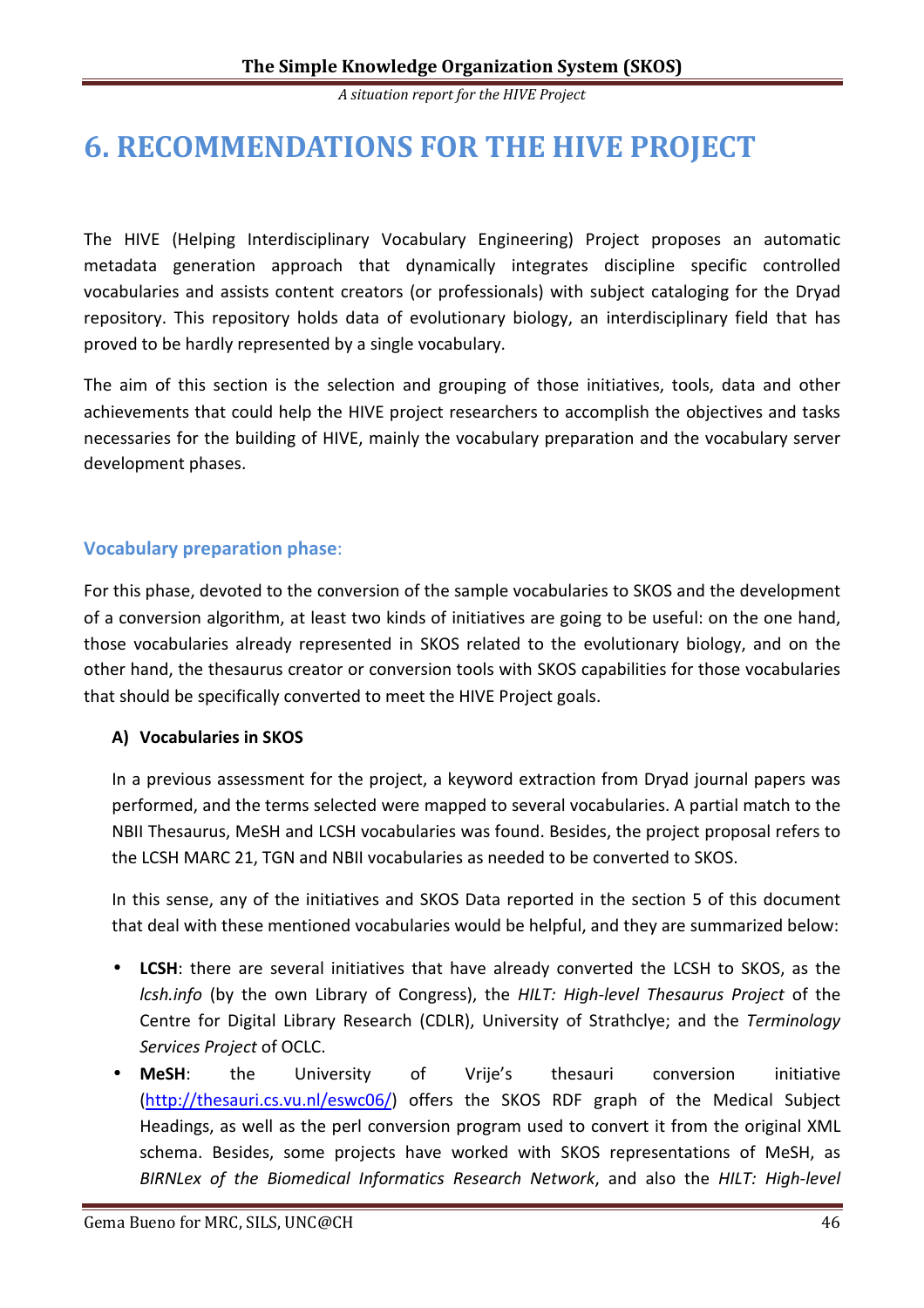*Thesaurus Project* (CDLR, U. Strathclyde) and the *Terminology Services Project* of OCLC. Moreover, the *KEA (Keyphrase extraction algorithm)* software allows the automatic matching of indexer terms with several vocabularies, as MeSH (http://www.nzdl.org/Kea/examples2.html).

- **TGN**: in the case of the Thesaurus of Geographic Names, the *MultimediaN N9C E-Culture* project, has converted this vocabulary into RDF with its own tool *gettyconvert (http://eculture.multimedian.nl/software/gettyconvert)*, and the XML schemas are freely available in the package.
- **NBII**: in the early stages of the SKOS development by SWAD-Europe, a segment of the CSA/NBII Biocomplexity Thesaurus was converted to SKOS and integrated in the SKOS Thesaurus prototype. Now it has been completed and can be queried using the Biodiversity Thesaurus Web Services offered at (http://nbii-thesaurus.ornl.gov/thesaurus/).

Furthermore, and taking into account the main disciplines present in this evolutionary biology repository, other initiatives using science vocabularies could be interesting: for example, the *BIRNLex: a lexicon for neurosciences*, that deals with specific ontologies like the Gene Ontology, Reactome biological processes in humans), PATO (Phenotype and Trait Ontology) or the Subcellular Anatomy Ontology; the *Bio-zen ontology framework* that with Open Biomedical Ontologies (OBO). Also for some issues, concepts from the *GEMET (General Multilingual Environmental Thesaurus)*, already translated into SKOS, could be applied.

## **B) Conversion Tools and projects:**

Several of the tools mentioned in the section 5.2. of this document, mainly in the *Vocabulary Development Applications* group, can be useful for the first phase of the HIVE Project.

The thesaurus creation tools *Tematres* and *ThManager*, and the ontologies editor *Protégé*, with SKOS export, view or editing capabilities, can be a choice to consider.

But surely, the SKOS conversion tools like *Annocultor* and *gettyconvert*, created for the *MultimediaN N9C E-Culture,* and those of the *University of Vrije* will be more helpful for HIVE, even though the last two are custom-built solutions for the specific vocabularies they dealt with. In any case, they will serve as an example or model for the development of the own HIVE conversion algorithm.

Also, the use of *stylesheets* to convert vocabularies into SKOS has been reported in several initiatives, for example for the translating of the LCSH (Harper 2008).

In the case of need of representation of a new or existing vocabulary in SKOS for the Dryad repository, and the subsequent concept scheme registration, a useful tool would be the NSDL Vocabularies Registry. This tool is able to export RDF graphs of the registered vocabularies.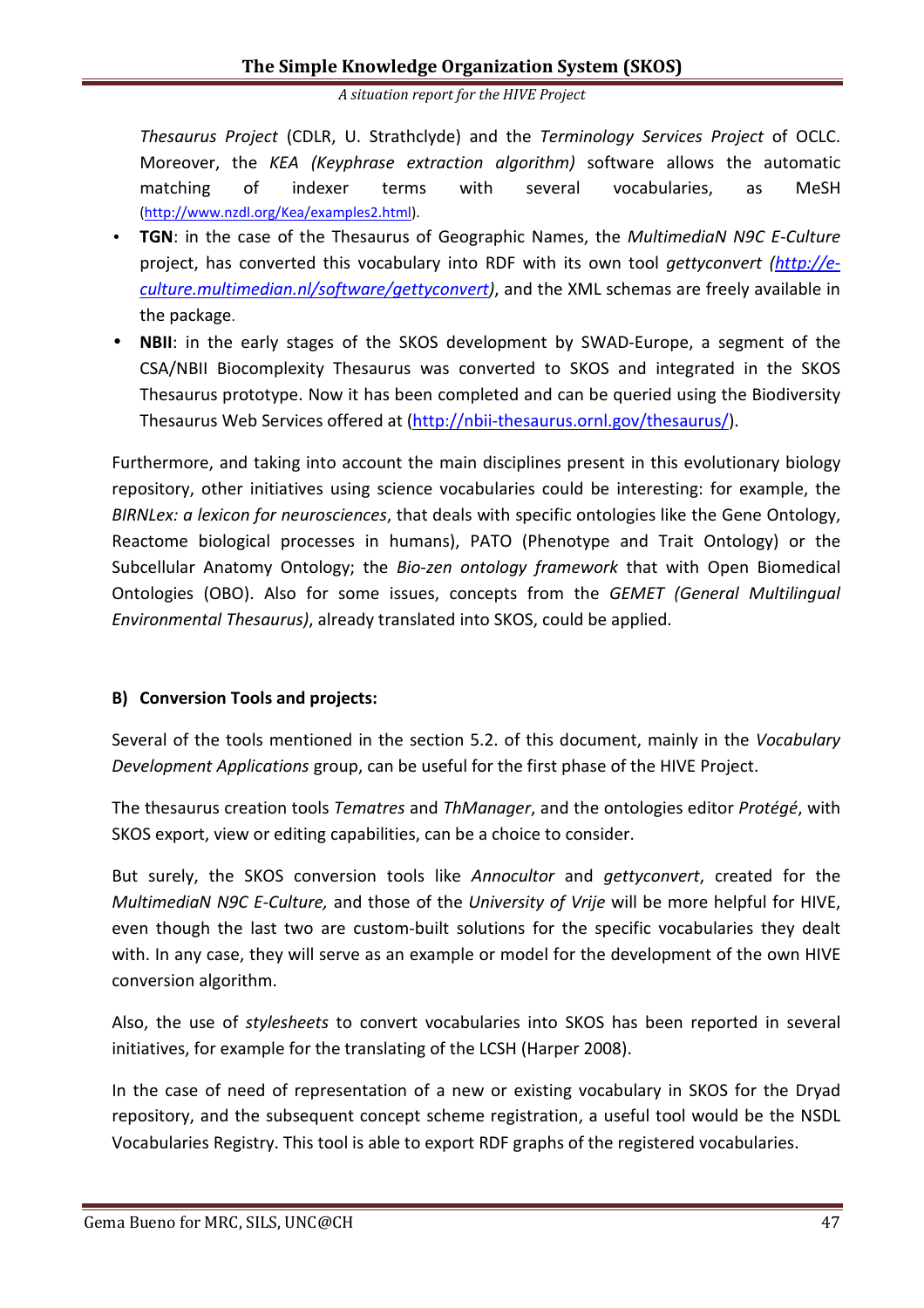Finally, the *SKOS Validator Service* (http://www.w3.org/2004/02/skos/validation), available online at the SKOS webpage would be useful for the HIVE developers in order to check the validity and consistency of the SKOS vocabularies generated or converted.

## **Vocabulary Server Development**

This phase will be focused in the building of a system that can search SKOS vocabularies, and a database that can store and present SKOS relationships for selection during cataloging. The specific tasks are: 1) Build a database system using that supports search and vocabulary enhancement functions; 2) Implement an algorithm that will automatically extract keywords from a document's abstract; and 3) Develop a module linking to Dryad's deposition of datasets for articles.

These features have been noticed in some of the projects and implementations of SKOS as well as in specific tools developed for them, gathered for the sections 4 and 5 of the report.

Firstly, the SKOS API should be considered as a mechanism to provide access to thesauri and other simple knowledge organisation systems via the web. Developed in Java, this API can be adopted and integrated in a SKOS vocabulary access web service.

Secondly, there are several projects that have developed tools or services for the **visualization, browsing and querying** of vocabularies. Some projects with web search services are: the *AIMS project* of FAO; the *CHOICE@CATCH Project;* the *HANAVI* graphical browser of the Univ. of Tsukuba; the *FACET Project* of the Hypermedia Research Unit, University of Glamorgan; the *HILT (High-level Thesaurus)*; the graphical representation of LCSH as Linked Data in *LCSH.info*; the *MultimediaN N9C E-Culture project*, or the SRU interfaces prototypes of the OCLC's *Terminology Services Project*.

In particular, the FACET, HILT and E-Culture projects offer interesting demonstrators that could serve as a model for the purposes of HIVE.

- The *FACET* project explored how a thesaurus can be integrated into the search interface and the potential of semantic expansion in querying collections indexed with controlled metadata. Even if they don't use SKOS for the web interface prototype they developed, it is a interesting example. This project also has done some research in the use of XPATH querying techniques to access XML/RDF data as SKOS thesauri, and they offer a web demonstrator.
- The *HILT* project also offers a pilot terminologies server and some valuable client demonstrators, using SOAP and SRW web technologies, and including a M2M demonstrator.
- Finally, the *MultimediaN N9C E-Culture* project has developed a demonstrator that uses the semantic search web-server Cliopatria (the same used later for the NewsML G2 Demo). This search engine offers access to several cultural heritage collections, matching the queries to multiple vocabularies and thesauri.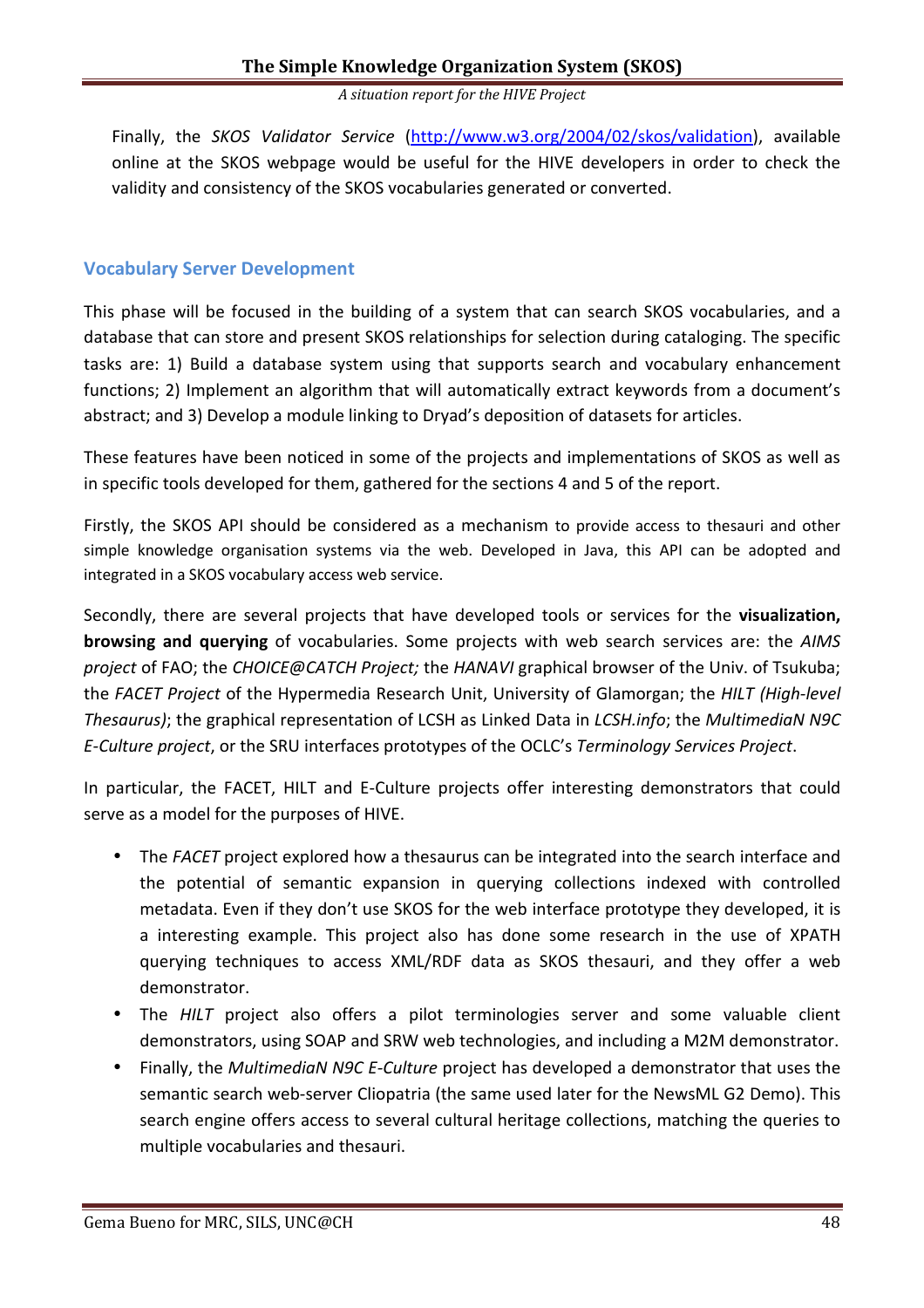#### *A situation report for the HIVE Project*

Apart from these particular web services implementations, there is a project that could help in the development of a HIVE custom-built vocabularies search engine, *Squiggle*. As declares the project webpage (http://squiggle.cefriel.it), Squiggle is a "framework that supports the building of a domain-aware semantic search engine", and "represents an abstraction for people who want to build a search engine in a particular domain and do not want to deal with low-level indexing and storing processes".

Thirdly, for the specific task of **cataloguing of resources** in the repository, indexing with terms taken from the SKOS vocabularies previously stored, some other initiatives have been considered of interest, especially if they contribute with automatic indexing techniques.

Taking into account the repository platform used in Dryad, the *DSpace Ontology add-on* designed by the DSpaceDev@University of Minho should be considered. It allows the subject indexing of resources browsing and selecting terms from a SKOS vocabulary.

Moreover, the *KEA keyphrase extraction algorithm* will be useful for the automatic indexing of Dryad repository documents, as it allows the matching of the documents' phrases against the SKOS vocabularies in the system.

But for the case of those terms that don't match to any vocabulary, the techniques used for *SOBOLEO* could be a good starting point, as it allows the annotation of resources developing collaborative vocabularies in SKOS at the same time. Moreover, this tool offers browsing, search and editing features for the taxonomies generated.

Similarly, the model developed for the Biomedical Informatics Research Network (BIRN) offers a comprehensive approach with *BIRNLex*, an integrated ontology+lexicon that support semanticallyformal data annotation, semantic data integration, and semantically-driven, federated query resolution.

Finally, as HIVE has to deal with several vocabularies, due to the subject heterogeneity in the evolutionary biology' Dryad repository, those projects addressing **vocabulary alignment** issues would be especially relevant.

In particular, those initiatives involving **automatic techniques** (as HIVE pretends to apply) should be more deeply analyzed:

• The *HILT: High-level Thesaurus* has developed an M2M terminology mapping server, to enable improved cross-repository searching, using SKOS Core to mark-up terminology responses. The mapping mechanism employed by HILT is similar to *switching* (use of a single terminology as an intermediary to translate requests from one scheme to another) but differs in that the switching terminology is also central to user *disambiguation* processes. They use the Dewey Decimal Classification (DDC) as the switching spine for searching, also permitting hierarchical browsing and the discovery of like terms within other terminologies.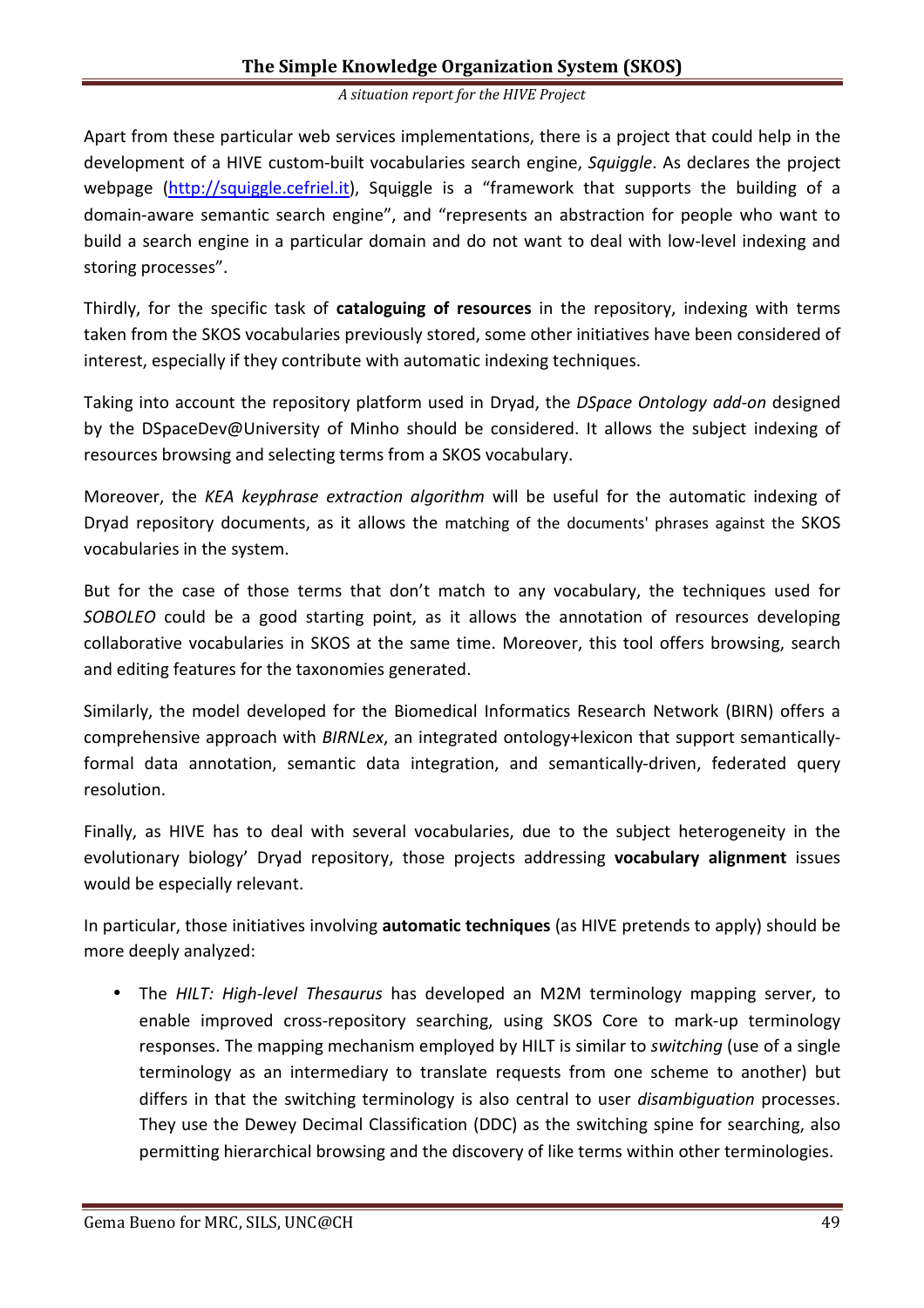- The *MultimediaN N9C E-Culture project* has developed a prototype for the search and annotation of cultural heritage collections. They have upload RDF SKOS representations of several vocabularies, and the search engine has indexed all literals in the RDF triple store, allowing the quick find of all RDF literals matching the search terms. The prototype use distance metric techniques of the matching literal to enhance the results. (For more information, see the project FAQs: http://e-culture.multimedian.nl/demo/www/faq.html).
- The *LORNET*, Theme 1 Interoperability of learning object repositories initiative proposes an ontology mapping based framework that allows searching for learning resources using multiple ontologies. SKOS is used here for defining the ontologies used in the project (ACM CCS and an information course specific ontology) and for the mappings of concepts between them. Two search algorithms have been developed for repository searching, that use different strategies to infer matched concepts and rank results. With these algorithms, defining mappings for all concepts in the course ontology are not needed, as they use defined mappings to extrapolate missing mappings using the structure of both ontologies (Gasevic and Hatala, 2006).

Besides, other projects mapping vocabularies with SKOS, but with a likely **manual approach**, could also be observed:

- The *STITCH (SemánTic Interoperability To access Cultural Heritage)* Project is investigating semantic interoperability issues, especially in relation to conduct semantic searches across several digital heritage collections. A demonstration web browser has been developed using semantic correspondences (alignment) between description vocabularies. The vocabularies used in the collections have been represented in SKOS, and the relations between concepts have been coded by SKOS mapping features. They have used several strategies of lexical alignment, but apparently, the alignment has been done manually.
- The *AIMS project* of FAO has developed a semantic search service that makes use of mapped agriculture thesauri. The Agrovoc thesaurus has been converted into SKOS and is being mapped to two other vocabularies: the Chinese Agricultural Thesaurus (CAT) and the National Agricultural Library thesaurus (NAL). This mapping uses links inspired by the SKOS mapping vocabulary.
- In the *CrissCross project*, which main goal is the creation of a multilingual, user-friendly, thesaurus-based research vocabulary, the subject headings of the Subject Heading Authority Files (SWD) are linked with the notations of the Dewey Decimal Classification (DDC). The strength of correspondence of SWD terms and DDC classes is expressed by a code, the socalled "Degree of Determinacy", that shall be used for ranking in future retrieval systems. None automatic techniques are mentioned.
- *KoMoHe* supervised a terminology mapping effort, in which 'cross-concordances' between major controlled vocabularies were organized, created and managed. The mappings were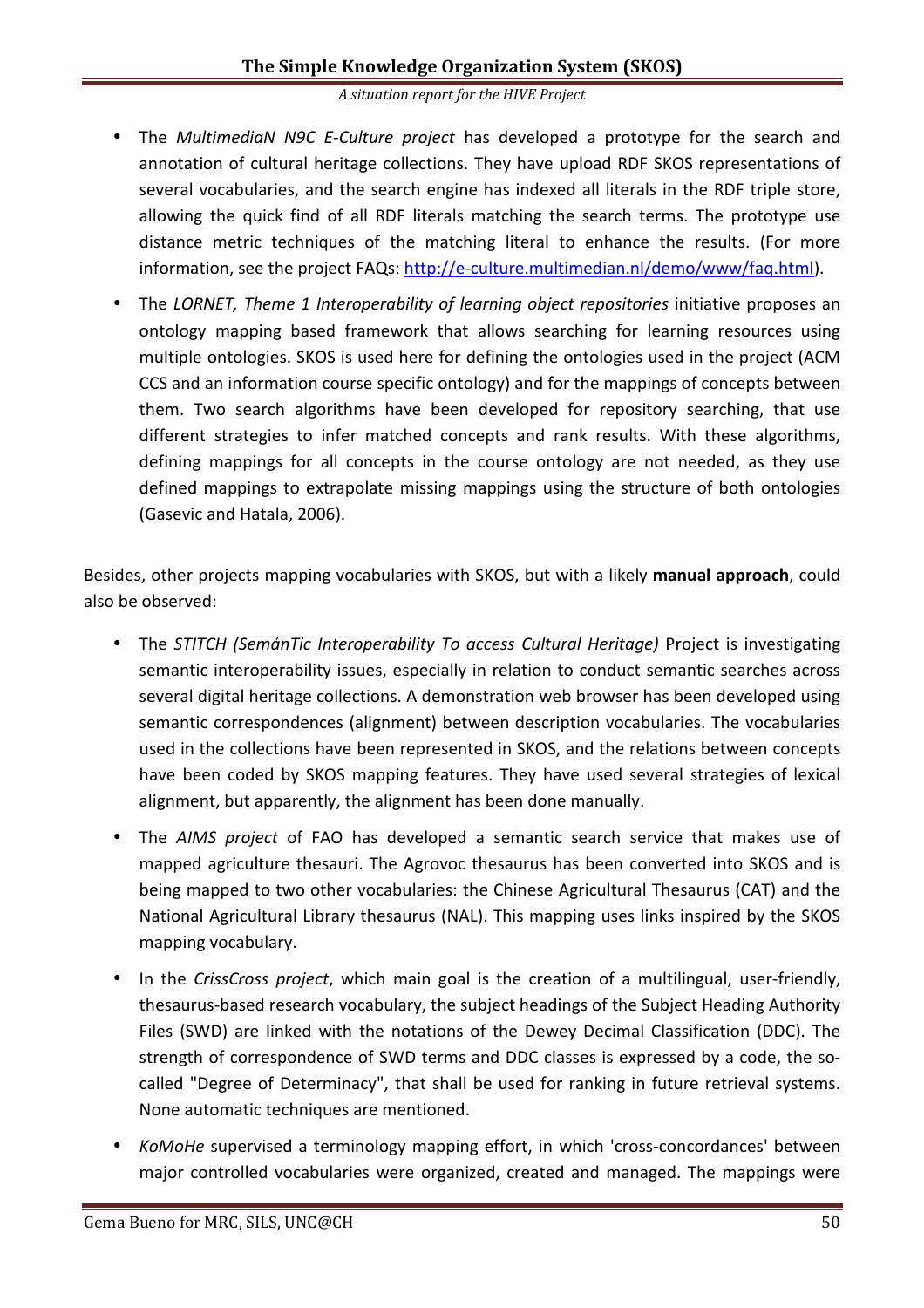created by researchers and terminology experts, however, the types of relations and relevance ratings proposed could be useful. This project doesn't use SKOS for the vocabulary mapping, but they plan on transferring the cross-concordance data to the SKOS format.

Besides the specific techniques used and described in the selected initiatives, we also recommend the consideration of other **ontology mapping techniques**. Interesting research efforts and trends, as the last paper referred in the section 4.2 (Nagy, Vargas-Vera and Motta, 2007), can be found at the proceedings of the *International Workshop on Ontology Matching*  $(3^{\text{rd}})$ : http://om2008.ontologymatching.org, 2<sup>nd</sup>: http://www.om2007.ontologymatching.org; 1<sup>st</sup> http://www.om2006.ontologymatching.org).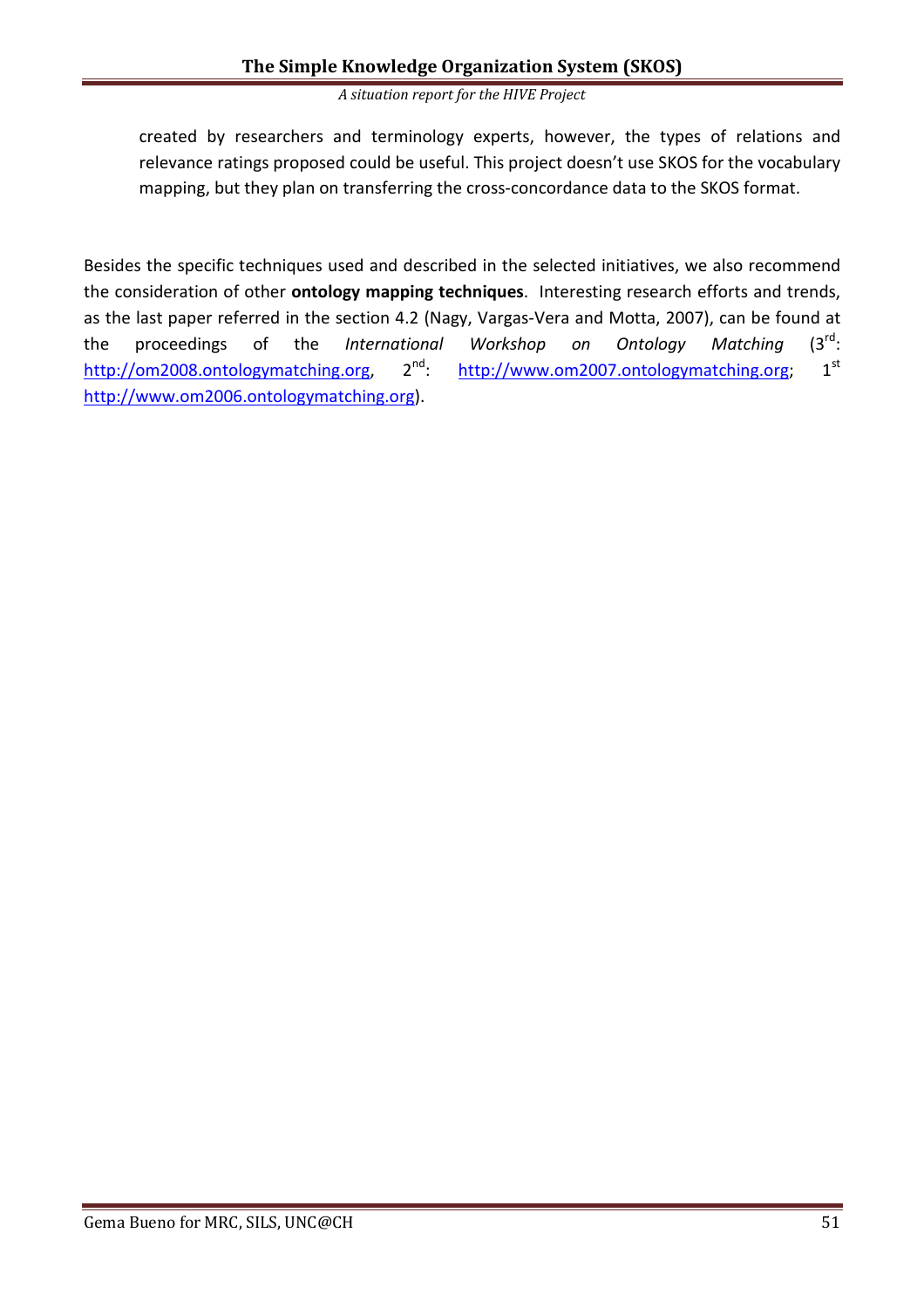## **Bibliography**

- Australian Government Information Management Office. 2005. *Australian Government Technical Interoperability Framework*, Version 2. Available at: http://www.finance.gov.au/publications/australian-government-technical-interoperabilityframework/docs/AGTIF\_V2\_-\_FINAL.pdf
- Allen, Bradley P., Valery A. Petrushin, and D. Roqueiro. 2006. Semantic Web Techniques for Searching and Navigating Video Shots in BBC Rushes. *TREC Video Retrieval Evaluation Online Proceedings 2006*. Available at: http://www-nlpir.nist.gov/projects/tvpubs/tv6.papers/accenture.pdf.
- Angjeli, Anila, and Antoine Isaac. 2008. Semantic web and vocabularies interoperability: an experiment with illuminations collections. *World Library And Information Congress: 74th Ifla General Conference and Council*. Available at: http://www.ifla.org/IV/ifla74/papers/129-Angjeli\_Isaac-trans-en.pdf.
- Assem, M. van, V. Malaise, A. Miles, and G. Schreiber. 2006. A Method to Convert Thesauri to SKOS. *Lecture Notes in Computer Science* 4011: 95-109. Available at: http://www.springerlink.com/content/4811513015750q25/fulltext.pdf.
- Assem, Mark van, Maarten R. Menken, Guus Schreiber, Jan Wielemaker, and Bob Wielinga. 2004. A Method for Converting Thesauri to RDF/OWL. *Proceedings of the 3rd International Semantic Web Conference (ISWC'04).* Sheila A. McIlraith, Dimitris Plexousakis, and Frank van Harmelen (eds). Lecture Notes in Computer Science, 3298. Available at: http://www.cs.vu.nl/~mark/papers/Assem04a.pdf.
- Bellekens, Pieter, Kees van der Sluijs, Lora Aroyo, and Geert-Jan Houben. 2008. Convergence of Web and TV Broadcast Data for Adaptive Content Access and Navigation. *Lecture Notes in Computer Science* 5149. Available at: http://www.springerlink.com/content/4l54pq11253027m5/.
- Buitelaar, Paul, Michael Sintek, and Malte Kiesel. 2005. Feature Representation for Cross-Lingual, Cross-Media Semantic Web Applications. *Proc. of the Workshop on Knowledge Markup and Semantic Annotation (SemAnnot2005) at the International Semantic Web Conference*. Available at: http://www.dfki.de/~paulb/iswc05.semannot.pdf.
- Cantara, Linda. 2006. Encoding controlled vocabularies for the Semantic Web using SKOS Core. *OCLC Systems & Services* 22, no. 2: 111 114.
- Carmagnola, Francesca, Federica Cena, Omar Cortassa, Cristina Gena, Yiwen Wang, Natalia Stash, and Lora Aroyo. 2008. Tag Interoperability in Cultural Web-based Applications. *Proceedings of the nineteenth ACM conference on Hypertext and hypermedia table of contents*, 221-22. Available at: http://www.win.tue.nl/~ywang/publications/hypertext2008-icity-chip.pdf.
- Christaki, Anna, Vassilis Tzouvaras, Antonella Fresa, Rosella Caffo, Pier Giacomo Sola, and Stefanos Kollias. 2007. Achieving Interoperability in the MichaelPlus Project. *DELOS Multimatch 2007*. Available at: http://www.delos.info/files/pdf/DELOS%20Multimatch%202007/papersdelostirrenia.pdf#page=21.
- Gasevic, D, and M. Hatala. 2006. Ontology mappings to improve learning resource search. *British Journal of Educational Technology*. Available at: http://www.sfu.ca/~mhatala/pubs/BJET-Gasevic-Hatala.pdf.
- Gedzelman, S., M. Simonet, D. Bernhard, G. Diallo, and P. Palmer. 2005. Building an Ontology of Cardio-Vascular Diseases for Concept-Based Information Retrieval. *Computers in Cardiology*. Available at: http://www.noesis-eu.org/Disemination/Cinc%20%20presentation%20SIMONET/Simonet\_352.pdf.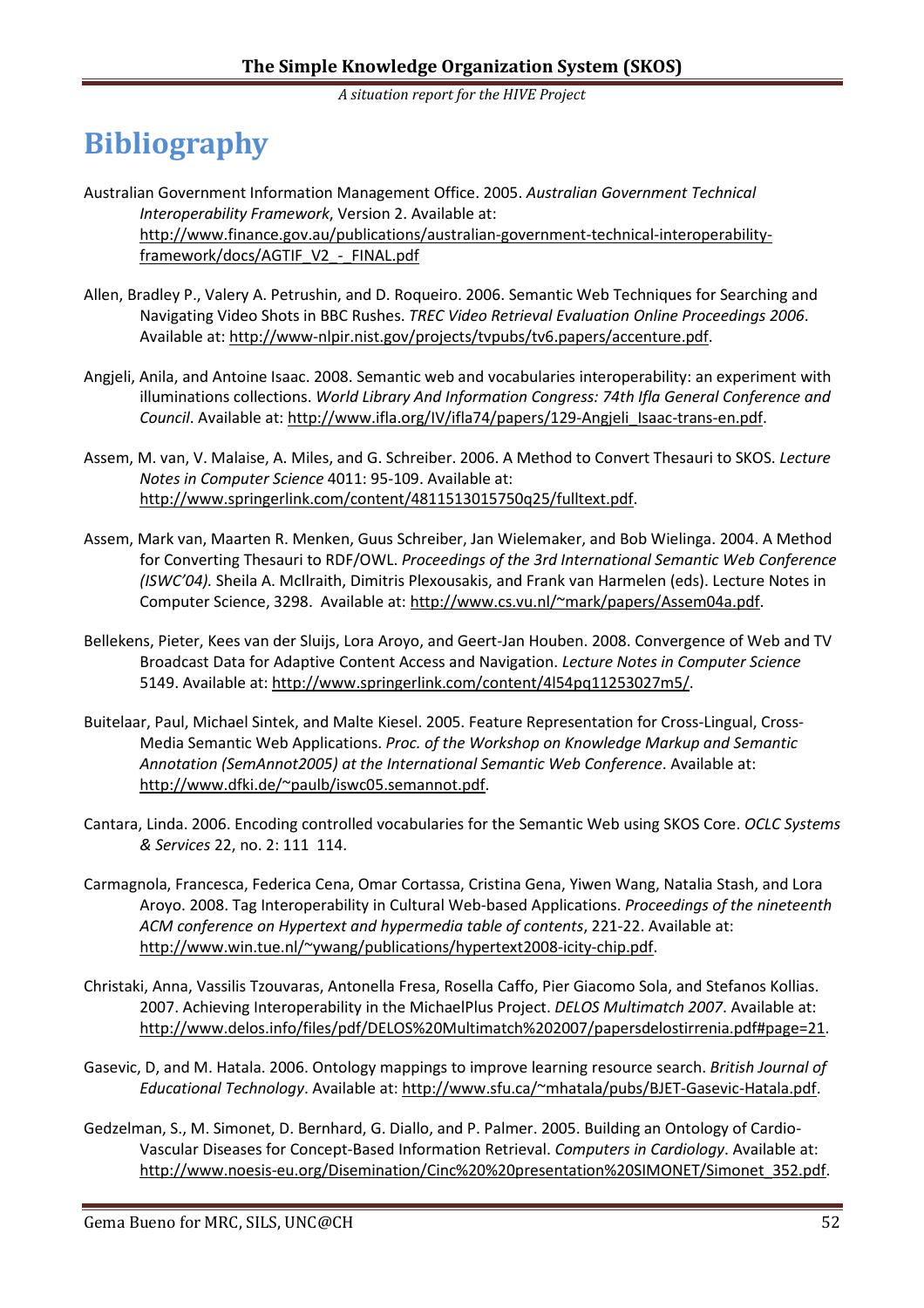- Gray, Alasdair J. G., Norman Gray, and Iadh Ounis. 2008. Finding Data Resources in a Virtual Observatory Using SKOS Vocabularies. *Lecture Notes in Computer Science* 5071: 189-92.
- Guzmán Luna, Jaime, Durley Torres Pardo, and Alba Nubia Lopez García. 2006. Development of an ontology in the context of the semantic web: the migration of the traditional documentary thesaurus. *Revista Interamericana De Bibliotecología* 29, no. 2: 79-94. Available at: http://www.scielo.org.co/scielo.php?pid=S0120-09762006000200005&script=sci\_arttext&tlng=es.
- Harper, Corey A. 2006. Encoding Library of Congress Subject Headings in SKOS: Authority Control for the Semantic Web. *Proceedings of the International Conference on Dublin Core and Metadata Applications (DC-2006)*. Available at: http://hdl.handle.net/1794/3268.
- Hennon, Erik, Robert Anderson, and Corin Bird, 2005. *Subject classification with DITA and SKOS: managing formal subjects*. Available at: http://www.ibm.com/developerworks/xml/library/x-dita10/
- IDABC. 2004. *European Interoperability Framework for pan-European eGovernment Services*. Version 1.0. Luxemburg: Office for Official Publications of the European Communities. ISBN 92-894-8389-X. Available at http://europa.eu.int/idabc/en/document/3761.
- Institute of Electrical and Electronics Engineers. 1990. *IEEE standard glossary of software engineering terminology.* New York: IEEE. E-ISBN: 0-7381-0391-8
- Isaac, Antoine. 2008. *On practical aspects of enhancing semantic interoperability using SKOS and KOS alignment*. [Presentation at ISKO UK Meeting, July 21, London]. Available at: http://www.iskouk.org/presentations/isaac\_21072008.pdf.
- Jovanoviæ, J., D. Gaševiæ, and V. Devedžiæ. 2006. Automatic Annotation of Content Units in TANGRAM. *International World Wide Web Conference, WWW 2006*.
- Kunapareddy, Narendra, Parsa Mirhaji, David Richards, and S. Ward Casscells. 2006. *AMIA 2006 Symposium Proceedings*, 992. Available at: http://www.pubmedcentral.nih.gov/picrender.fcgi?artid=1839387&blobtype=pdf.
- Lange, Bernard (et al.) 2008. *D3.2.1b Report: Semantic Interoperability Important Issues and Requirements*. Version 2.1. QualiPSo. Avalaible at: http://www.qualipso.org/sites/default/files/DELIVERABLE3.2.1B\_VERSION2.1.pdf
- Liang, A, M. Sini, Chang Chun, Li Sijing, Lu Wenlin, He Chunpei, and J. Keizer. 2006. The Mapping Schema from Chinese Agricultural Thesaurus to AGROVOC. Available at: ftp://ftp.fao.org/docrep/fao/008/af241e/af241e00.pdf.
- Macgregor, G., A. Joseph, and D. Nicholson. 2007. *Proceedings of the International Conference on Semantic Web and Digital Libraries (ICSD-2007)*, 109-20Bangalore: Documentation Research & Training Centre, Indian Statistical Institute. Available at: http://eprints.cdlr.strath.ac.uk/2970/01/Macgregor\_skoscore.pdf.
- Malaisé, Véronique. 2007. *SKOS: a model for metadata representation and interoperability* Dutch Cultural Heritage Institution thesaurus conversion use case. *DELOS Multimatch workshop*. Available at: http://www.delos.info/files/pdf/DELOS%20Multimatch%202007/Papers/10MalaiseDELOSworkshop. pdf.
- Miles, Alistair. 2006a. Simple Knowledge Organization and the Semantic Web. *Bliss Classification Association*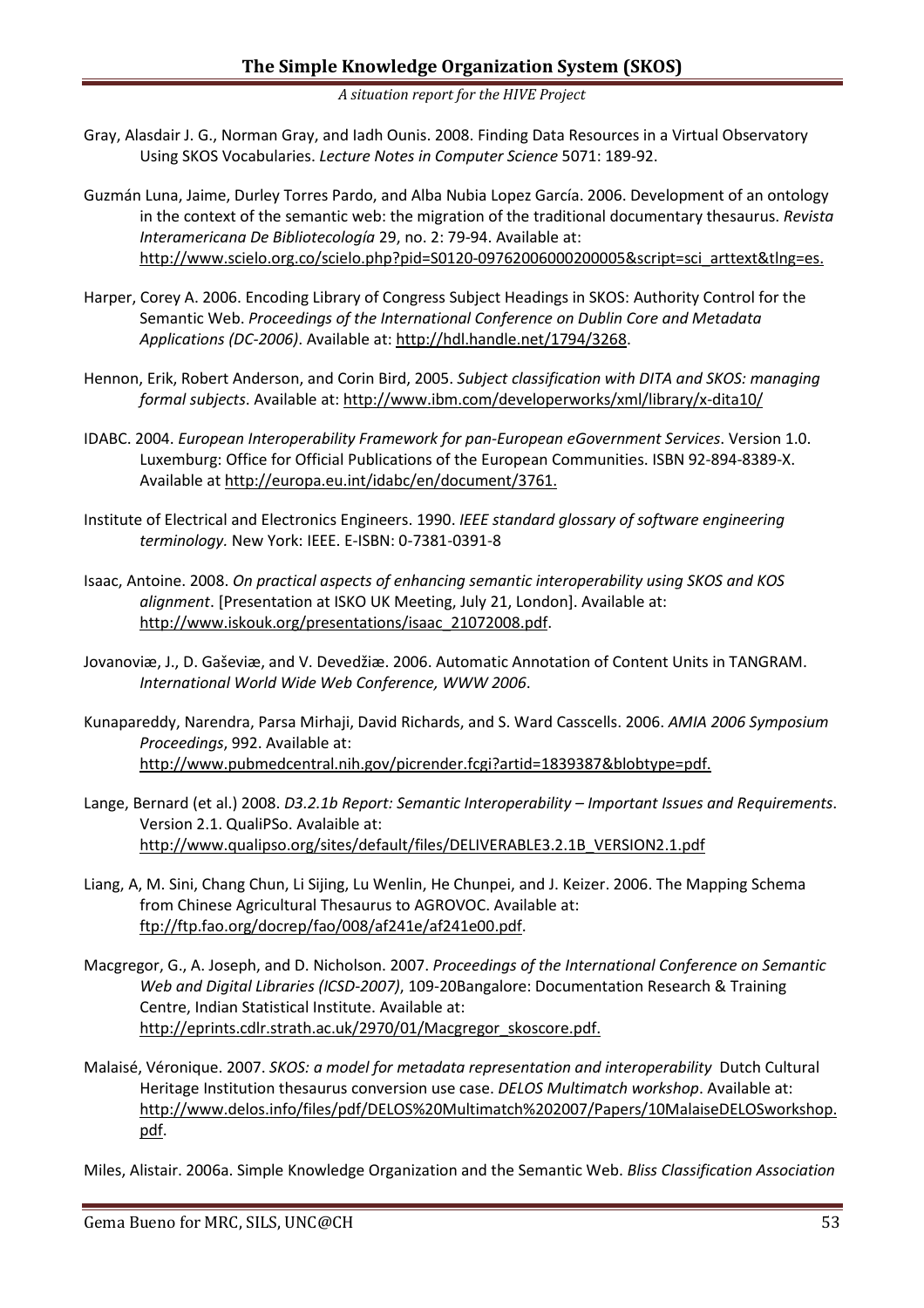*Bulletin*. Available at: http://isegserv.itd.rl.ac.uk/public/skos/press/Bliss2005/skos-bliss-bulletin-2006.pdf .

- Miles, Alistair. 2006b. SKOS: Requirements for Standardization. *Proceedings of the International Conference on Dublin Core and Metadata Applications: Metadata for Knowledge and Learning (DC-2006).* Makx Dekkers, and Lourdes Feria (eds.) Colima, México: Universidad de Colima, Dublin Core Metadata Initiative. Available at: http://epubs.cclrc.ac.uk/bitstream/1626/camera-ready-paper.pdf.
- Miles, Alistair. 2006c. *Retrieval and the Semantic Web incorporating A Theory of Retrieval Using Structured Vocabularies***.** Masters Dissertation, Oxford Brookes University. Available at: http://isegserv.itd.rl.ac.uk/retrieval/
- Miles, A., B. Matthews, M. Wilson, and D. Brickley. 2005. SKOS Core: Simple Knowledge for the Web. *Proceedings of the International Conference on Dublin Core and Metadata Applications (DC-2005).*  Madrid. Available at: http://isegserv.itd.rl.ac.uk/public/skos/press/dc2005/dc2005skospaper.pdf.
- Miles, A. B. Matthews D. Beckett D. Brickley M. Wilson, and N. Rogers. 2005. SKOS: A language to describe simple knowledge structures for the web. *Proceedings of XTech 2005: XML, the Web and beyond.* Idealliance. Available at: http://www.idealliance.org/proceedings/xtech05/papers/03-04-01/.
- Miles, Alistair J.; Rogers, Nikki; Beckett, Dave 2005. *Migrating Thesauri to the Semantic Web. Guidelines and case studies for generating RDF encodings of existing thesauri*. SWAD-Europe Thesaurus Activity, Deliverable 8.8. Available at: http://www.w3.org/2001/sw/Europe/reports/thes/8.8/.
- Miles, Alistair, and José Ramón Pérez-Agüera. 2007. SKOS: Simple Knowledge Organisation for the Web. *Cataloging & Classification Quarterly*. Available at: http://epubs.cclrc.ac.uk/bitstream/1621/skosksw.pdf.
- Nagamori, Mitsuharu, and Shigeo Sugimoto. 2006. Representing National Diet Library Subject Headings (NDLSH) in SKOS and its Graphical Browser. *IPSJ SIG Technical Reports* 2006, no. 118: 11-19.
- Nagy, Miklos, Maria Vargas-Vera, and Enrico Motta. 2007. DSSim Managing Uncertainty on the Semantic Web. *Proceedings of the 2nd International Workshop on Ontology Matching (OM-2007)*. Available at: http://ftp.informatik.rwth-aachen.de/Publications/CEUR-WS/Vol-304/paper13.pdf.
- Sah, Melike, Wendy Hall, Nicholas M. Gibbins, and David C. De Roure. 2007. Semport: a personalized semantic portal. *HT '07: Proceedings of the eighteenth conference on Hypertext and hypermedia* , 31- 32. Available at: http://eprints.ecs.soton.ac.uk/14441/.
- Sanchez-Alonso, Salvador, and Elena Garcia-Barriocanal. 2005. Semantic Interoperability Between Skos Concept Schemes Using Metadata. *First on-Line Conference on Metadata and Semantics Research (MTSR'05)*. Available at: http://www.cc.uah.es/ssalonso/papers/Sanchez\_SKOS\_MTSR05.pdf.
- ———. 2006. Making use of upper ontologies to foster interoperability between SKOS concept schemes. *Online Information Review* 30, no. 3: 263-77. Available at: http://www.emeraldinsight.com/Insight/ViewContentServlet?Filename=/published/emeraldfulltexta rticle/pdf/2640300305.pdf.
- Summers, Ed, Antoine Isaac, Clay Redding, and Dan Krech. 2008. LCSH, SKOS and Linked Data. *Proc. Int'l Conf. on Dublin Core and Metadata Applications 2008*. Available at: http://arxiv.org/ftp/arxiv/papers/0805/0805.2855.pdf.